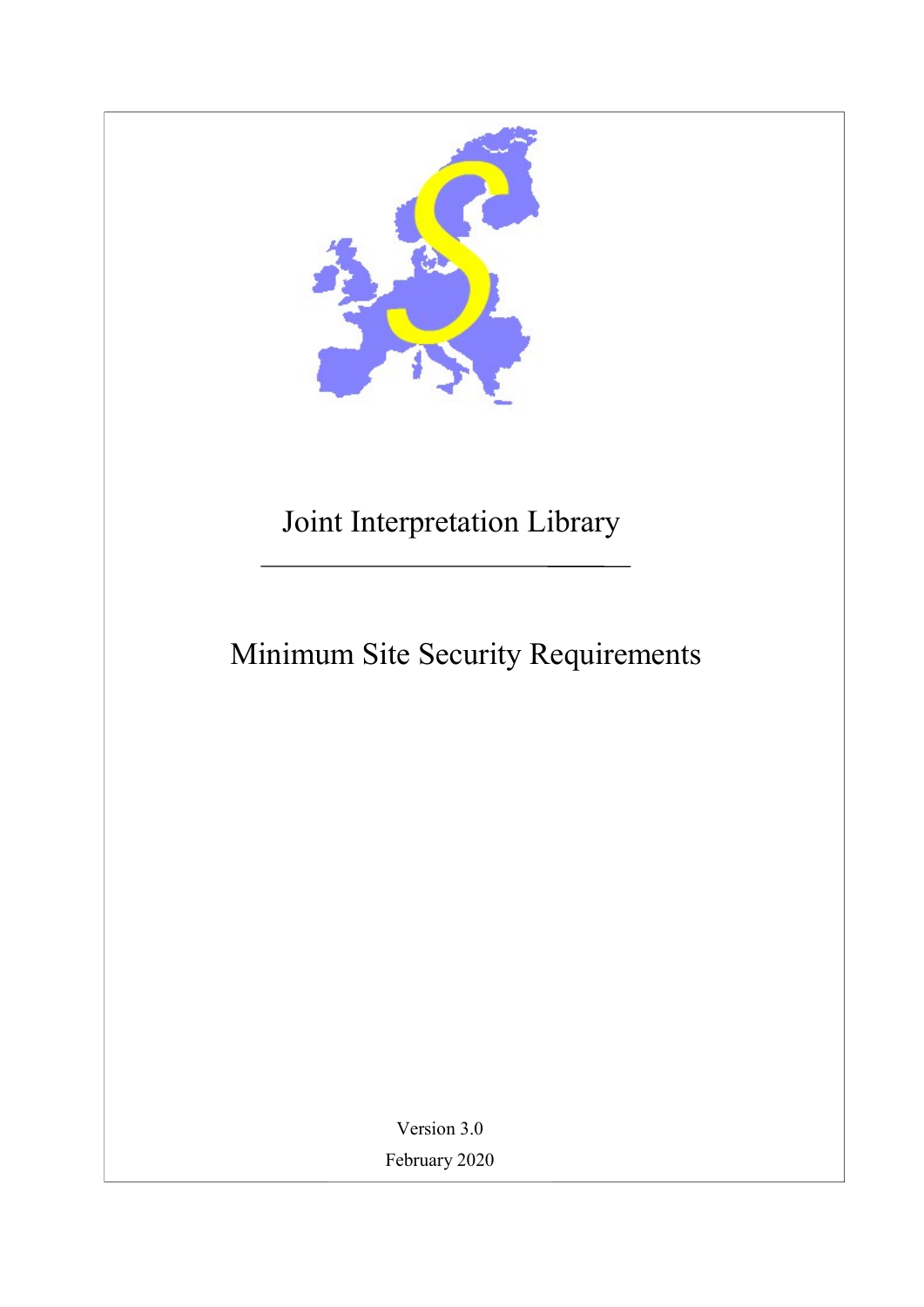## Acknowledgments:

The organisations listed below and organised within the Joint Interpretation Working Group (JIWG) provide JIWG Supporting documents in order to assist the consistent application of the criteria and methods between SOG-IS Evaluation and Certification Schemes.

| France:         | Agence Nationale de la Sécurité des Systèmes d'Information (ANSSI) |
|-----------------|--------------------------------------------------------------------|
| Germany:        | Bundesamt für Sicherheit in der Informationstechnik (BSI)          |
| Italy:          | Organismo di Certificazione della Sicurezza Informatica (OCSI)     |
| Netherlands:    | Netherlands National Communications Security Agency (NLNCSA)       |
| Spain:          | Centro Criptológico Nacional (CCN)                                 |
| United Kingdom: | Communications-Electronics Security Group (CESG)                   |

They also acknowledge the contribution of the work done by several smart card vendors, evaluation labs, and other companies organised within:

- $\bullet$  eEurope
- International Security Certification Initiative (ISCI)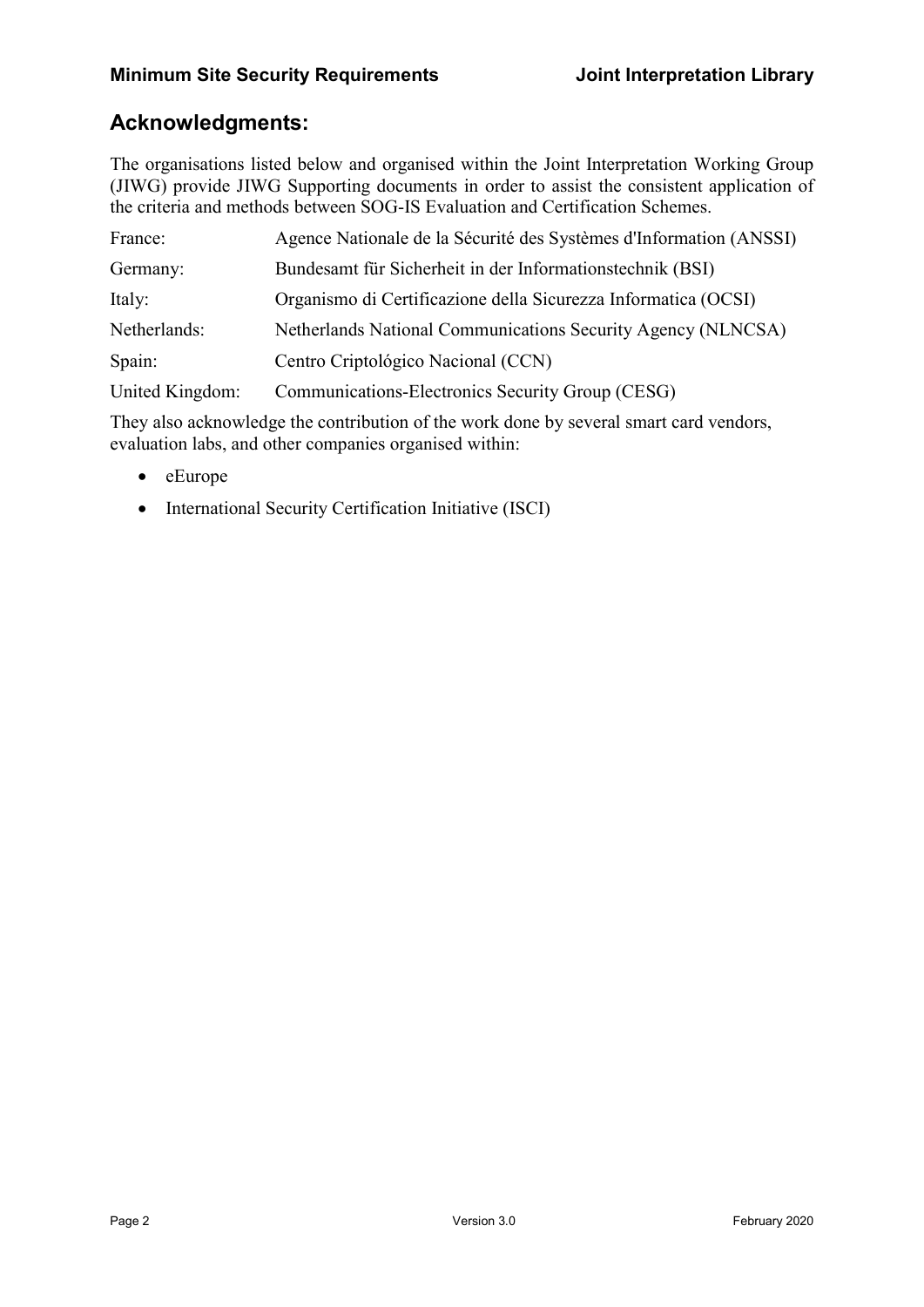## **Table of contents**

| 1   |                                                  |  |
|-----|--------------------------------------------------|--|
| 1.1 |                                                  |  |
| 1.2 |                                                  |  |
| 1.3 |                                                  |  |
| 2   |                                                  |  |
| 3   |                                                  |  |
| 4   | Development Security System and Documentation 15 |  |
| 4.1 |                                                  |  |
| 4.2 |                                                  |  |
| 4.3 |                                                  |  |
| 4.4 |                                                  |  |
| 5   |                                                  |  |
| 5.1 |                                                  |  |
| 5.2 |                                                  |  |
| 5.3 |                                                  |  |
| 5.4 |                                                  |  |
| 6   |                                                  |  |
| 6.1 |                                                  |  |
| 6.2 |                                                  |  |
| 6.3 |                                                  |  |
| 6.4 |                                                  |  |
| 7   |                                                  |  |
| 7.1 |                                                  |  |
| 7.2 |                                                  |  |
| 7.3 |                                                  |  |
| 7.4 |                                                  |  |
| 8   |                                                  |  |
| 8.1 |                                                  |  |
| 8.2 |                                                  |  |
| 8.3 |                                                  |  |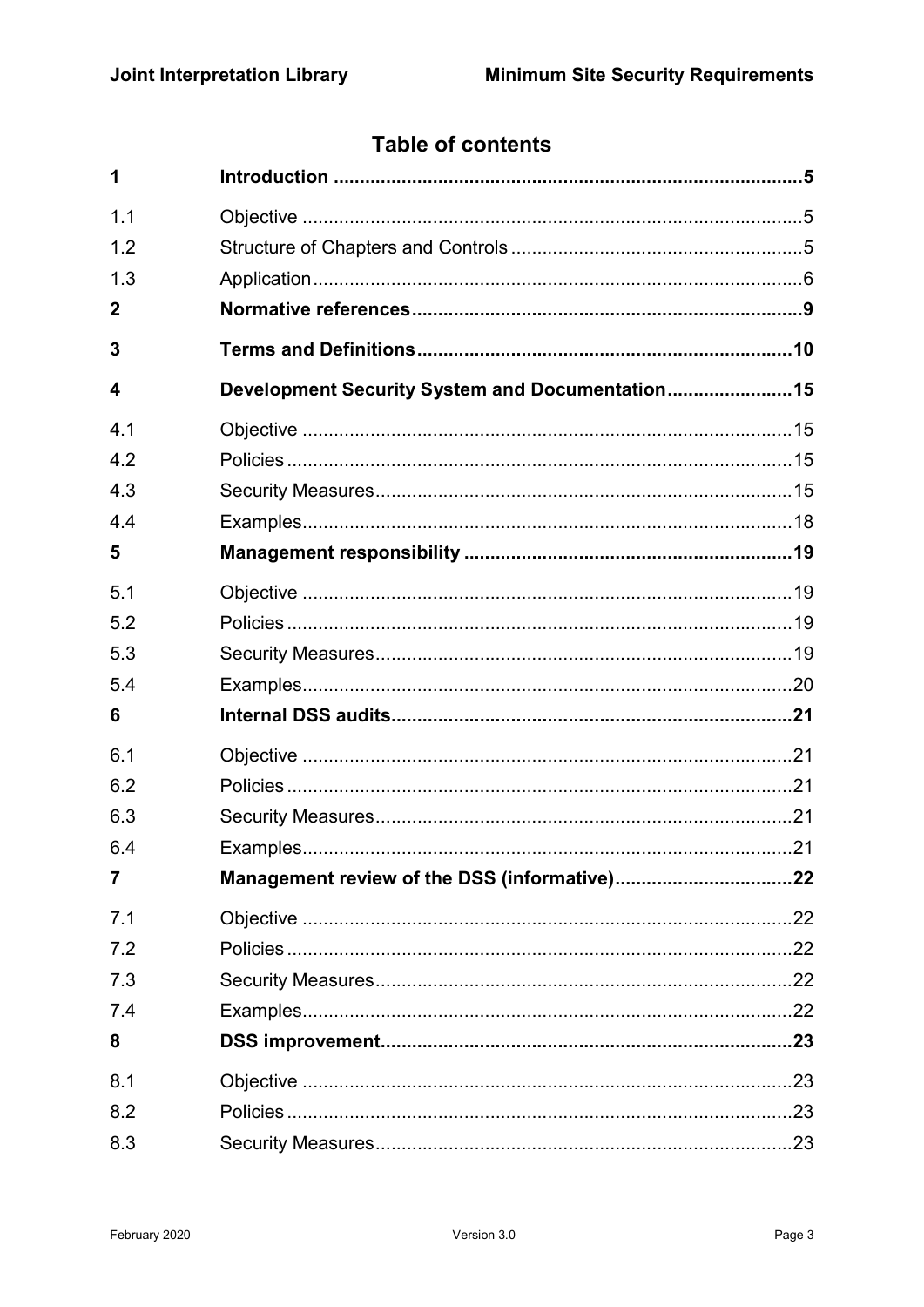| 8.4 |                                                                |  |
|-----|----------------------------------------------------------------|--|
| 9   |                                                                |  |
| 9.1 |                                                                |  |
| 9.2 |                                                                |  |
| 9.3 |                                                                |  |
| 9.4 |                                                                |  |
| 9.5 |                                                                |  |
| 9.6 | Information systems acquisition, development and maintenance60 |  |
| 9.7 |                                                                |  |
| 9.8 |                                                                |  |
| 9.9 |                                                                |  |
|     |                                                                |  |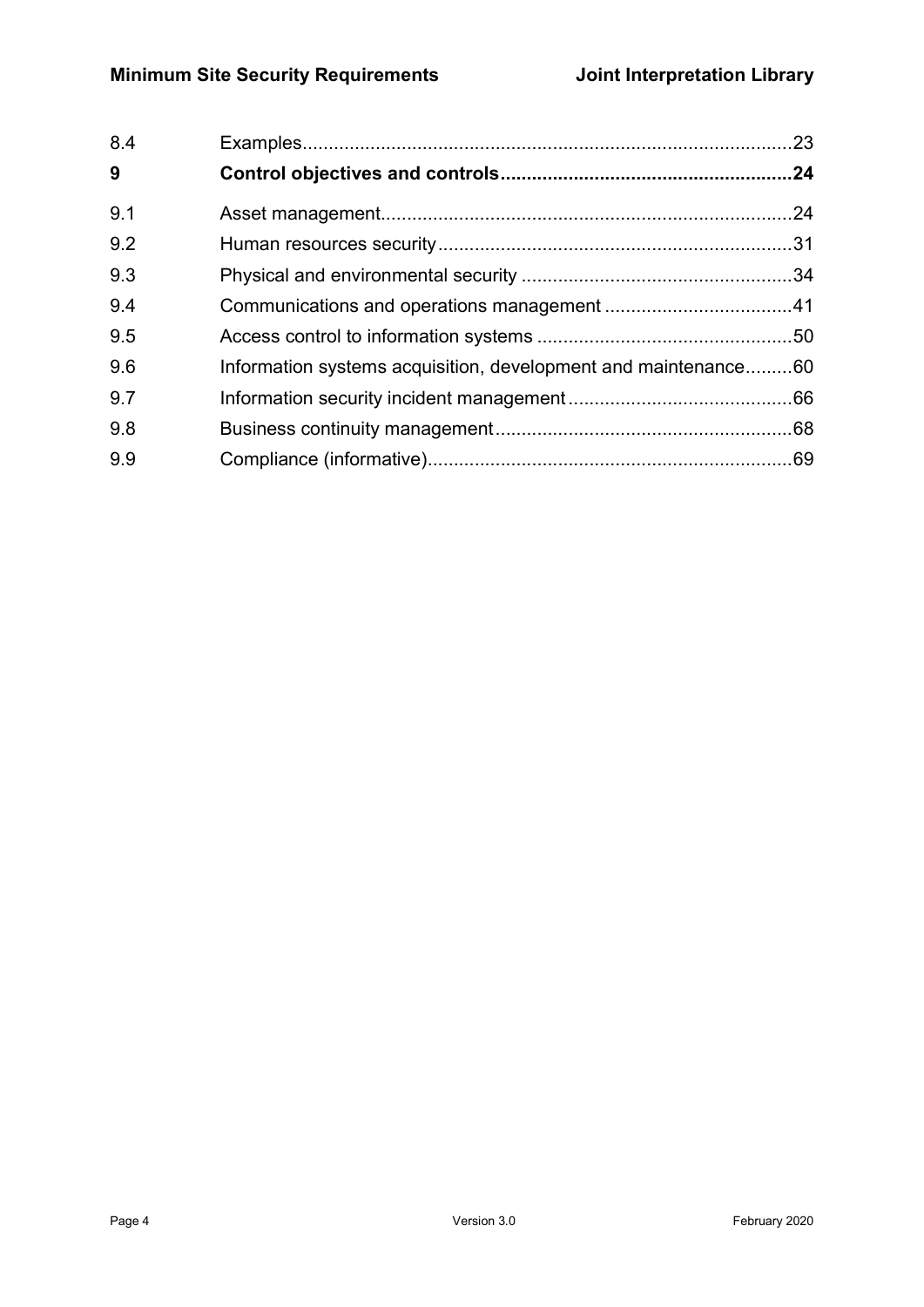### 1 Introduction

### 1.1 Objective

<sup>1</sup>The Common Criteria (CC) facilitates comparability between the results of independent security evaluations. The CC provides a common set of requirements to evaluate the security functionalities of IT products and the assurance measures applied to these IT products.

### 1.1.1 Harmonization

- 2 The Common Evaluation Methodology (CEM) describes in ALC DVS what the evaluator has to examine with regard to developer security but does not define the minimum site security requirements. The evaluator is responsible to determine an acceptable set of security measures. The purpose of this document is to define a set of minimum requirements that a developer shall meet and that an evaluator is able to verify during any type of Common Criteria evaluation in order to ensure compliance with ALC DVS.1 and ALC DVS.2 in a manner consistent with today's standard practices for evaluations requiring high assurance (AVA\_VAN.5).
- <sup>3</sup>The requirements set in this document are "minimum" in the sense that
	- All developers have to implement the controls and related security measures defined in this document
	- Additional requirements could apply to facilitate the ST, or to meet the protection needs of the TOE.

### 1.1.2 Clarification on "other deliverables" (site audit scope)

- 4 According to ALC DVS the evaluator may need to examine input from ALC CMS.4 and ALC CMC.4 to determine that the security controls are well-defined and followed.
- 5 According to CEM some work units of ALC\_CMC, ALC CMS, ALC DEL and ALC TAT require that documentary evidence should be supplemented by visiting the development environment in order to check the evidence that the procedures are being applied.
- <sup>6</sup>MSSR with its defined security objectives and described security measures focus on ALC DVS; it may have links to and interdependencies with other work units but does not set requirements for them.
- <sup>7</sup>This document covers the controls that shall be considered for the development environment to have the appropriate level of protection to maintain confidentiality and integrity of the TOE corresponding to the overall attack potential AVA\_VAN.5 claimed for the TOE. The specified objectives are consistent and mutually supportive.

### 1.2 Structure of Chapters and Controls

<sup>8</sup>This document defines the necessary security measures based on an independent, collective analysis, and a shared experience of best practices from developers, evaluators, and certification bodies organized in ISCI working group.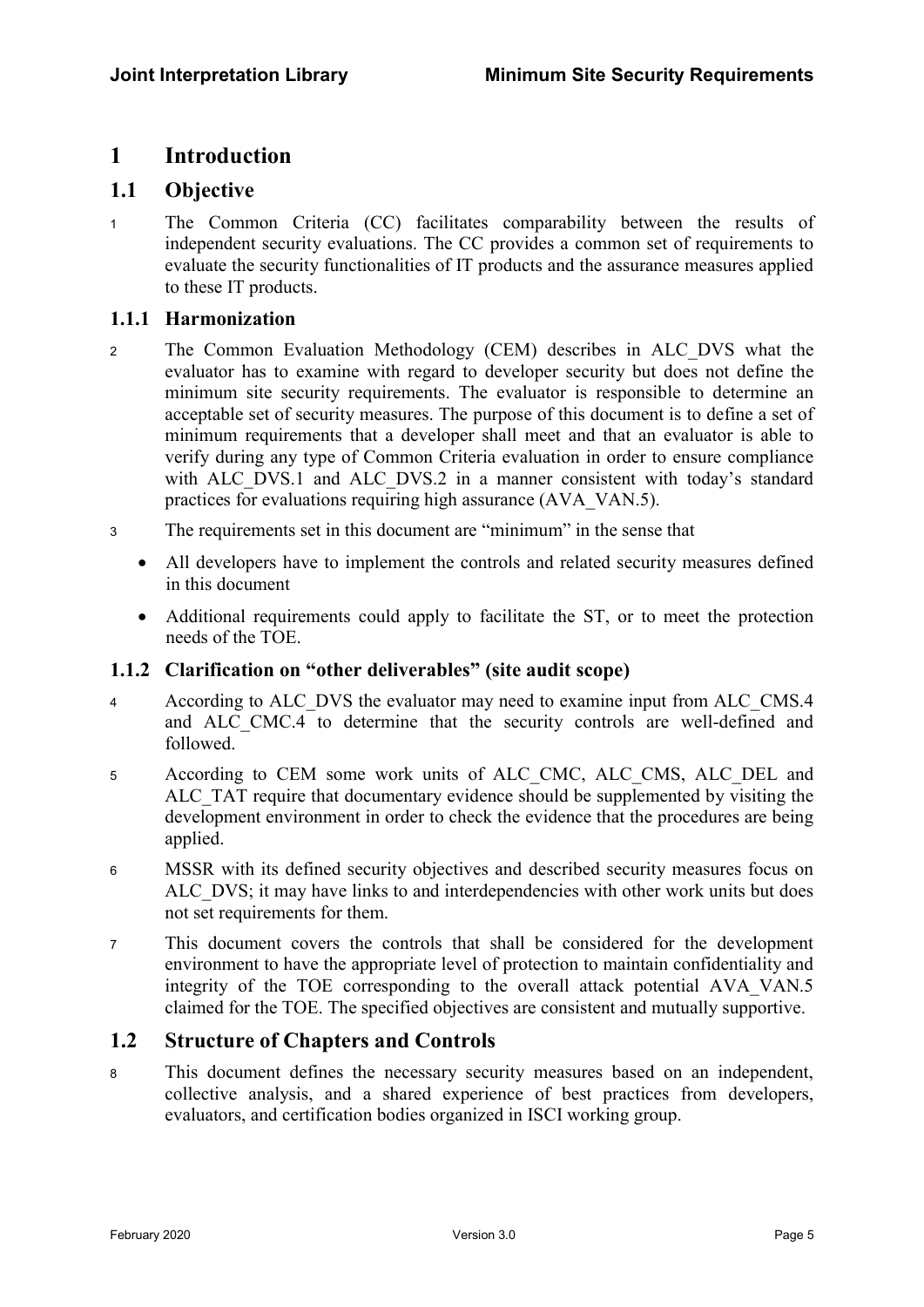- <sup>9</sup>Every chapter 9.1 through 9.8 consists of one or more security controls. All controls have to be considered by the developer but may be omitted with justification if not applicable.
- 10 In this document, chapter 9.1 "Asset Management" defines the assets to be protected, the necessary policies, and their content in order to be compliant with CEM.
- <sup>11</sup>Chapters 9.2 to 9.8 of this document detail the security controls with objectives and describes the security measures that are necessary to protect the assets related to the TOE.
- 12 All Controls have of two level of requirements, objectives and measures, the latter structured in Policies and Security Measures
- <sup>13</sup>Each Control is structured into 3 chapters:
	- Objective defines the mandatory target of the control, i.e. what shall be achieved by the respective security measures. As long as a control is applicable the objectives cannot be omitted.
	- Policies defines the policies mandatory to facilitate the objective
	- Security Measures describes the expected security measures (see 1.3.1) that are necessary to protect the assets related to the TOE. Security measures shall be modified, replaced, or omitted only with justification, providing clear evidence that the required level of security is achieved.

In some controls, a fourth chapter is added in order to facilitate elucidation:

- Examples illustrate requirements with typical set-up or implementation, where appropriate. These examples are for explanation purpose and do not have to be systematically implemented as is.
- 14 In the Exhibit typical implementations are described for common types of sites.
- 15 The controls and control objectives described in this document are not exhaustive; additional control objectives and controls may also be selected, where necessary.

### 1.3 Application

- <sup>16</sup>The current document status is "trial use" for Common Criteria evaluation of Smartcard and similar devices (SC&SD), including related software development. Related software comprises SW necessary to operate the SC&SD (FW, OS), SW which contributes to the security of SC&SD, and SW running on the SC&SD.
- 17 This document is currently also guidance for site security certification of sites claiming compliance with CC security requirements.
- 18 The document is based on CEM paragraphs 1102ff. and CEM Annex A.4.3.2. The requirements are structured according to ISO27001:2013. An information security management system certified according to ISO27001 is neither necessary nor sufficient to pass Common Criteria evaluation.
- <sup>19</sup>The requirements in this document apply to environments used for the development (all steps of the life cycle until delivery) of the TOE and shall be interpreted from a TOE perspective in terms of confidentiality or integrity.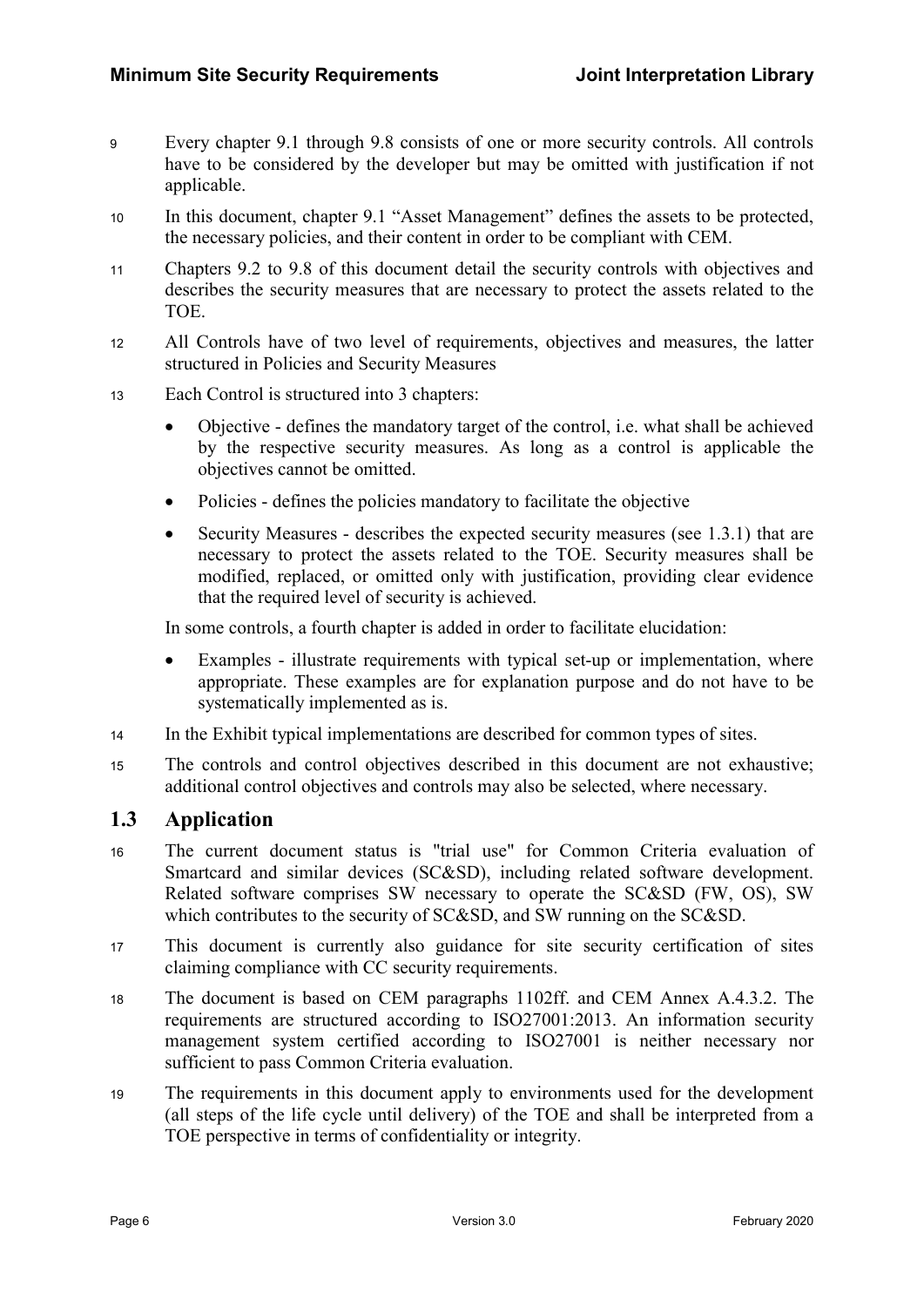- <sup>20</sup>The requirements set out in this document are generic and are intended to be applicable to all organizations, regardless of type, size, and nature. No particular requirements from a Protection Profile (PP) have been included. All CC/CEM references are from version 3.1.
- 21 The requirements are specifically aimed at an evaluation of EAL4+ and higher where the attacker has a high attack potential (AVA\_VAN.5). The criteria can be used from EAL3 upwards as it is at this level that ALC\_DVS first appears in the assurance criteria. In all cases, the attack potential of the threat agent should be considered when determining if the deployed measures are sufficient.
- <sup>22</sup>For HWSB not all manufacturing sites which produce several components of the TOE need to be checked (its electronic components, e.g. ICs, transistors, resistors, memory chips, etc., are maybe produced in huge amount of different sites). But the securityrelevant sites shall be visited. That will be a) the TOE development, b) the final assembly where the integrity and authenticity (if applicable) of all incoming, security relevant parts of the TOE is verified, c) the initial key loading and d) other sites if explicitly required by the PPs.

### 1.3.1 Developer

- 23 In order to fulfill the CC work units for ALC DVS the developer shall achieve all applicable objectives set in this document. Therefore, appropriate measures, typically as described in the sub-chapters Security Measures, shall be implemented in a meaningful and concerted way.
- <sup>24</sup>The developer has to consider all the controls specified in this document in order to pass site security evaluation. Any exclusion of controls needs to be justified and shown not to affect the developer's ability, and/or responsibility, to provide a level of security that meets the security needs derived from the ST and the objectives defined in this document.
- <sup>25</sup>If developer implements a different security setup, e.g. modified, replaced, or omitted security measures, developer has to ensure and to demonstrate that the objectives are fulfilled and the required level of security is achieved. Developer shall provide justification to the evaluator.
- <sup>26</sup>The developer can refer to this document in order to support justification that the measures maintain confidentiality and integrity.

### 1.3.2 Evaluation Body (ITSEF)

- <sup>27</sup>Consistently with §13.5 of CEM the objective is to determine whether the developer's security controls on the development environment are adequate to provide the confidentiality and integrity of the TOE design and implementation that is necessary to ensure that secure operation of the TOE is not compromised.
- <sup>28</sup>ALC\_DVS targets all the sites at which TOE development occurs and that are identified in the development security documentation. This document must be used for the assessment of each of these sites.
- 29 ALC DVS.1.1 and ALC DVS.2.1 specify that the evaluator shall examine the development security documentation to determine that it details all security measures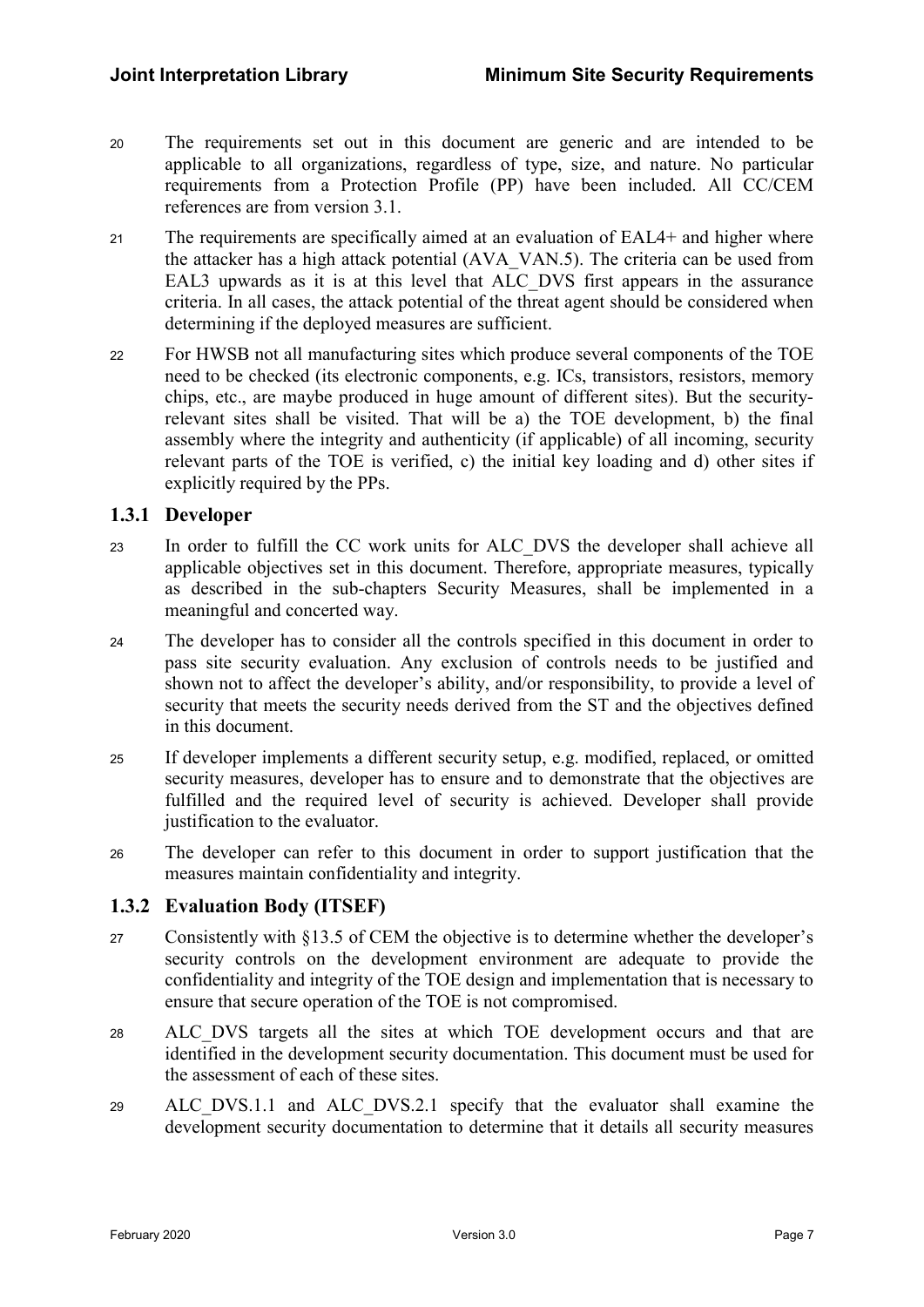used in the development environment that are necessary to protect the confidentiality and integrity of the TOE design and implementation.

- 30 In order to determine the sufficiency of the security measures employed the ITSEF shall examine
	- the development confidentiality and integrity policies and assumptions of the ST,
	- the justification (e.g. risk assessment) for any exclusion or incomplete implementation of controls, and
	- the correct and concerted implementation of the measures required in the controls.
- 31 If the ST identifies security objective(s) for the development environment that call for specific requirements for the policies, the evaluator shall take it into account for the assessment.
- <sup>32</sup>ALC\_DVS.2.2 specifies that the evaluator shall examine the development security documentation to determine that an appropriate justification is given why the security measures provide the necessary level of protection to maintain the confidentiality and integrity of the TOE.
- 33 The evaluator shall examine the correct and concerted implementation of the measures required in the controls. If developer implements the controls incompletely or with different security measures than the expected ones the justification provided by the developer should include a demonstration that the required level of security is achieved.
- <sup>34</sup>The evaluator shall examine this demonstration and determine whether or not the objectives defined in chapter 9 of this document are achieved.
- <sup>35</sup>The evaluator shall determine that the justification takes into consideration the ST for any information that may give rise to additional requirements for the development environment security.
- <sup>36</sup>The evaluator shall determine that the justification covers all aspects of development and production on all the different sites with all roles involved up to delivery of the TOE and that the application of this document to these different stages and sites is done correctly and consistently.
- 37 The requirements defined in this document should be used by the evaluator to create a checklist to prepare the site visit and the examination of evidence that are required by ALC DVS.1.3 and ALC DVS.2.4.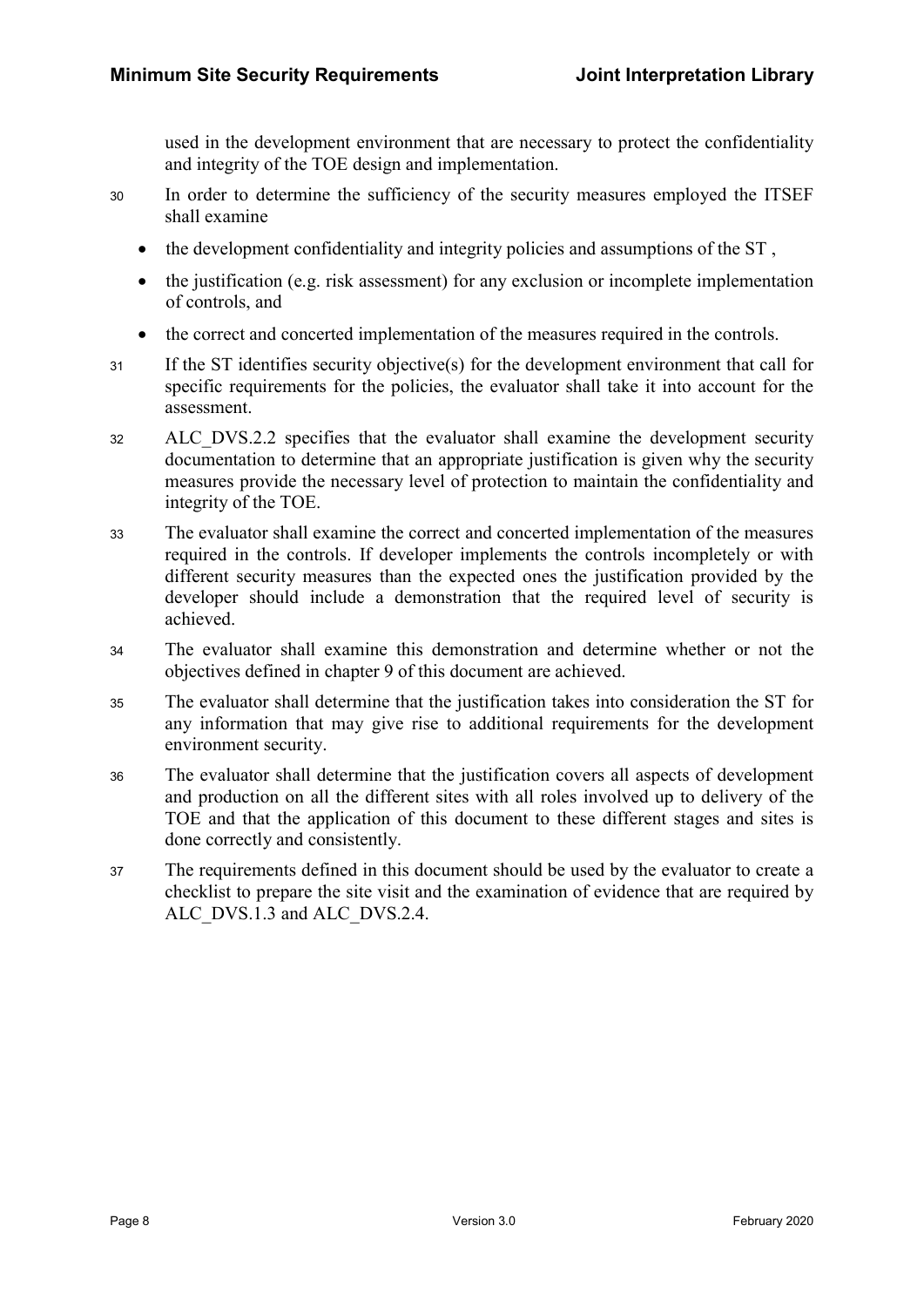### 2 Normative references

- <sup>38</sup>The following referenced documents are indispensable for the application of this document. For dated references, only the edition cited applies. For undated references, the latest edition of the referenced document (including any amendments) applies.
	- Common Criteria for Information Technology Security Evaluation, Part 1-3, April 2017, Version 3.1 Revision 5
	- Common Methodology for Information Technology Security Evaluation, Evaluation methodology, April 2017, Version 3.1 Revision 5
	- ISO/IEC 27002:2013, Information technology Security techniques Code of practice for information security management
- <sup>39</sup>The following standards may be beneficial in implementing the respective processes.
	- ISO/IEC 27001:2013, Information technology Security techniques Information security management systems - Requirements
	- ISO/IEC 27005:2011, Information technology Security techniques Information security risk management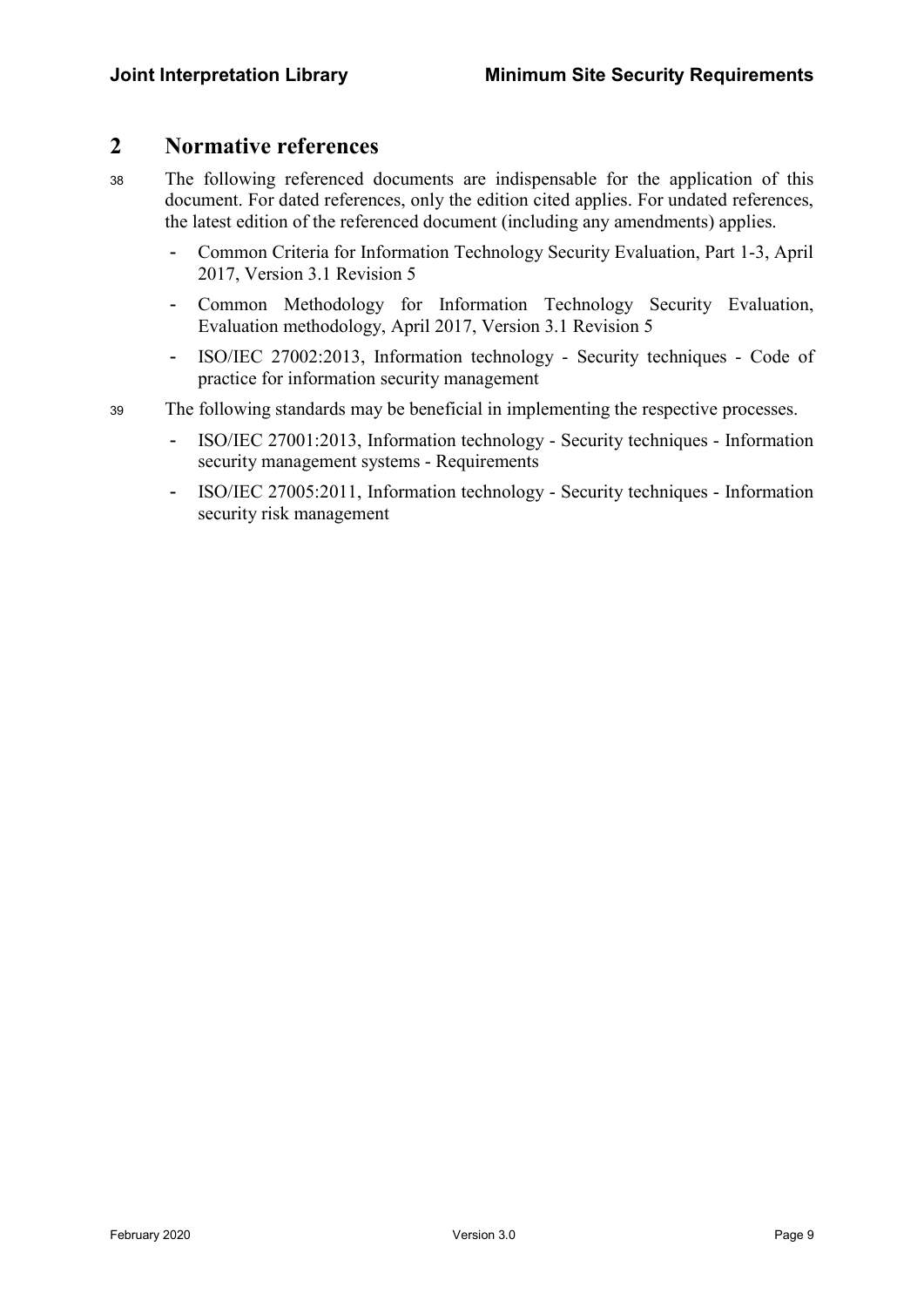### 3 Terms and Definitions

<sup>40</sup>For the purposes of this document, the following terms and definitions apply.

| <b>Assets</b>                 | Entities that the owner of the TOE presumably places value upon;<br>in context of the Development Security System assets are information in<br>electronic or other form, information processing facilities and referring<br>processes (incl. access control and alarm systems), development tools<br>and environments, any manifestation of the TOE, and customer code and<br>data provided to produce the TOE |
|-------------------------------|----------------------------------------------------------------------------------------------------------------------------------------------------------------------------------------------------------------------------------------------------------------------------------------------------------------------------------------------------------------------------------------------------------------|
| <b>Availability</b>           | The property of being accessible and usable upon demand by an<br>authorized entity                                                                                                                                                                                                                                                                                                                             |
| <b>Business</b><br>operations | General term for the entirety of operations performed by the developer<br>related to the TOE, e.g. "personalization" is part of business operations                                                                                                                                                                                                                                                            |
| CB                            | <b>Certification Body</b>                                                                                                                                                                                                                                                                                                                                                                                      |
| CC                            | Common Criteria for Information Technology Security Evaluation, Part<br>1-3, April 2017, Version 3.1, Revision 5                                                                                                                                                                                                                                                                                               |
| <b>COBIT</b>                  | Control Objectives for Information and Related Technology                                                                                                                                                                                                                                                                                                                                                      |
| Confidentiality               | The property that information is not made available or disclosed to<br>unauthorized individuals, entities, or processes                                                                                                                                                                                                                                                                                        |
| Control                       | Set of measures, associated to one or more objectives, intended to<br>respond to threats                                                                                                                                                                                                                                                                                                                       |
| Data processing<br>facilities | Premises, equipment, installation or tool used for data processing                                                                                                                                                                                                                                                                                                                                             |
| <b>Developer</b>              | Entity (Site) offering services and being part of the development and<br>production process; this encompasses all steps of the life cycle until<br>delivery to the customer, e.g. software development, chip design, mask<br>making, wafer production, testing, assembly etc. The developer is also<br>responsible for supporting functions                                                                    |
| Development<br>environment    | Environment in which the TOE is developed; development includes the<br>production of the TOE                                                                                                                                                                                                                                                                                                                   |
| <b>DMZ</b>                    | Demilitarized Zone; in computer security, a DMZ is a physical or logical<br>subnetwork that contains and exposes an organization's external services<br>to a larger untrusted network, usually the Internet                                                                                                                                                                                                    |
| <b>DSD</b>                    | <b>Development Security Documentation</b>                                                                                                                                                                                                                                                                                                                                                                      |
| <b>DSS</b>                    | Development Security System                                                                                                                                                                                                                                                                                                                                                                                    |
| <b>Employment</b>             | The word 'employment' is meant here to cover all of the following<br>different situations: employment of people (temporary or longer lasting),<br>appointment of job roles, changing of job roles, assignment of contracts,<br>and the termination of any of these arrangements                                                                                                                                |
| <b>Evaluation</b>             | Assessment of a PP, an ST or a TOE, against defined criteria                                                                                                                                                                                                                                                                                                                                                   |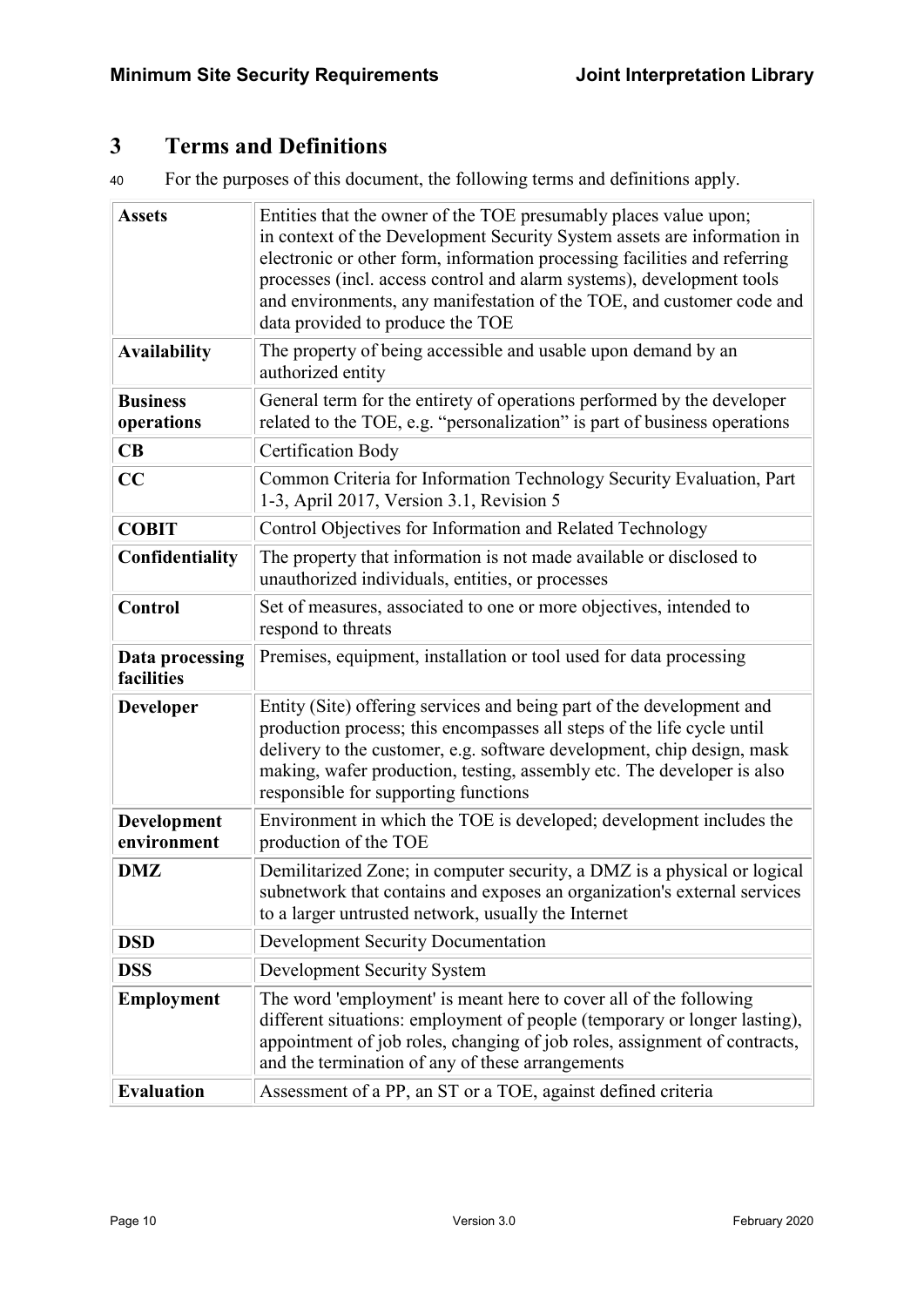| <b>Evaluation</b><br>assurance level     | Set of assurance requirements drawn from CC Part 3, representing a<br>point on the CC predefined assurance scale, that form an assurance<br>package                                                                        |
|------------------------------------------|----------------------------------------------------------------------------------------------------------------------------------------------------------------------------------------------------------------------------|
| <b>Evaluation</b><br>authority           | Body that sets the standards and monitors the quality of evaluations<br>conducted by bodies within a specific community and implements the<br>CC for that community by means of an evaluation scheme                       |
| <b>Evaluation</b><br>scheme              | Administrative and regulatory framework under which the CC is applied<br>by an evaluation authority within a specific community                                                                                            |
| <b>Facility</b>                          | Any equipment, installation or tool, regardless of being software or<br>hardware, which is part of the security management system                                                                                          |
| <b>FW</b>                                | Firmware                                                                                                                                                                                                                   |
| <b>High Security</b><br>Area             | Area where TOE related data or material classified "critical" or "very<br>critical" is accessible, and Security Control areas (access control and<br>intrusion detection) where applicable                                 |
| <b>Information</b><br>security (IS)      | Preservation of confidentiality, integrity and availability of information;<br>in addition, other properties such as authenticity, accountability, non-<br>repudiation and reliability can also be involved                |
| Integrity                                | The property of safeguarding the accuracy and completeness of assets                                                                                                                                                       |
| <b>IS</b> event                          | An identified occurrence of a system, service or network state indicating<br>a possible breach of information security policy or failure of safeguards,<br>or a previously unknown situation that may be security relevant |
| <b>IS</b> incident                       | A single or a series of unwanted or unexpected information security<br>events that have a significant probability of compromising business<br>operations and threatening information security                              |
| <b>ISMS</b>                              | <b>Information Security Management System</b>                                                                                                                                                                              |
| <b>ITIL</b>                              | Information Technology Infrastructure Library                                                                                                                                                                              |
| <b>ITSEF</b>                             | Information Technology Security Evaluation Facility; Evaluation Body                                                                                                                                                       |
| <b>Malicious code</b>                    | Virus, worms, Trojans, spyware and adware based on the perceived<br>intent of the author.                                                                                                                                  |
| <b>Mobile code</b>                       | Software obtained from remote systems transferred across the network,<br>e.g. Java code, activeX controls, flash animations, office macros etc.                                                                            |
| <b>Mobile</b><br>Computing               | Data processing on a mobile device, either online or offline; mobile<br>computing uses communications technology to work in uncontrolled<br>environments outside developer's premises                                      |
| <b>MSSR</b>                              | Minimum Site Security Requirements, abbreviation for this document                                                                                                                                                         |
| <b>Network</b><br>architecture           | Framework for the specification of a network's physical components and<br>their functional organization and configuration, its operational principles<br>and procedures, as well as data formats used in its operation     |
| Organization                             | Group of people and facilities with an arrangement of responsibilities,<br>authorities and relationships                                                                                                                   |
| Organizational<br><b>Security Policy</b> | Set of security rules, procedures, or guidelines for an organisation                                                                                                                                                       |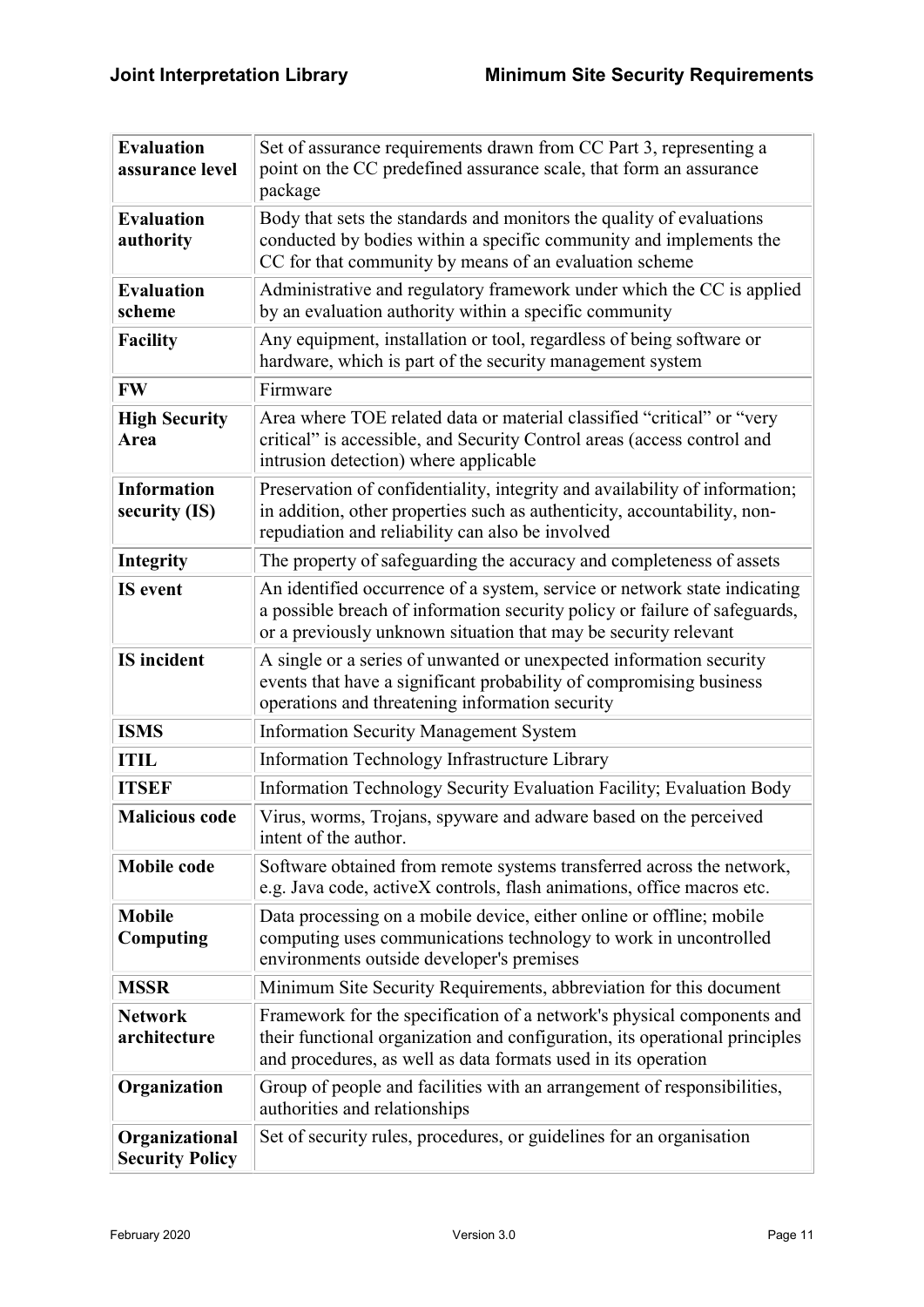| <b>OS</b>                       | <b>Operating System</b>                                                                                                                                                                                                                                                            |
|---------------------------------|------------------------------------------------------------------------------------------------------------------------------------------------------------------------------------------------------------------------------------------------------------------------------------|
| Owner                           | The term owner identifies an individual or entity that has approved<br>management responsibility for controlling the production, development,<br>maintenance, use and security of the assets. The term owner does not<br>mean that the person has any property rights to the asset |
| <b>Partner</b>                  | Any organization which has been part of the supply chain within the past<br>two years, e.g. development company, mask house, production site, test<br>floor, assembly line, regardless of their ownership                                                                          |
| <b>Policy</b>                   | Set of security rules, procedures, or guidelines for an organization; a<br>policy may pertain to a specific operational environment                                                                                                                                                |
| $\bf PP$                        | Protection Profile, an implementation-independent statement of security<br>needs for a TOE type                                                                                                                                                                                    |
| Procedure                       | A specified way to perform an activity                                                                                                                                                                                                                                             |
| <b>Process</b>                  | A sequence of activities or procedures                                                                                                                                                                                                                                             |
| <b>Reliability</b>              | The ability of either a facility or a procedure to perform a required<br>function over time                                                                                                                                                                                        |
| <b>Remote access</b>            | Connection to a data processing system from a location off premises by<br>means of a network connection where<br>- the connection is from outside the logical security environment<br>- the working location is outside the physical security environment                          |
| <b>Residual risk</b>            | The risk remaining after risk treatment                                                                                                                                                                                                                                            |
| <b>Risk acceptance</b>          | Decision to accept a risk                                                                                                                                                                                                                                                          |
| <b>Risk analysis</b>            | Systematic use of information to identify sources and to estimate the risk                                                                                                                                                                                                         |
| <b>Risk assessment</b>          | Overall process of risk analysis and risk evaluation                                                                                                                                                                                                                               |
| <b>Risk evaluation</b>          | Process of comparing the estimated risk against given risk criteria to<br>determine the significance of the risk                                                                                                                                                                   |
| <b>Risk</b><br>management       | Coordinated activities to direct and control an organization with regard<br>to risk                                                                                                                                                                                                |
| <b>Risk treatment</b>           | Process of selection and implementation of measures to modify risk                                                                                                                                                                                                                 |
| <b>SAM</b>                      | Secure Access Module (or Secure Application Module)                                                                                                                                                                                                                                |
| SC & SD                         | Smartcard & Similar Devices where significant proportions of the<br>required security functionality depend upon hardware (e.g. smart card<br>hardware, smart card composite products, TPMs, digital tachographs,<br>Host Security Modules, etc.)                                   |
| <b>Sensitive data</b>           | Data which needs protection in order to support confidentiality and/or<br>integrity requirements                                                                                                                                                                                   |
| ST                              | Security Target, an implementation-dependent statement of security<br>needs for a specific identified TOE                                                                                                                                                                          |
| <b>Strong</b><br>authentication | Authentication with at least two independent factors, e.g. possession and<br>knowledge (badge and PIN), or possession and individual attribute<br>(badge and biometrics)                                                                                                           |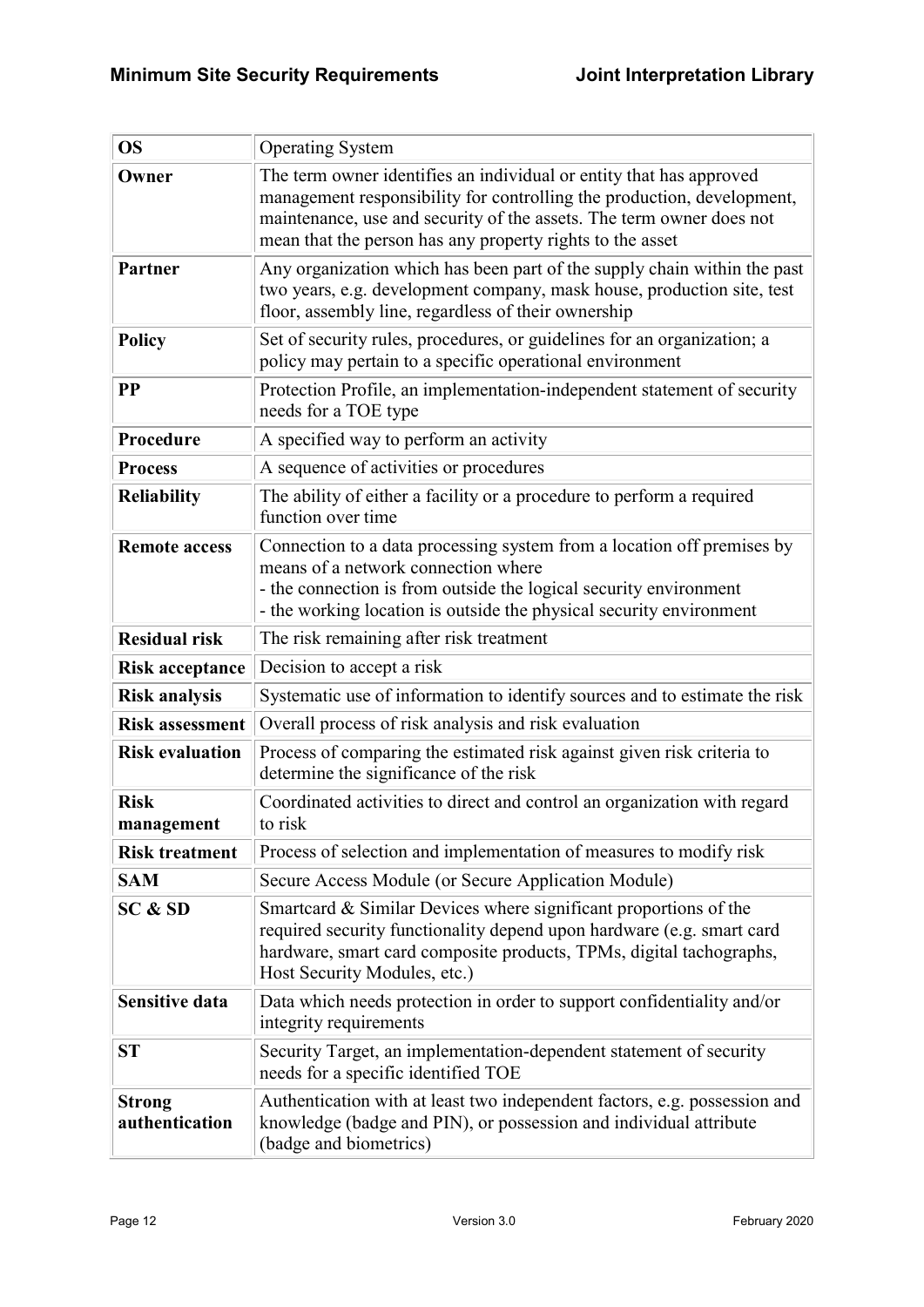| <b>SW</b>                  | Software                                                                                                                                                                                                                                                                                                                                                                                                                                                                                                                                                                           |
|----------------------------|------------------------------------------------------------------------------------------------------------------------------------------------------------------------------------------------------------------------------------------------------------------------------------------------------------------------------------------------------------------------------------------------------------------------------------------------------------------------------------------------------------------------------------------------------------------------------------|
| <b>Team member</b>         | The term "team member" encompass employees, contractors,<br>consultants, students, and third party users involved in the secure<br>processes or having access to protected information                                                                                                                                                                                                                                                                                                                                                                                             |
| <b>Teleworking</b>         | Working via remote access; teleworking uses communications<br>technology to work remotely from a fixed location outside developer's<br>premises                                                                                                                                                                                                                                                                                                                                                                                                                                    |
| <b>Third party</b><br>user | Any user who is not employee, contractor, consultant, or student, e.g.<br>customer, ITSEF, CB                                                                                                                                                                                                                                                                                                                                                                                                                                                                                      |
| <b>Threat</b>              | Any circumstance or event with the potential to adversely impact<br>organizational operations, assets (incl. TOE or its parts), or individuals<br>via unauthorized access, destruction, disclosure, modification, and/or<br>denial of service<br>Also, the potential for a threat-source to successfully exploit particular<br>system vulnerability<br>The Common Criteria characterizes a threat in terms of (a) a threat<br>agent, (b) a presumed method of attack, (c) any vulnerability that is the<br>foundation for the attack, and (d) the system resource that is attacked |
| <b>Top</b><br>Management   | Highest ranking executives (with titles such as chairman/chairwoman,<br>chief executive officer, managing director, president, executive directors,<br>executive vice-presidents, etc.) responsible for the entire enterprise.<br>In organizations where the developer is not the only activity "Top<br>Management of the developers' organization" may refer to the<br>management of a division, business group, product line etc.                                                                                                                                                |
| <b>TOE</b>                 | Target of Evaluation, a set of software, firmware and/or hardware<br>possibly accompanied by guidance                                                                                                                                                                                                                                                                                                                                                                                                                                                                              |
| <b>VPN</b>                 | Virtual Private Network; the term secure VPN is used for VPNs without<br>potential eavesdropping risk, e.g. by the use of IPSec or SSL encrypted<br>tunnels or special physically secured in-house links if another security<br>zone is crossed                                                                                                                                                                                                                                                                                                                                    |

- 41 ISO terminology, such as "can", "may", "normative", "shall" and "should" used throughout the document are defined in the ISO/IEC Directives, Part 2. Note that the term "should" and "informative" have an additional meaning applicable when using this standard. See the note below.
- <sup>42</sup>The word "shall" indicates measures strictly to be followed in order to conform to the document and from which no deviation is permitted.
- <sup>43</sup>The word "should" indicates that among several possibilities one is recommended as particularly suitable, without mentioning or excluding others, or that a certain course of action is preferred but not necessarily required. The CC interprets "not necessarily required" to mean that the choice of another possibility requires a justification of why the preferred option was not chosen.
- <sup>44</sup>The word "may" indicates a course of action permissible within the limits of the document.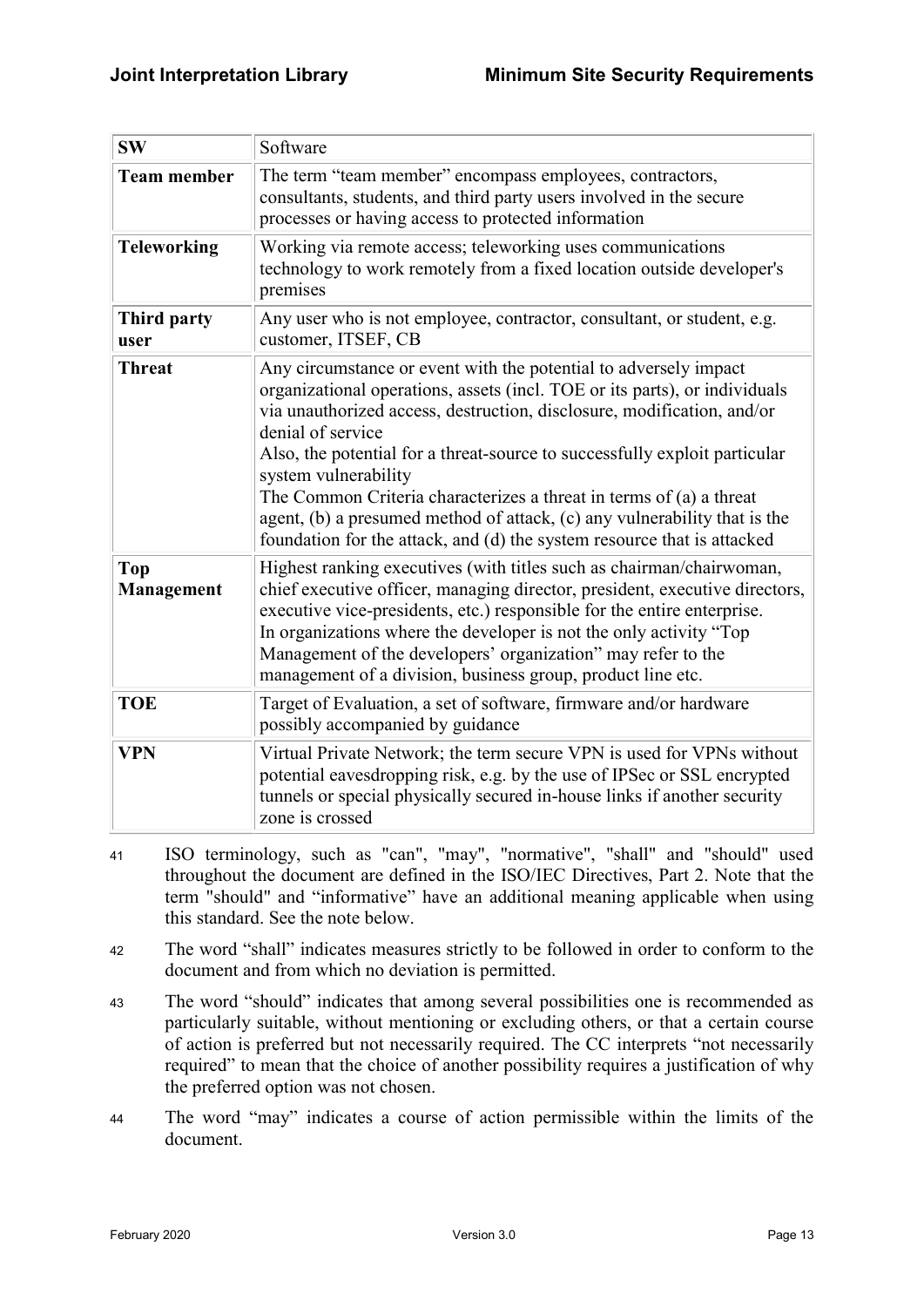- 45 The word "can" is used for statements of possibility and capability, whether material, physical or causal.
- <sup>46</sup>The expression "confidentiality and/or integrity" means either "confidentiality" or "integrity", or a combination of both.
- 47 The expression "informative" indicates measures that are not mandatory to follow in order to conform to the document.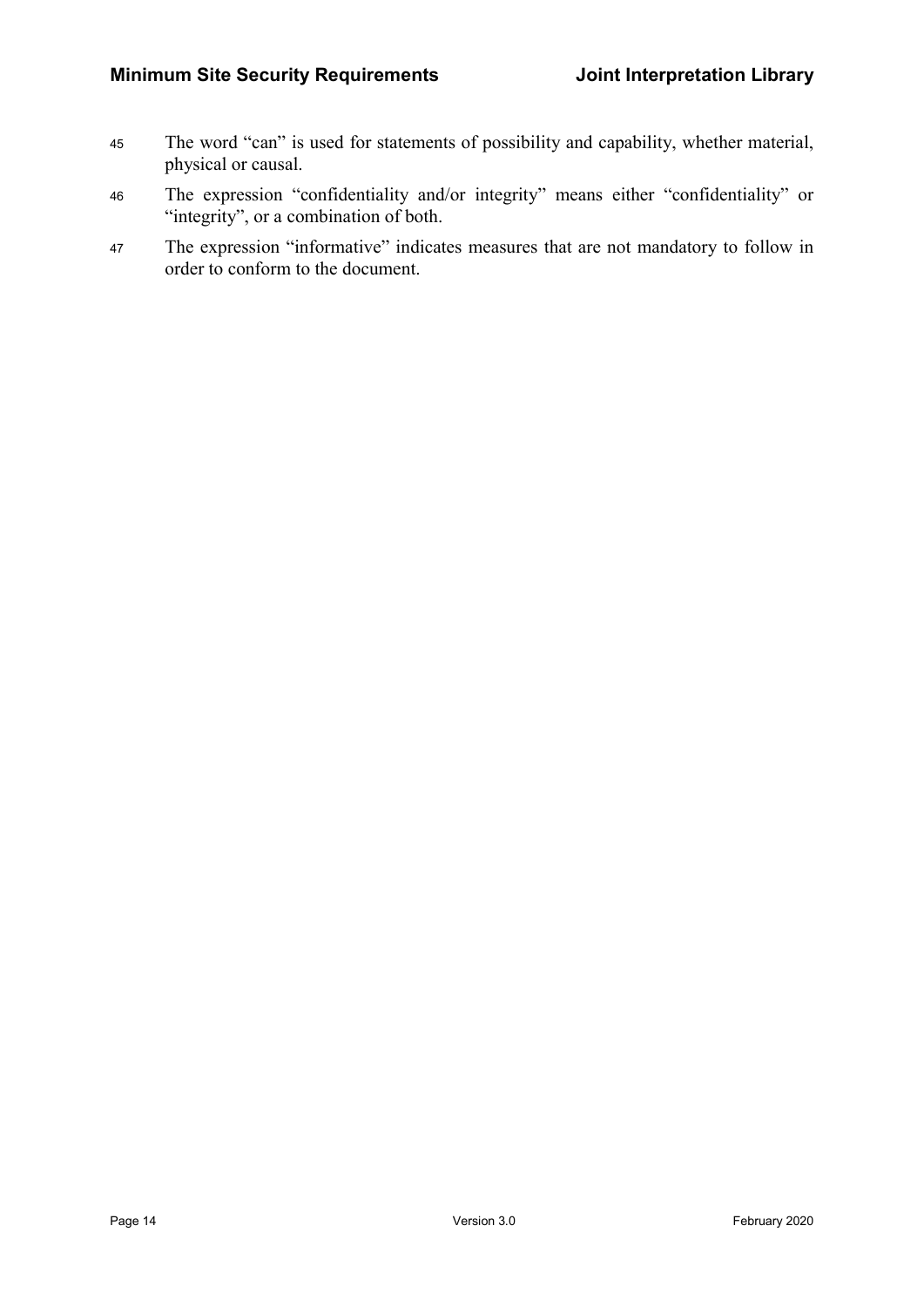### 4 Development Security System and Documentation

### 4.1 Objective

- 48 As required by ALC\_DVS.1.1C and ALC\_DVS.2.1C, respectively, the Development Security Documentation (DSD) shall describe the physical, logical, procedural, personnel, and other security measures that are necessary to protect the confidentiality and integrity of the TOE design and implementation in its development environment.
- <sup>49</sup>DSD shall identify all locations where development occurs, the development activities, and the security measures applied at each location linked to such activities and for transports between different locations.
- 50 If ALC DVS.2 is claimed the development security documentation shall justify that the security measures provide the necessary level of protection to maintain the confidentiality and integrity of the TOE according to the attack potential claimed in the ST (AVA\_VAN.5).

### 4.2 Policies

- 51 The evaluation evidence for the evaluation of development security is the ST and the development security documentation (DSD). Therefore, the developer has to establish, implement, operate, monitor, maintain, review, and improve a documented development security system (DSS) within the context of the organization's overall business activities and the risks it faces.
- 52 The DSD shall document and the evaluator shall examine the development confidentiality and integrity policies that detail
	- what information relating to the TOE development needs to be kept confidential, and which members of the development staff are allowed to access such material;
	- what material must be protected from unauthorised modification in order to preserve the integrity of the TOE, and which members of the development staff are allowed to modify such material.
- <sup>53</sup>Policies shall contain a description of developers organization, relevant roles, and the security measures implemented. According to ALC DVS the following types of security measures shall be considered for documentation
	- Physical, e.g. access control and intrusion detection
	- Procedural, e.g. granting and revoking access rights, transfer of protected material, roles and responsibilities for security personnel
	- Personnel, e.g. check of trustworthiness
	- Other security measures, e.g. logical protection of any development machines

### 4.3 Security Measures

- 54 The threats to be covered by appropriate security measures include
	- "Accidental threat": a possibility of human error or omission, unintended equipment malfunction, or natural disaster.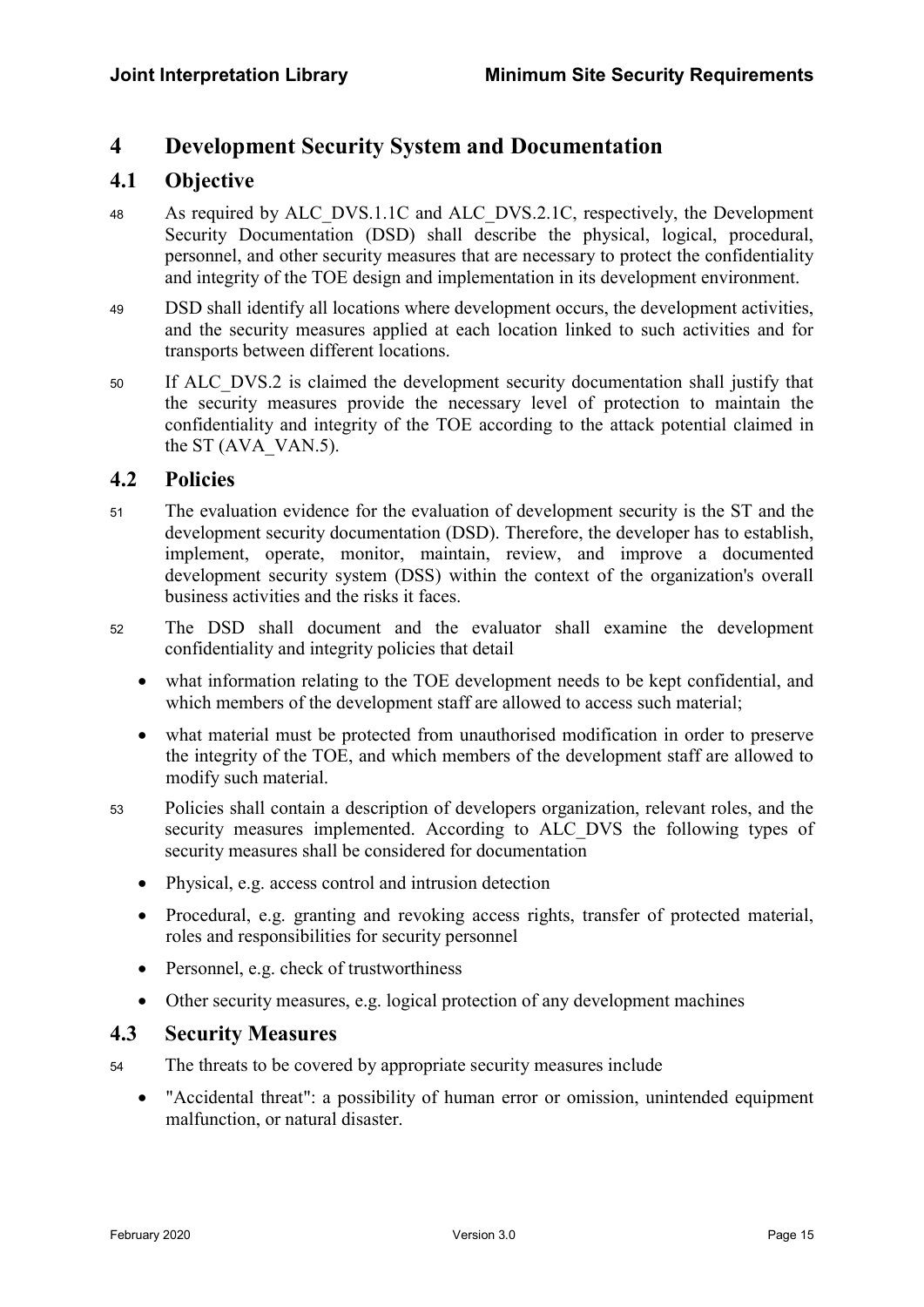- "Intentional threat": a possibility of an attack by an intelligent entity (e.g. an individual hacker or a criminal organization). Examples for such attacks are theft and pilferage, intentional exchange of the TOE or its parts, and cloning.
- <sup>55</sup>When justification is required (see 4.1) this document can be used as a basis after adaptation to the developer specific situation and environment.
- <sup>56</sup>The ability to demonstrate the link from the selected controls back to the results of the risk assessment and risk treatment process, and subsequently back to the DSD policy and objectives, can support both, ITSEF work packages and justification according to ALC\_DVS.2.2C.

### 4.3.1 Control of documents

- 57 Documents required by the DSS should be controlled and protected. A documented procedure should be established to define the management actions needed to:
	- approve documents for adequacy prior to issue;
	- review and update documents as necessary and re-approve documents;
	- ensure that changes and the current revision status of documents are identified;
	- ensure that documents remain legible and readily identifiable;
	- ensure that documents are available to those who need them, and are transferred, stored and ultimately disposed of in accordance with the procedures applicable to their classification;
	- prevent the unintended use of obsolete documents; and
	- apply suitable identification to them if they are retained for any purpose.

#### 4.3.2 Establishing and managing the DSS and DSD

- <sup>58</sup>CEM ALC\_DVS.1-2 requires the evaluator to examine the development confidentiality and integrity policies in order to determine the sufficiency of the security measures employed.
- 59 The developer is free to structure the DSD as appropriate. It may consist of the developers ISO27001 Information Security Management System, be structured according to this MSSR document, or be structured in any way suitable for the developer.
- <sup>60</sup>In order to support this ITSEF work package the developer should
	- define a Security Policy that includes a framework for setting objectives and establishes an overall sense of direction and principles for action with regard to the integrity and confidentiality needs of the TOE.
	- define the risk assessment approach of the organization including a risk assessment methodology that is suited to the DSS, the identified security, and legal and regulatory needs to protect the TOE,

Note: Risk assessment is intended to identify, analyse and evaluate risks, identify, evaluate, and select control objectives and controls for the treatment of risks, and produce comparable and reproducible results.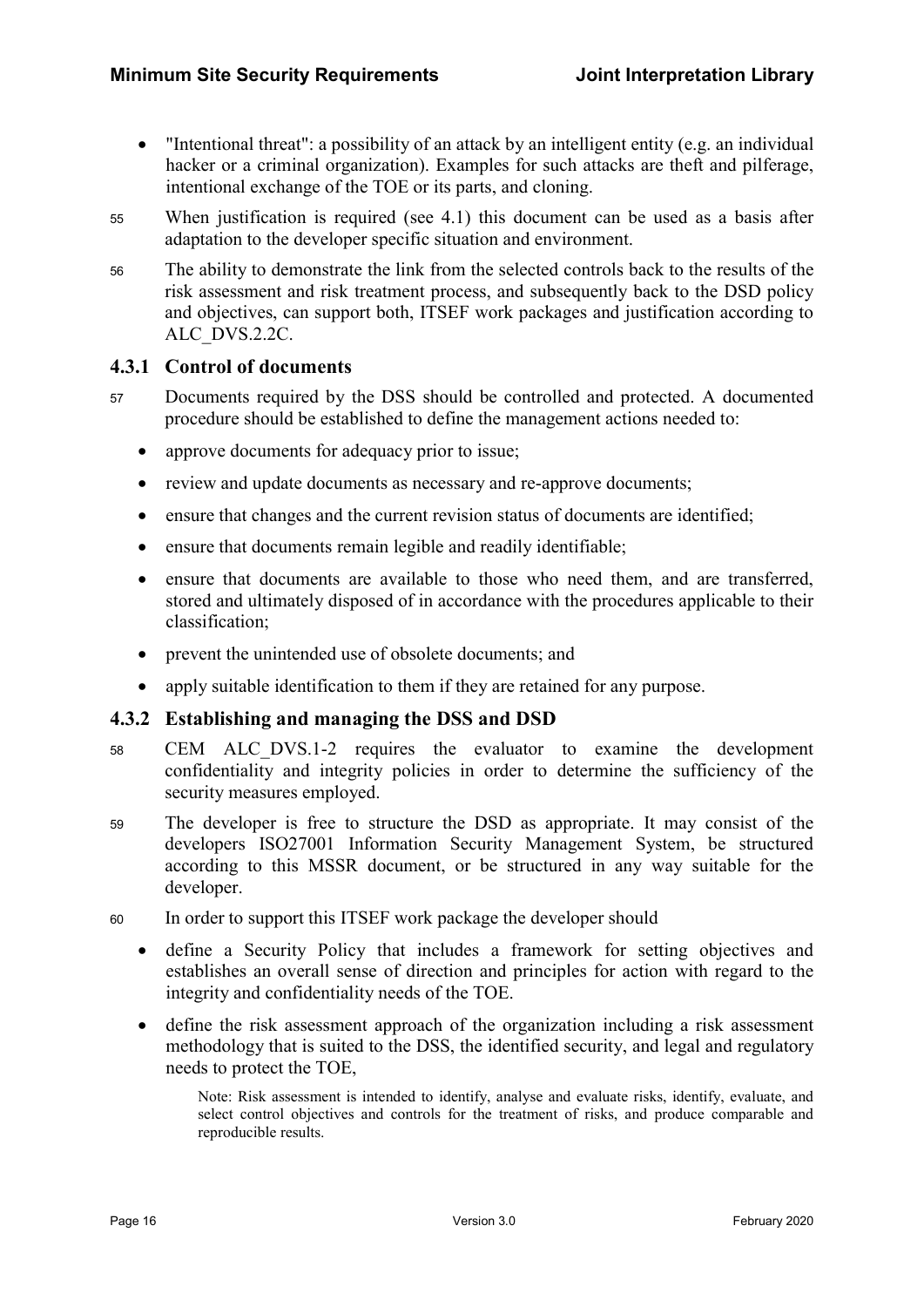- formulate a risk treatment plan that identifies the appropriate management action, resources, responsibilities and priorities for managing security risks.
- implement the risk treatment plan in order to achieve the identified control objectives, which includes consideration of funding and allocation of roles and responsibilities.
- describe all selected control objectives and controls and their implementation, including the necessary processes and operation procedures.
- 61 The DSD should include:
	- documented statements of the DSS policy and objectives;
	- the scope of the DSS as far as the TOE is concerned;
	- procedures and controls in support of the DSS;
	- documented procedures needed by the organization to ensure the effective planning, operation and control of its developer security processes.

### 4.3.3 Monitor and review the DSS

- <sup>62</sup>The developer should
	- execute monitoring and reviewing procedures and other controls to
		- promptly detect errors in the results of processing;
		- promptly identify attempted and successful security breaches and incidents;
		- enable management to determine whether the security activities delegated to people or implemented by technology are performing as expected;
		- help detect security events and thereby prevent security incidents by the use of indicators; and
		- determine if the actions taken to resolve a breach of security were effective.
	- undertake regular reviews of the effectiveness of the DSS taking into account results of security audits, incidents, results from effectiveness measurements, and suggestions and feedback from all interested parties.
	- review risk assessments at planned intervals and review the residual risks and the identified acceptable levels of risks.
	- conduct internal DSS audits at planned intervals defined in DSD.
	- update security plans to take into account the findings of monitoring and reviewing activities.

#### 4.3.4 Maintain and update the DSD

- <sup>63</sup>In order to ensure the DSD is up to date the developer regularly
	- should implement the identified improvements of the DSS in the DSD.
	- should take appropriate corrective and preventive actions in accordance with 8.2 and 8.3.
	- may apply the lessons learnt from the security experiences of other organizations and those of the organization itself.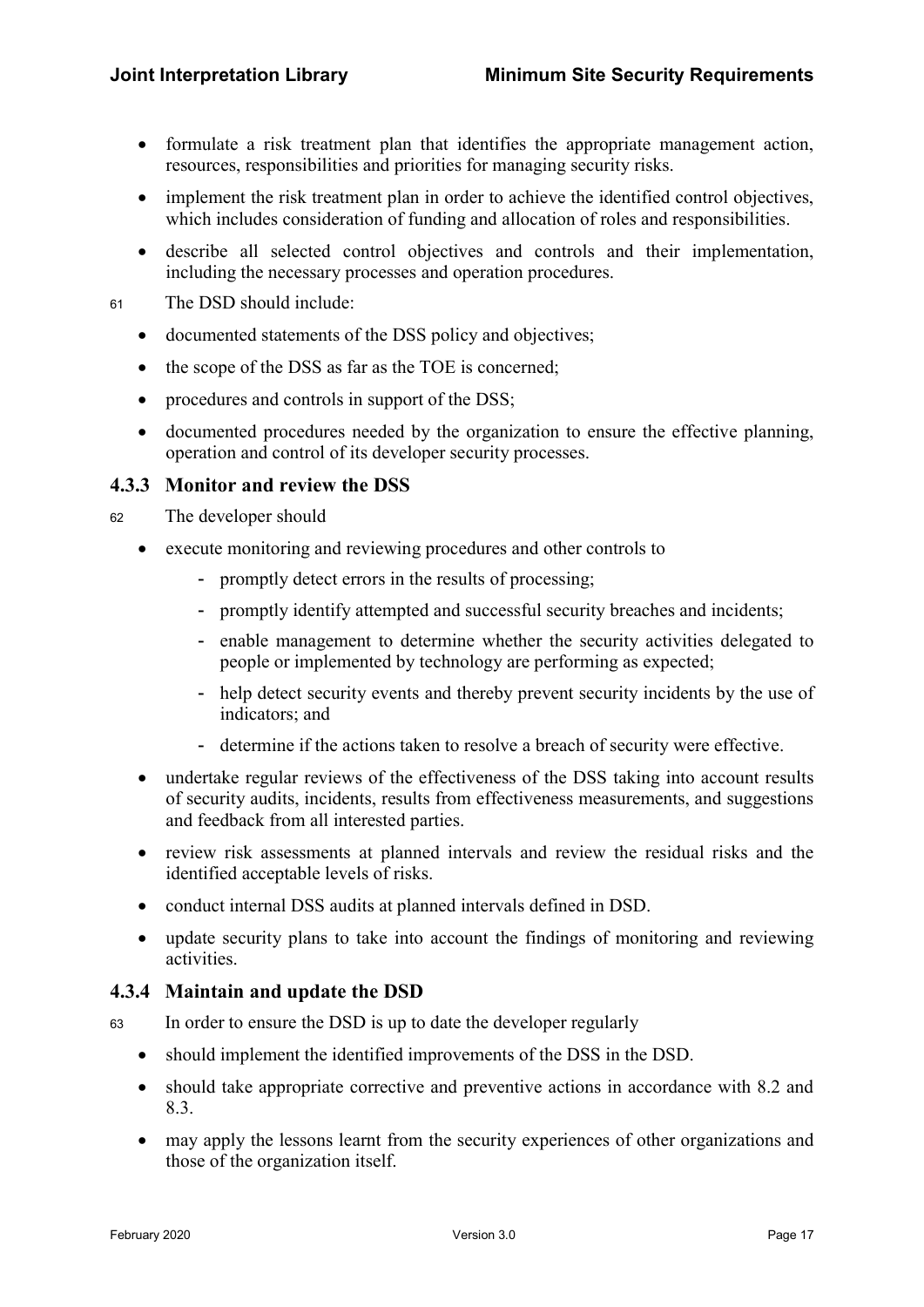should communicate the actions and improvements to all interested parties with a level of detail appropriate to the circumstances and, as relevant, agree on how to proceed.

### 4.3.5 Control of records

- <sup>64</sup>Records should be established and maintained to provide evidence of conformity to requirements, including the effective operation of the DSS. They should be appropriately protected and controlled. Records should remain legible, readily identifiable and retrievable. The controls needed for the identification, storage, protection, retrieval, retention time and disposition of records should be documented and implemented.
- <sup>65</sup>Records should be kept of the operation of the processes and of all occurrences of significant security incidents related to the DSS.

#### 4.4 Examples

- <sup>66</sup>It is common practise to define the scope and boundaries of the DSS with respect to the characteristics of the organization, its location, assets and technology, and including details of and justification for any exclusion from the scope.
- <sup>67</sup>Rules and regulations regarding document hierarchy, document structure, release procedures etc. are often defined in the Quality Management System according to ISO9000 series of standards. Usually, the QMS also defines the approach to preventive and corrective measures, audit schemes, and management review.
- <sup>68</sup>An Information Security Management System according to ISO27000 series of standards defines all necessary measure to preserve the confidentiality, integrity and availability of information by applying a risk management process and gives confidence to interested parties that risks are adequately managed. ISMS documentation refers to developer's ITIL and/or COBIT framework.
- <sup>69</sup>Where CC relevant activities are part of a bigger organization, special security measures are described in additional documentation. That may be additional chapters in the above mentioned documents, a dedicated document containing special regulations and referring to the above mentioned documents for all common regulations, or a dedicated DSD.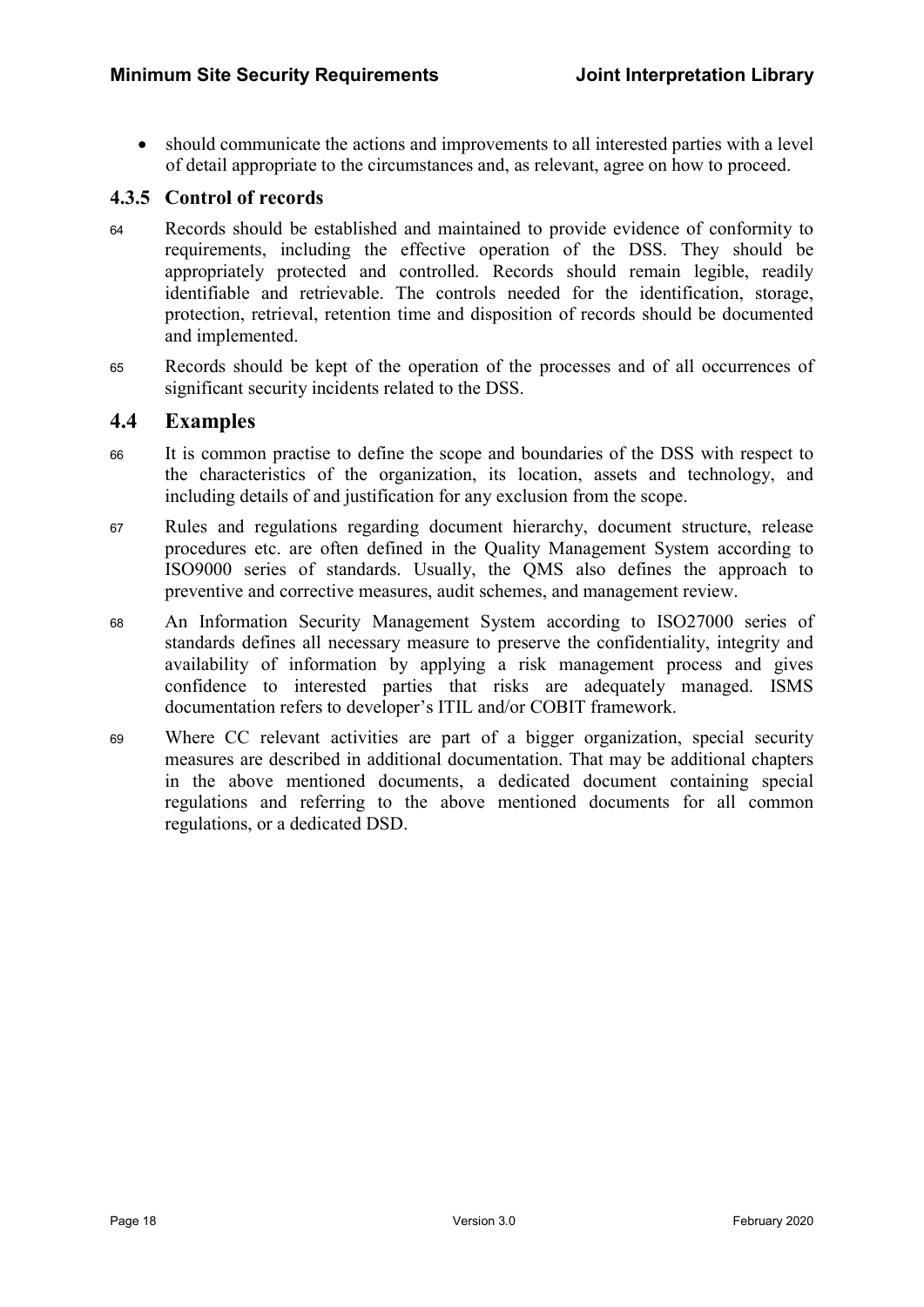### 5 Management responsibility

### 5.1 Objective

- <sup>70</sup>The developer shall have well defined, documented, and assigned roles and responsibilities for all activities which may have an impact on confidentiality and integrity of the TOE.
- <sup>71</sup>All resources necessary to maintain confidentiality and integrity of the TOE shall be identified and available.
- <sup>72</sup>All physical, procedural, personnel, and other security measures that are necessary to protect the confidentiality and integrity of the TOE shall be effective.

### 5.2 Policies

<sup>73</sup>The overall Security Policy shall define developer's approach to security and the area of applicability. It shall establish an overall sense of direction and principles for action with regard to confidentiality and integrity needs of the TOE.

#### 5.3 Security Measures

<sup>74</sup>Top Management (see 3) should define developer's legal and organizational structure and is responsible for confidentiality and integrity of the TOE.

#### 5.3.1 Management commitment

<sup>75</sup>Top Management should support establishment, implementation, operation, monitoring, review, maintenance and improvement of the DSS, at least by assigning one or more people to the role of Security Manager and providing necessary resources.

#### 5.3.2 Security Manager

 $76$  The Security Manager(s) should be responsible for overall security within the developers' area of responsibility throughout the whole development life cycle of the TOE, including any subcontractors that may be used. In this function, the Security Manager should report to the Top Management of the developers' organization. The objectives and task of the Security Manager include but are not limited to the requirements described in chapter 4.

#### 5.3.3 Resource management

- <sup>77</sup>The organization should determine (see 4.3.2) and provide the resources needed to satisfy the requirements set in this document. Determination should be updated regularly or after significant change of threats or environment.
- <sup>78</sup>Developer shall be responsible for all resources used regardless ownership.
- <sup>79</sup>All roles and responsibilities involved with developers' activities should be well defined and documented, e.g. work-flows, role descriptions, org-chart.
- <sup>80</sup>All personnel, including members of external parties, shall be competent to perform the assigned tasks.
- <sup>81</sup>Where appropriate, organizational measures should ensure segregation of duties between development, production, testing, quality assurance, and security.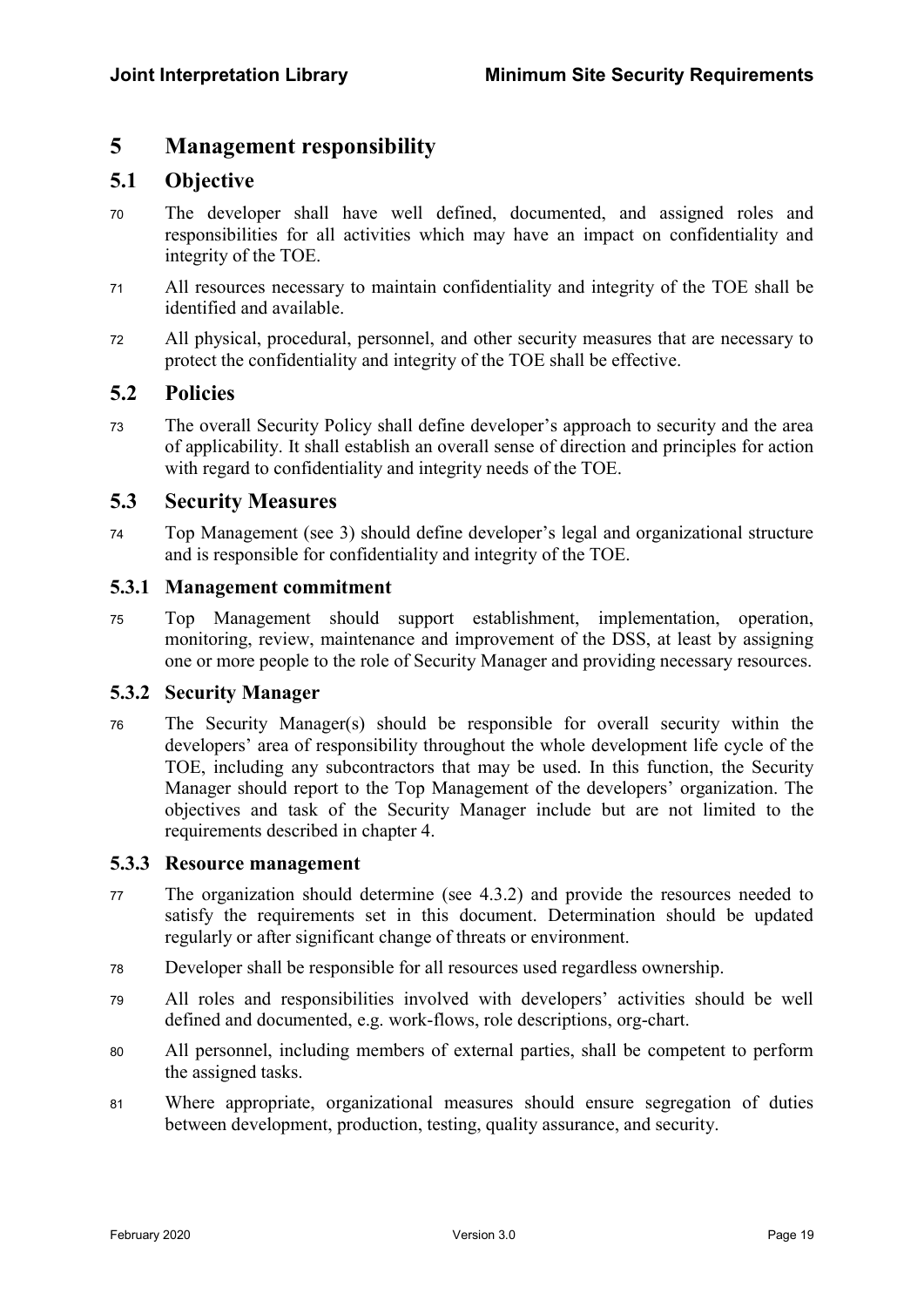### 5.3.4 Confidentiality agreements

- 82 Requirements for confidentiality or non-disclosure agreements reflecting the developer's needs for the protection of information, data, and material should be identified and regularly reviewed.
- 83 The necessary agreements should be concluded.

### 5.4 Examples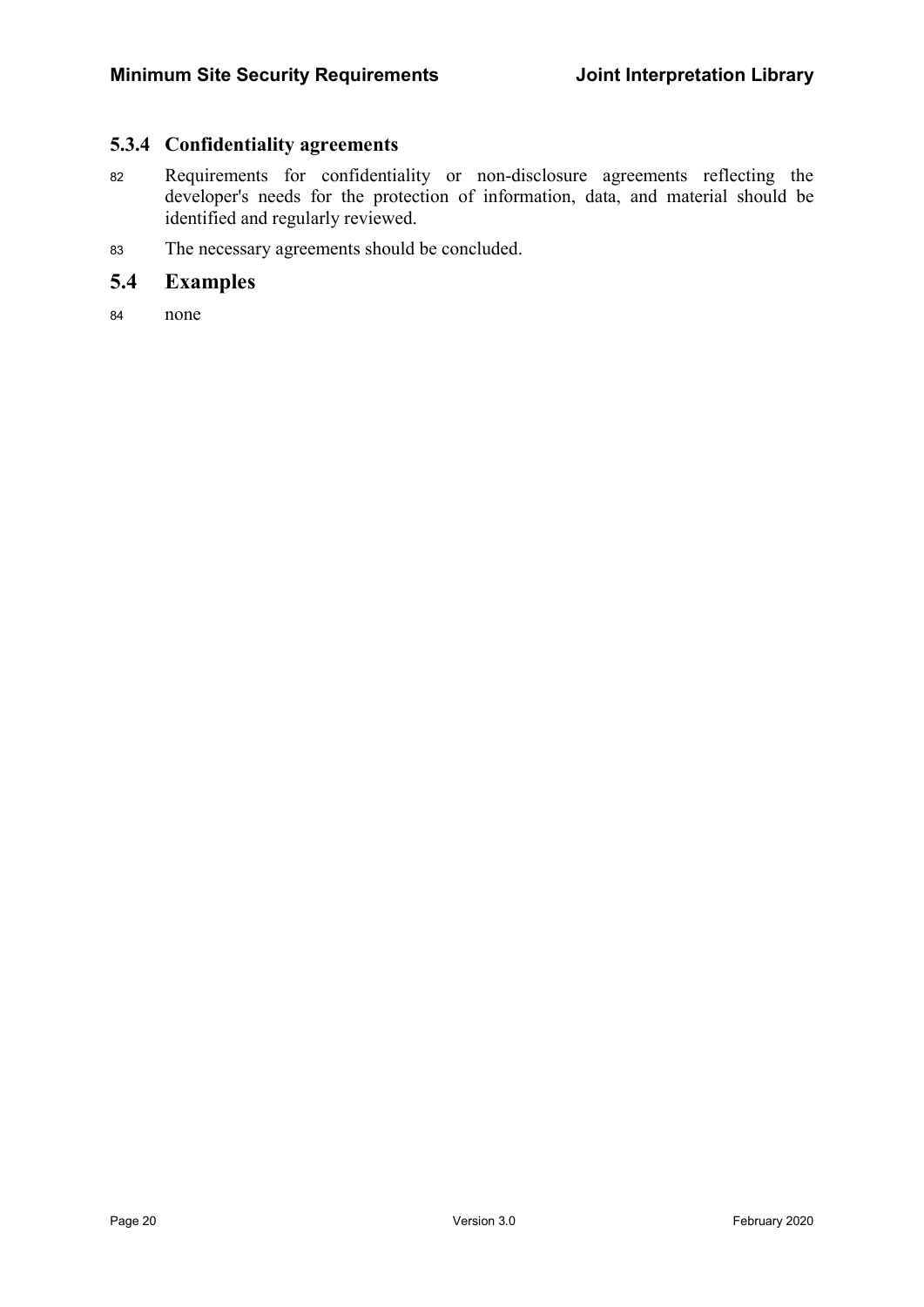### 6 Internal DSS audits

### 6.1 Objective

<sup>85</sup>Internal audits shall ensure that security measures are implemented in a meaningful and concerted way, and that security measures effectively support the intended purpose.

### 6.2 Policies

<sup>86</sup>The responsibilities and requirements for planning and conducting audits, for reporting results, and maintaining records shall be defined in a documented procedure.

### 6.3 Security Measures

- 87 The organization should conduct internal DSS audits at planned intervals to determine whether the control objectives, controls, processes and procedures of its DSS:
	- conform to the requirements of this Requirement Document;
	- conform to the identified security needs of the TOE;
	- are effectively implemented and maintained; and
	- are performing as expected.
- <sup>88</sup>An audit program should be planned, taking into consideration the status and importance of the processes and areas to be audited, as well as the results of previous audits. The audit criteria, scope, frequency and methods should be defined. The selection of auditors and conduct of audits should ensure objectivity and impartiality of the audit process. Auditors shall not audit their own work.
- <sup>89</sup>The management responsible for the area being audited shall ensure that actions are taken without undue delay to eliminate detected nonconformities and their causes. Follow-up activities should include the verification of the actions taken and the reporting of verification results.

### 6.4 Examples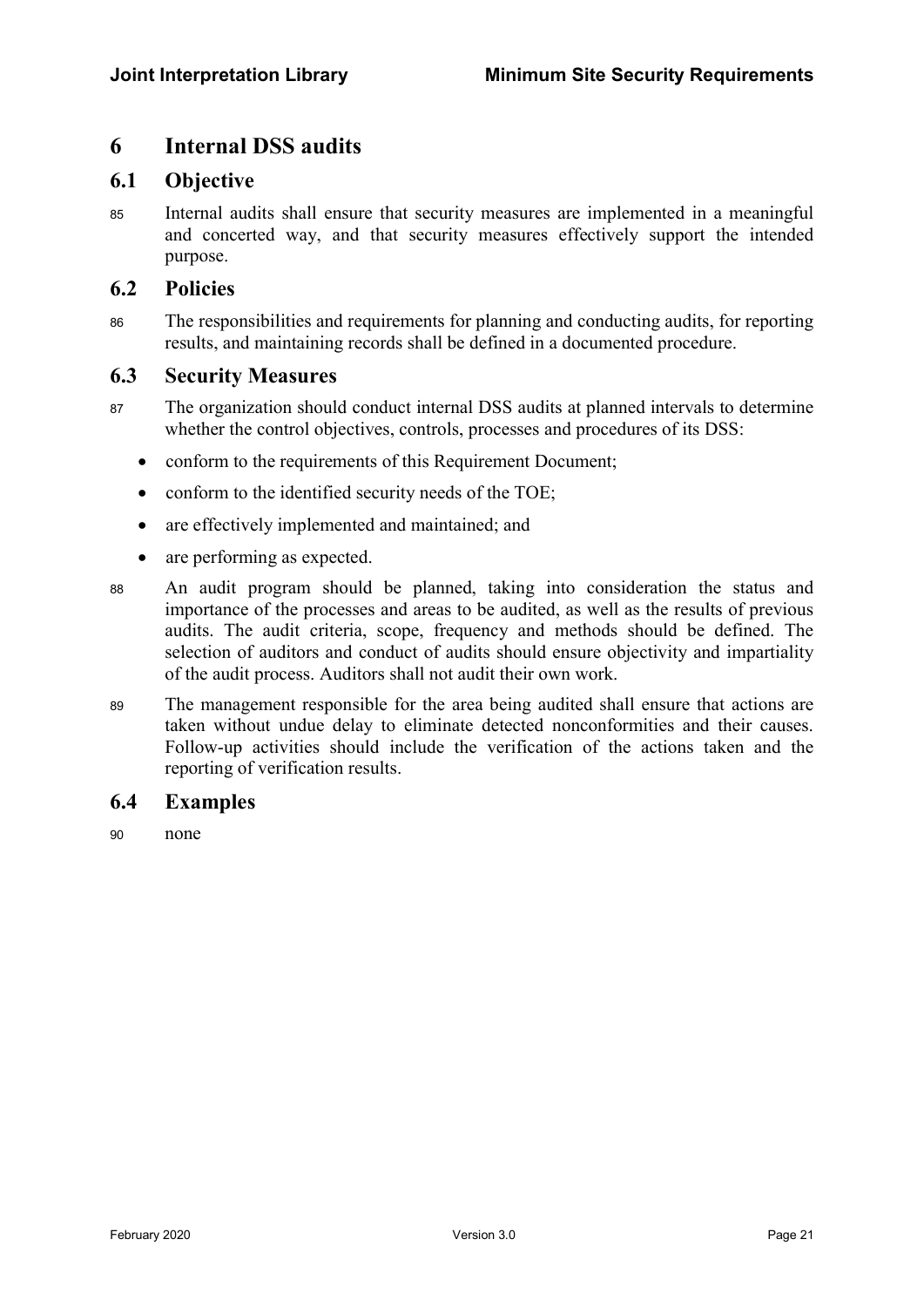### 7 Management review of the DSS (informative)

### 7.1 Objective

- <sup>91</sup>Management should ensure that developer has well defined, documented, and assigned roles and responsibilities for all activities which may have an impact on confidentiality and integrity of the TOE.
- <sup>92</sup>All physical, procedural, personnel, and other security measures that are necessary to protect the confidentiality and integrity of the TOE should be effective.

### 7.2 Policies

93 The management review process should be documented.

### 7.3 Security Measures

<sup>94</sup>Management should review the organization's DSS at planned intervals, or when significant changes to the security implementation occur, in order to ensure its continuing suitability, adequacy and effectiveness. This review may include assessing opportunities for improvement and the need for changes to the DSS. The results of the reviews should be clearly documented and records should be maintained.

### 7.3.1 Review input

- 95 The input to a management review should include
	- results of DSS audits and reviews:
	- feedback from interested parties, particularly Evaluation and Certification Bodies;
	- status of preventive and corrective actions;
	- vulnerabilities or threats not adequately addressed in the previous risk assessment;
	- follow-up actions from previous management reviews;
	- any changes that could affect the DSS; and
	- recommendations for improvement.

### 7.3.2 Review output

- <sup>96</sup>The output from the management review should include any decisions and actions related to
	- improvement of the effectiveness of the DSS.
	- update of the risk assessment and risk treatment plan.
	- modification of procedures and controls that effect security, as necessary, to respond to internal or external events that can impact the DSS.
	- resources needed.

### 7.4 Examples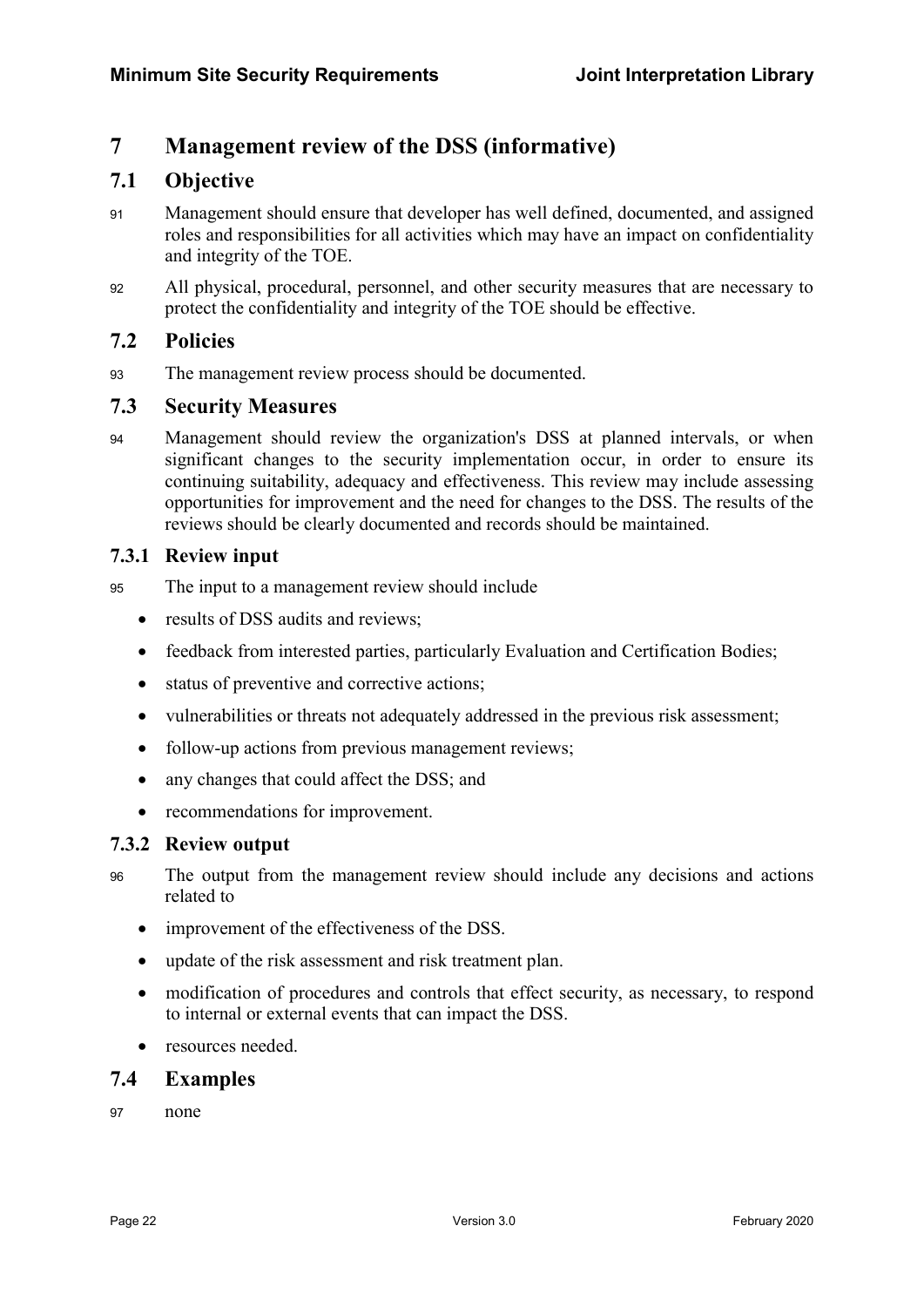### 8 DSS improvement

### 8.1 Objective

<sup>98</sup>Effectiveness of physical, procedural, personnel, and other security measures that are necessary to protect the confidentiality and integrity of the TOE shall be reviewed and improved where necessary.

### 8.2 Policies

<sup>99</sup>Policies shall define how effectiveness of security measures is maintained despite evolving threats and in consideration of possible deficiencies.

#### 8.3 Security Measures

#### 8.3.1 Continual improvement

<sup>100</sup>The developer may continually improve the effectiveness of the DSS through the use of the security policy, security objectives, audit results, analysis of monitored events, corrective and preventive actions and management review.

#### 8.3.2 Corrective action

<sup>101</sup>The developer should take action to eliminate the cause of nonconformities with the DSS requirements in order to prevent recurrence.

#### 8.3.3 Preventive action

- <sup>102</sup>The developer should determine actions to eliminate the cause of potential nonconformities with the DSS requirements in order to prevent their occurrence.
- <sup>103</sup>The developer should identify changed threats and define preventive actions focusing on significantly changed risks.

### 8.4 Examples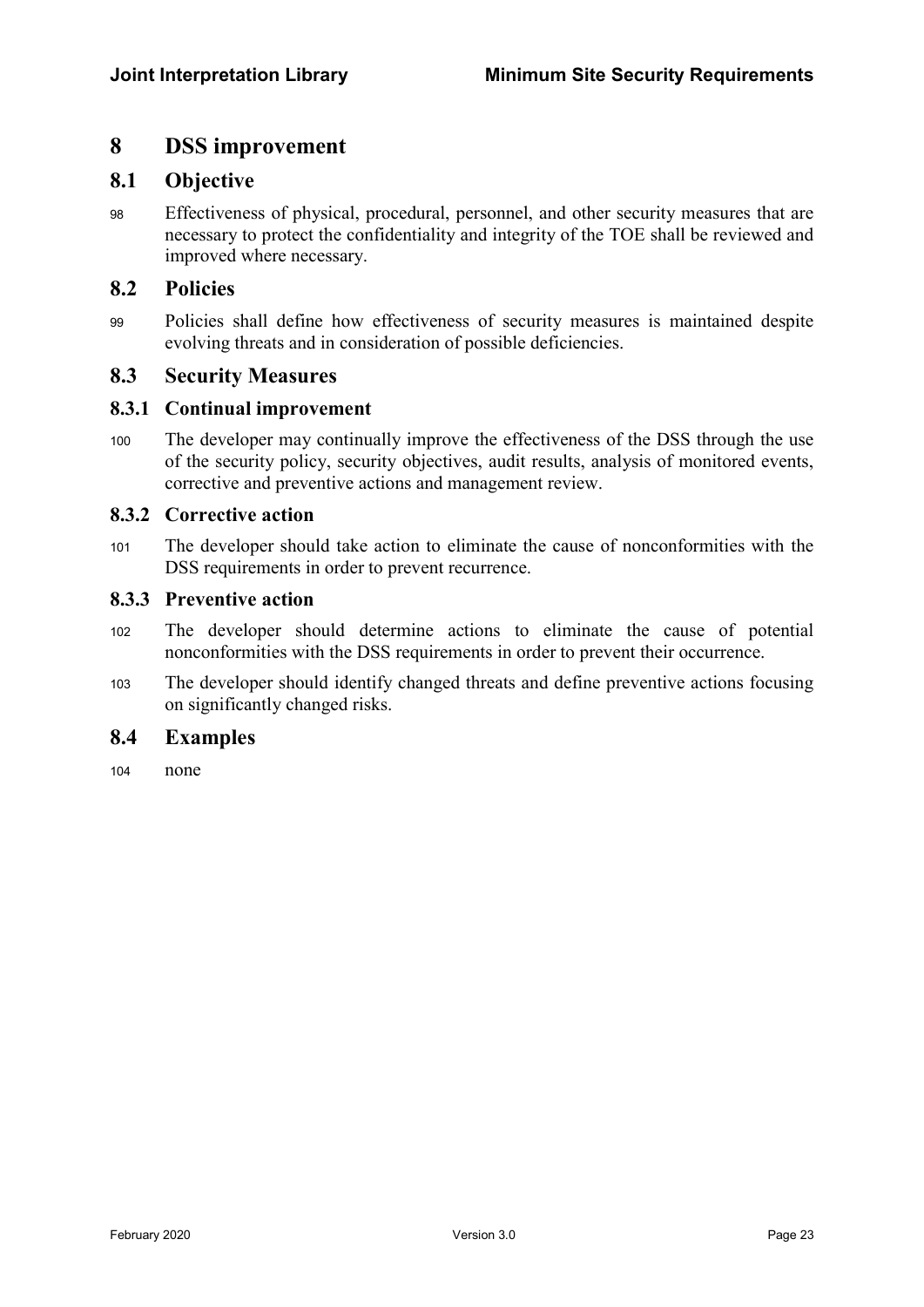### 9 Control objectives and controls

### 9.1 Asset management

<sup>105</sup>Security is involved with all kinds of assets but not all aspects of assets are in the scope of this DSS, e.g. QM (Quality Management), ESH (Environment, Safety, Health).

### 9.1.1 Overall objective

- <sup>106</sup>Assets shall be clearly identified with the type of protection (confidentiality, integrity, authenticity) assigned, and managed.
- <sup>107</sup>Every asset shall have an owner.

### 9.1.2 Responsibility for assets

### 9.1.2.1 Objective

108 Ownership and acceptable use of assets shall be defined and deployed.

#### 9.1.2.2 Policies

- 109 DSD should define ownership and management of all assets.
- 110 Rules for the acceptable use of information and assets should be identified and documented in line with the classification policies.

#### 9.1.2.3 Security measures

- 111 The most important assets within the scope of this document are the TOE or parts of it. However, the form differs from segment to segment in the development phase of its life cycle.
- 112 Developer should consider the list of important assets given in 9.1.2.4 when defining assets.
- <sup>113</sup>Inventories of the assets should be available and maintained.
- <sup>114</sup>Owners should be identified and nominated for all assets in the different stages of the development. Performing ownership must be evident for all owners. The implementation of specific controls may be delegated by the owner as appropriate but the owner remains responsible for the proper protection of the assets.
- 115 The rules for the acceptable use of information and assets should be strictly enforced, and verified in internal audits.
- <sup>116</sup>Assets, particularly computers, and all other equipment and materials provided by the developer should be used for official purposes only, and only according to the rules set in the DSS and related documents.

### 9.1.2.4 Examples

- <sup>117</sup>For a typical Smart Card product (IC manufacturer) the following segments of the life cycle and forms of the TOE apply.
	- Design security concept, layout, net plan, software, data, bond out, design doc's (ADV-class)
	- Mask production pattern data, mask data, reticle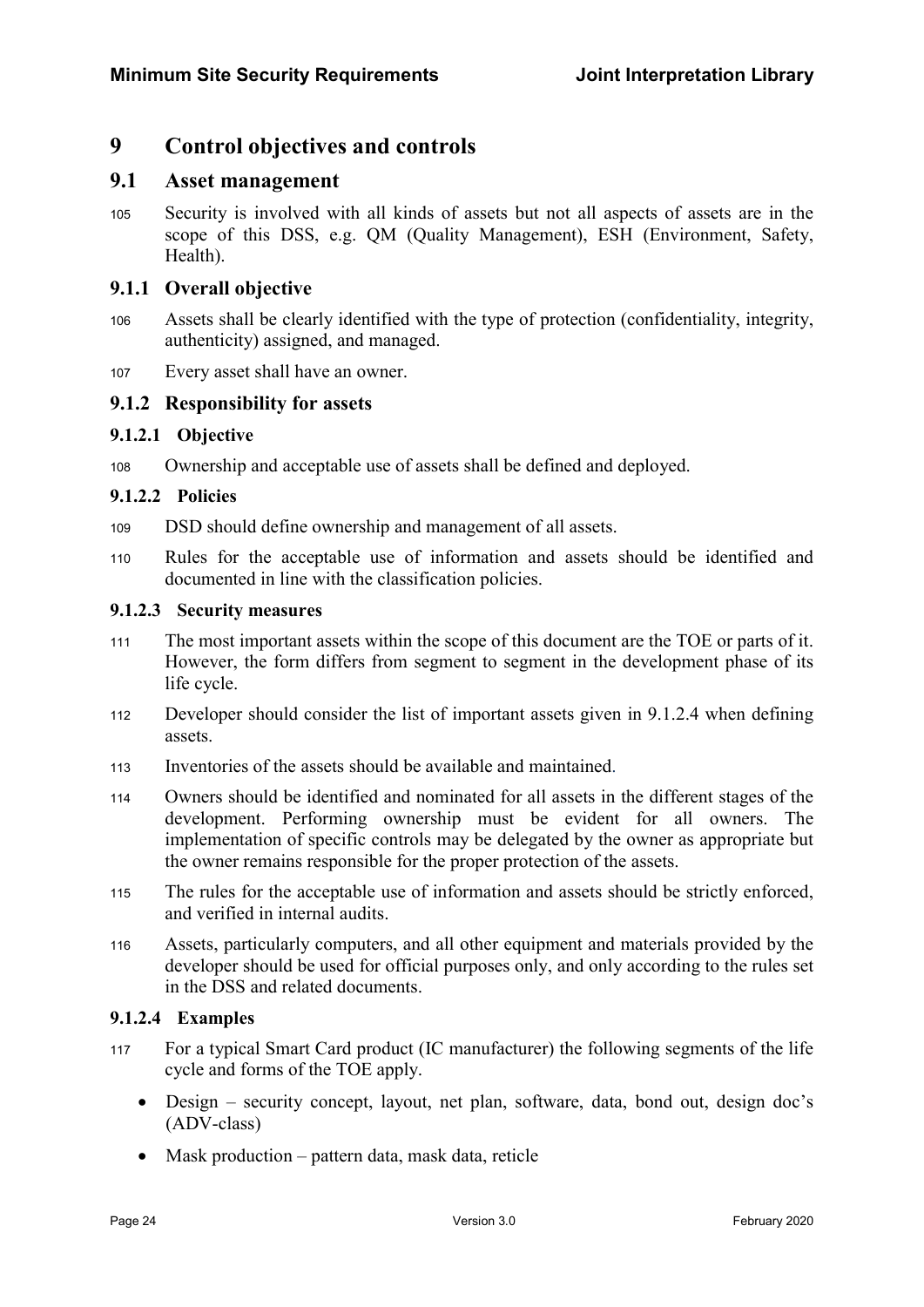- Wafer production reticle, wafer
- Wafer test wafer, test program, (flash) application, application (EEPROM) data
- Assembly wafer, modules/chips/package, test program, initialization data, embedded software
- Card/Inlay manufacturing modules, cards
- Personalization cards/inlays, embedded software, data
- Shipment reticle, wafer, modules/chips, cards/inlays
- Rejects and scrap may appear in all segments and should be considered assets.
- <sup>118</sup>For typical HWSB products, the following segments of the life cycle and forms of the TOE apply. Since this TD includes different product types, the segments of the life cycle would slightly differ.
	- Design and Development Phase
	- Manufacturing Phase
	- Preparation Phase
	- Component Supply \*
	- Assembly \*
	- Initial Software and Cryptographic Key Loading \*\*
	- Initialization
	- Security Data Generation and Insertion \*
	- Storage distribution \*
	- Repair \*
	- Installation and Calibration Phase \*
	- Inspection and Calibration \*
	- Activation, Pairing or Coupling \*
	- Operational Phase
	- Delivery Process preparation (Shipments)
	- End of Life-Handling

Bullet points with one asterisk ("\*") refer to Tachograph specific life cycle phases only (see Appendix 10 of Annex 1B of EC No 1360/2002- Generic Security Targets).

- 119 Bullet points with two asterisks ("\*\*") refer to POI specific life cycle phases only (see POI-PP).
- <sup>120</sup>Rejects and scrap may appear in all segments and should be considered as assets. Delivery process preparation (Shipment) must be taken into account.
- 121 Important assets beside the TOE or parts of it are typically:
	- Security: access control and alarm system, keys, access codes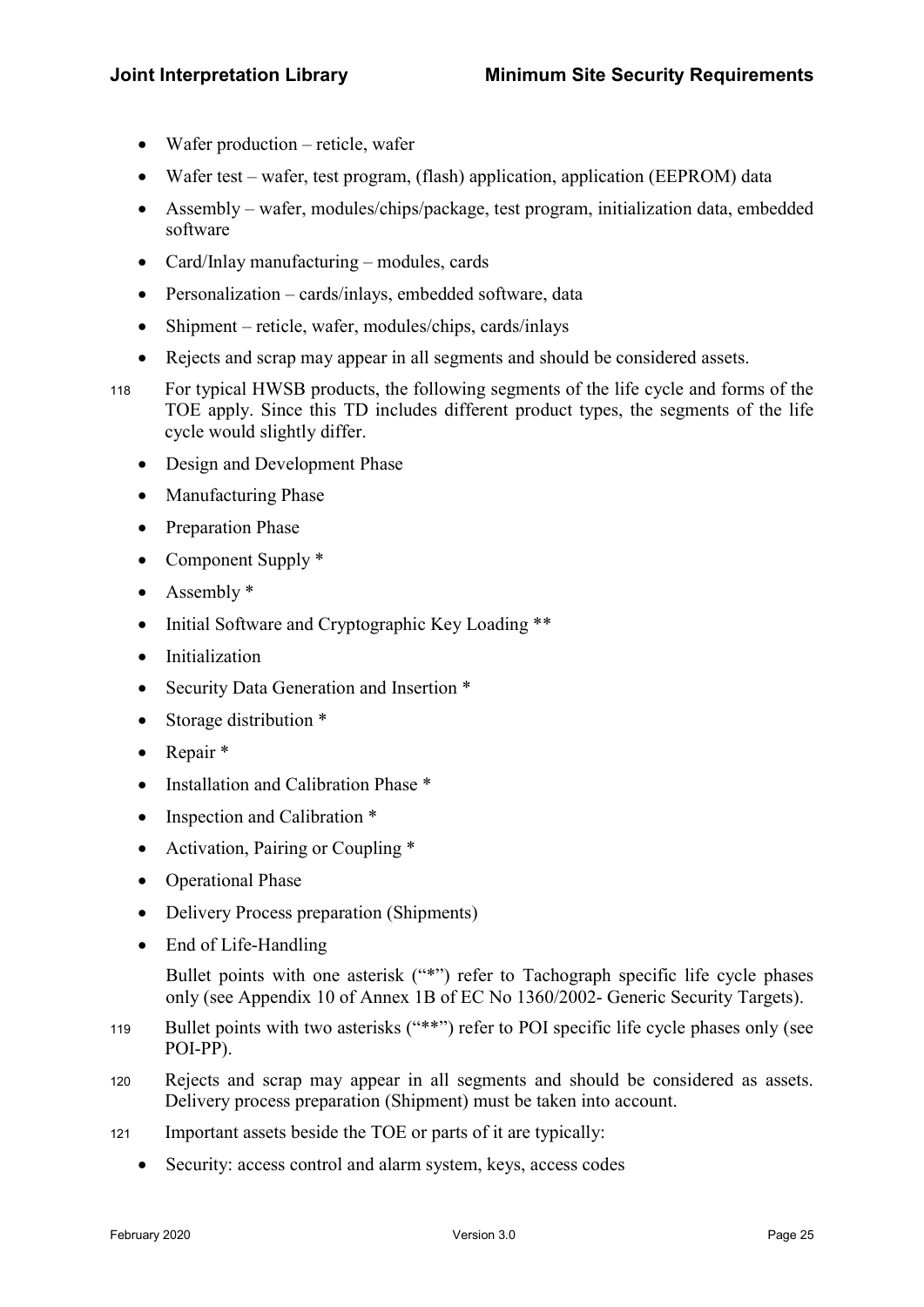- Relevant information for the knowledge of the TOE: specifications, design documentation, guidance, source code, IC and embedded software representation, penetration tests results.
- Sensitive data used during the development phase of the TOE: keys, passwords, memory profile, integrity evidence.
- Information: databases, data files, contracts, system documentation, R&D information, archived information, production related data
- Software: R&D tools, applications, system software, development tools, CM systems
- Physical assets: computer equipment, communication equipment, removable media
- Services: computing and communications services, general utilities (power, air conditioning, lighting), storage and shipment
- 122 An asset inventory includes:
	- Type of asset
	- Type of protection (confidentiality, integrity, authenticity, …)
	- Format
	- Location
	- Backup information
	- License information
	- protection level, criticality
- 123 The asset owner is responsible for:
	- Ensuring that information and assets associated with processing facilities are appropriately classified
	- Defining and periodically reviewing access restrictions and classifications, taking into account applicable control policies.

124 Ownership is allocated for:

- all business processes
- Defined sets of activities
- Applications
- All defined sets of data
- Physical assets (premises, HW, networks etc.)
- 125 All information about assets are kept in appropriate databases.

### 9.1.3 Classification of information, data, and material

#### 9.1.3.1 Objective

126 Assets shall receive an appropriate level of protection in line with its classification.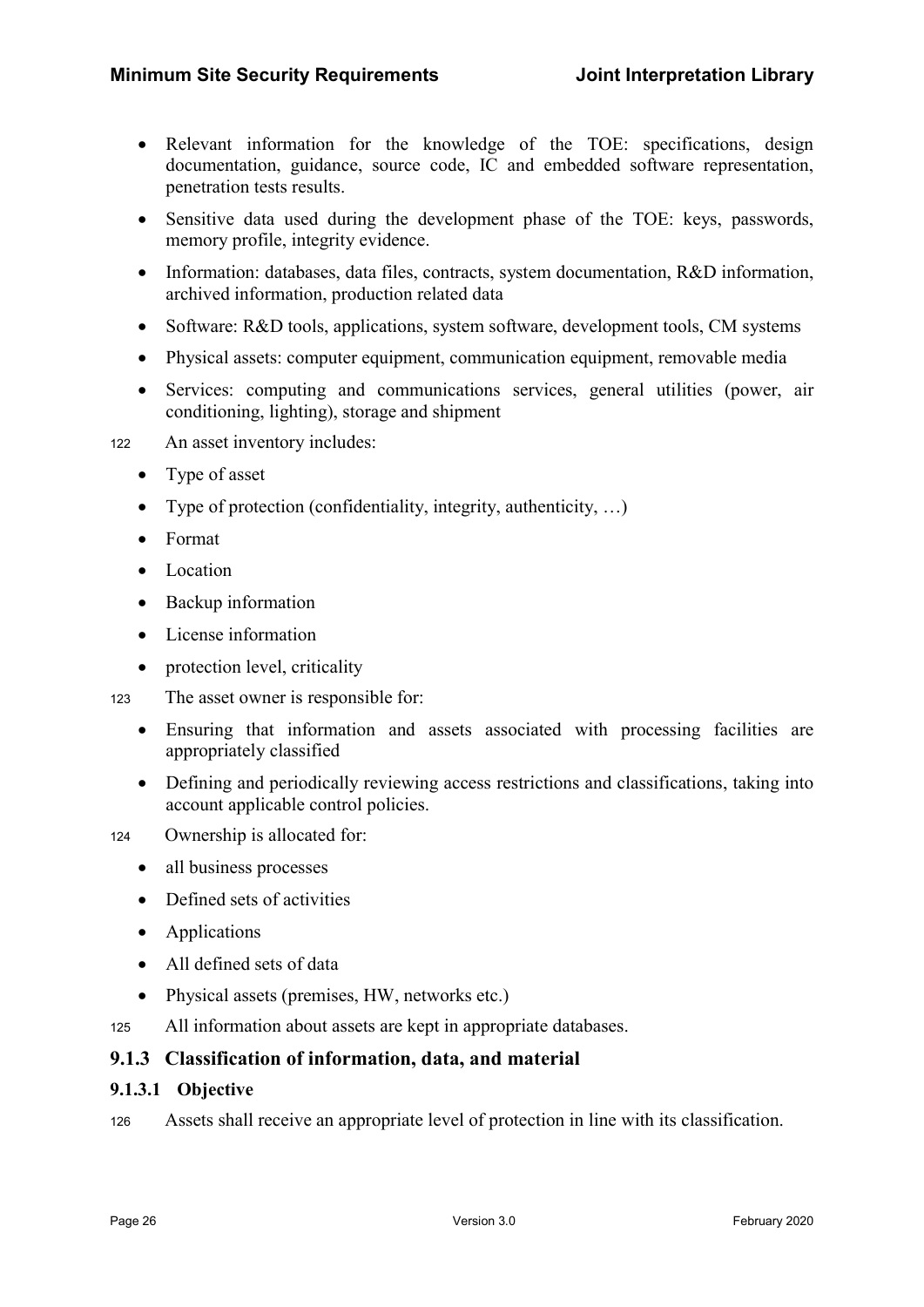#### 9.1.3.2 Policies

- 127 The developer shall have a classification policy.
- <sup>128</sup>The developer shall have predefined labelling and handling procedures for all used combinations of defined levels and information, data, and material implemented in accordance with the classification scheme adopted by the organization.

#### 9.1.3.3 Security Measures

- <sup>129</sup>Assets should be classified according to an appropriate security level in terms of its criticality to the developer's organization and, particularly, to the intended area of application of any TOE concerned.
- <sup>130</sup>Classification relates to information, data, and material in any form.
	- Hardcopy, e.g. documents, memos, presentations, drafts
	- Electronic data, e.g. files, emails, software, development tools, CM systems, networks
	- TOE and components (masks/reticules, wafer, dies, chips/modules, inlays, cards, demonstrators, samples, software etc.)
- <sup>131</sup>The classification scheme shall match with the classification as given in CEM AVA, paragraph 1975
	- Public information concerning the TOE (e.g. as gained from the Internet);
	- Restricted information concerning the TOE (e.g. knowledge that is controlled within the developer organization and shared with other organizations under a non-disclosure agreement)
	- Sensitive information about the TOE (e.g. knowledge that is shared between discreet teams within the developer organization, access to which is constrained only to members of the specified teams);
	- Critical information about the TOE (e.g. knowledge that is known by only a few individuals, access to which is very tightly controlled on a strict need to know basis and individual undertaking).
	- Very critical hardware design: The designs of modern ICs involves not only huge data bases but also sophisticated bespoke tools. Therefore, the access to useful data requires an enormous and time consuming effort which would make detection likely even with the support from an insider. If an attack is based on such knowledge the new level of "very critical design" has been introduced by JIL. It has to be decided in a case by case decision, if the knowledge cannot be gained in another way.
- <sup>132</sup>Classification should be in line with the factor "knowledge of the TOE" used to calculate an attack potential in the JIL application of Attack Potential to Smartcards.
- <sup>133</sup>A level of protection in accordance with the developer's classification policy should be associated with each asset.
- <sup>134</sup>The procedures for labelling and handling of information, data, and material should include, but are not limited to regulations regarding
	- Creation, Labelling, Issuing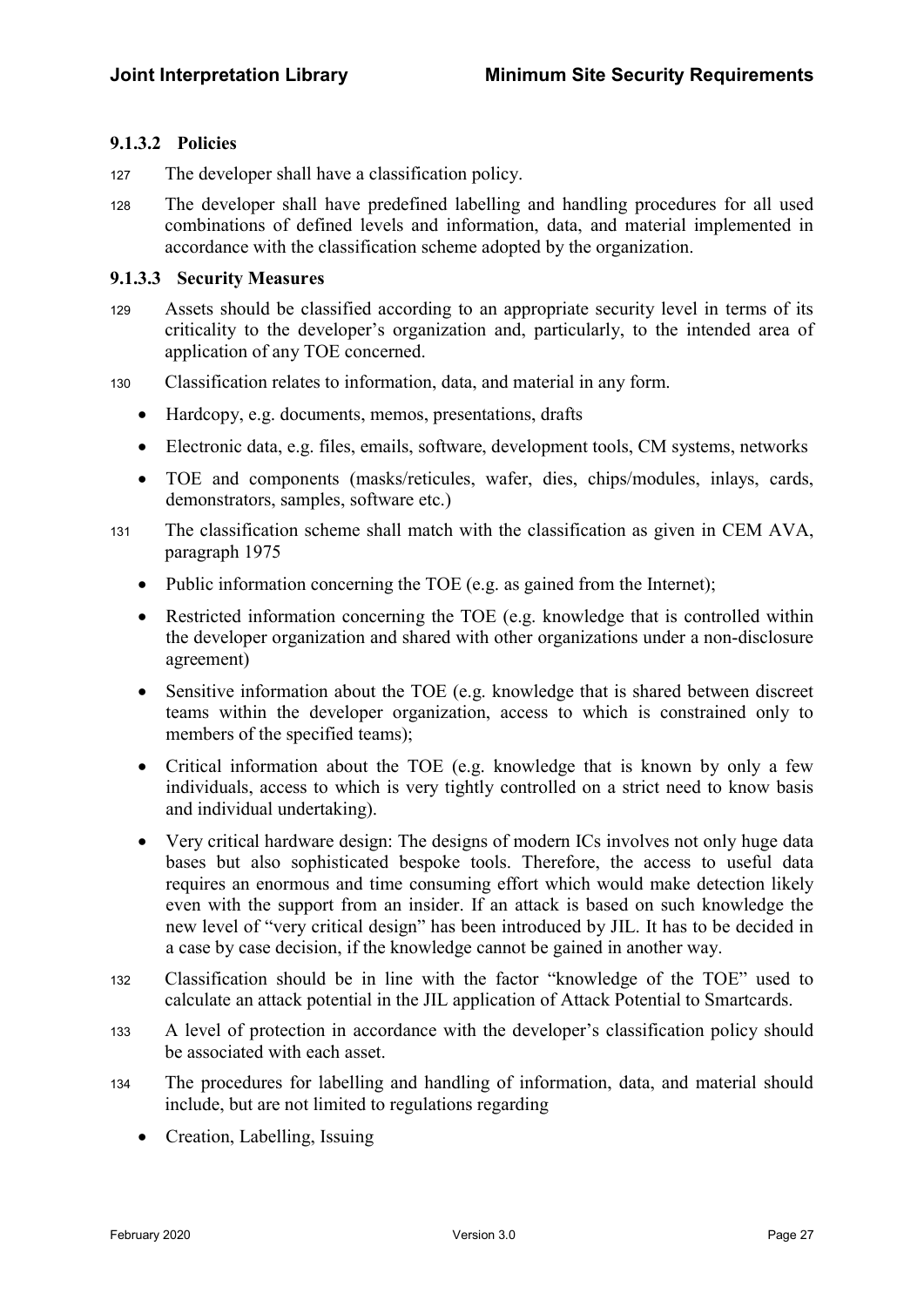- Distribution
- Dispatch / Transmission
- Retention / Storage
- Disposal / Destruction / Deletion
- 135 The rules for labelling and handling should be strictly enforced.
- <sup>136</sup>Where confidentiality is required, finished goods, semi-finished goods, rejected material, or parts of it that contain the TOE or its parts and that are no longer needed shall be destroyed in a way that remains cannot be used in any meaningful way that might affect confidentiality of the TOE
- 137 Access to restricted information, i.e. classified "sensitive" or "critical", should only be granted on a need-to-know basis.
- <sup>138</sup>When a high level of security for especially critical material or operation is required, e.g. in case of classification "critical" or "or very critical", the two-man rule ("four eyes principle") should be applied as a control mechanism. Under this rule, all access and actions requires the presence of two authorized people at all times.
- <sup>139</sup>Information, data, and material considered sensitive, critical, or very critical shall be protected at any time.
- 140 The processes of destruction should be designed to provide full traceability of every piece of any tangible form of the TOE or its parts.

### 9.1.3.4 Examples

- 141 A typical classification scheme applies at least four levels of confidentiality, e.g.
	- $\bullet$  open, public
	- for internal use, company proprietary
	- confidential, under NDA
	- strictly confidential, company secret, top secret
- <sup>142</sup>Confidential electronic information is:
	- distributed only to a defined group of people,
	- transmitted electronically with appropriate end-to-end encryption (e.g., in 2012) German BSI requires at least 80 bits of entropy, i.e. 256 bit symmetric or 2048 bit asymmetric RSA key length),
	- stored as encrypted file, in a secure container, or in a separated network, and
	- deleted by means of a wipe tool using at least 1 pass with random data pattern.
- 143 Destruction process:
	- Wafer, single dies, and packaged chips are shredded in a rolling mill so that each edge of every die is cut 3 times.
	- Masks/Reticules are re-etched in order to remove the pattern or shredded in a rolling mill.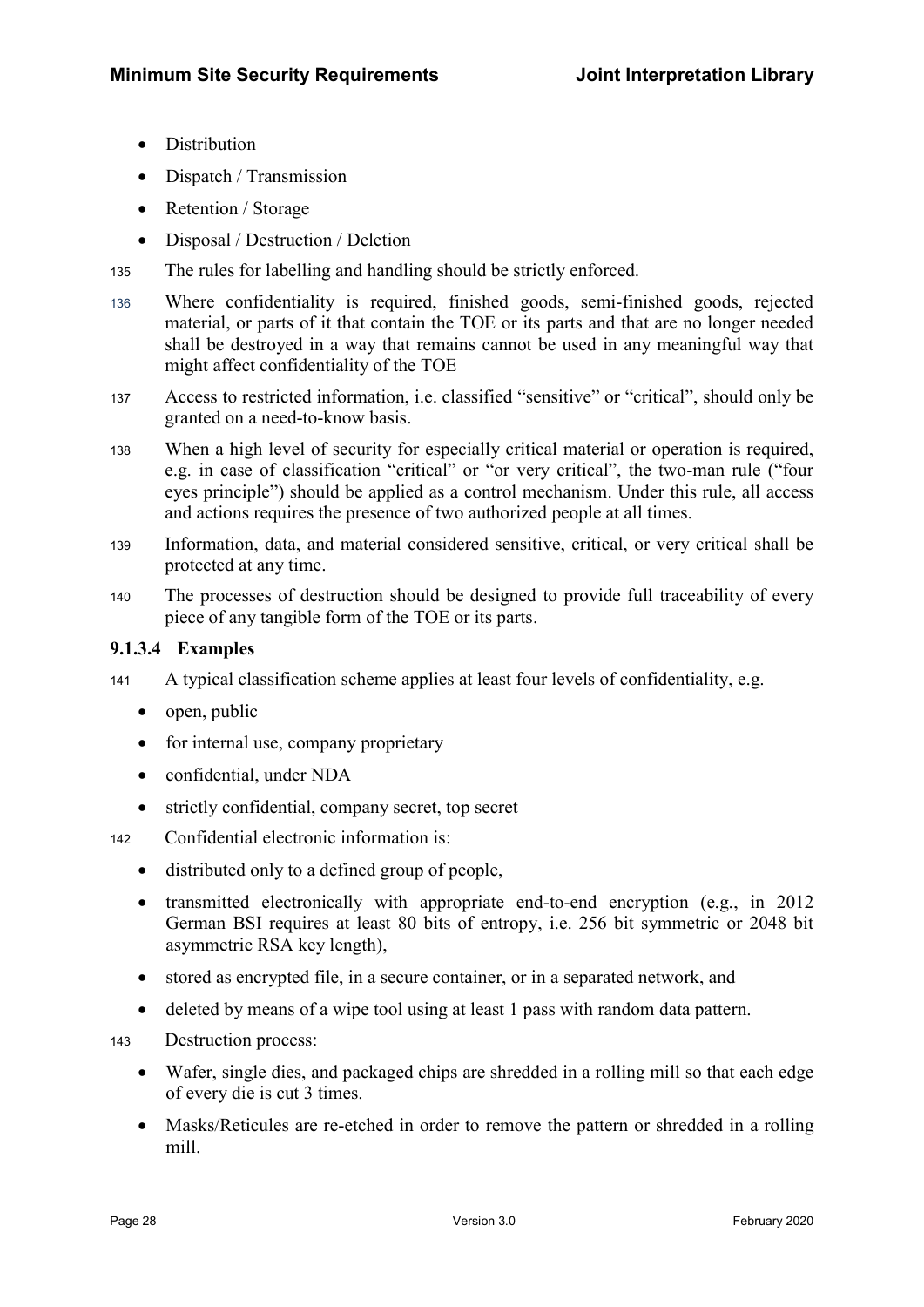- The destruction process of manifestations of the TOE is recorded on CCTV.
- Confidential and strictly confidential documentation of the TOE on paper or optical disks are shredded according to at least DIN 66399, Security Class 3:
	- Paper class P6 (max. 0,78 mm x 11 mm strips)
	- Optical disks class O6 (max. 0,5 mm<sup>2</sup> residual area)
	- Magnetic disks class T6 (max. 10 mm<sup>2</sup>)
	- Hard disk drives class H6 (max. 10 mm<sup>2</sup>)
	- Electronic disks (sticks, SSD) class E6 (max. 1 mm²)
- Files on re-writable data carriers (HDD, SSD, USB sticks) are wiped according to US DoD 5220.22-M or destroyed as described above.

#### 9.1.4 Rules for preserving integrity and authenticity of assets

#### 9.1.4.1 Objective

<sup>144</sup>Assets shall be protected against alteration or unauthorized modification.

#### 9.1.4.2 Policies

- 145 The developer shall have predefined handling procedures for all important assets in line with protection needs.
- 146 Approach to and deployment of configuration management shall be defined in a policy.
- 147 Whenever parts of the TOE are imported from external sources, import procedures should define how developer enforces integrity and authenticity of the imported parts.

#### 9.1.4.3 Security measures

- 148 According to ALC CMC an appropriate Configuration Management System shall identify and document the functional and physical characteristics of the TOE and its parts, control changes to those characteristics, record and report change processing and implementation status, and verify compliance with specified requirements in a way relevant for the different parts of the lifecycle. The Configuration Management System shall ensure the integrity of the TOE from the early design stages through all subsequent maintenance efforts, that the TOE is correct and complete before it is sent to the consumer and preventing unauthorized modification, addition, or deletion of TOE configuration items. (Detailed requirements for CM systems are defined in CC part 3, ALC.)
- 149 In the design phase of the TOE a configuration list shall clearly define all configuration items for a specific product together with the exact version of each item relevant for a specific version of the TOE and its parts, thereby allowing distinguishing the items belonging to different versions of the product.
- 150 During manufacturing the CM system shall ensure that only the planned processes and recipes are applied, that they are applied in the correct order, and that all manufacturing steps are documented to facilitate full traceability.
- <sup>151</sup>Where technical measures are not applicable, organizational measures should be implemented, e.g. four-eyes-principle.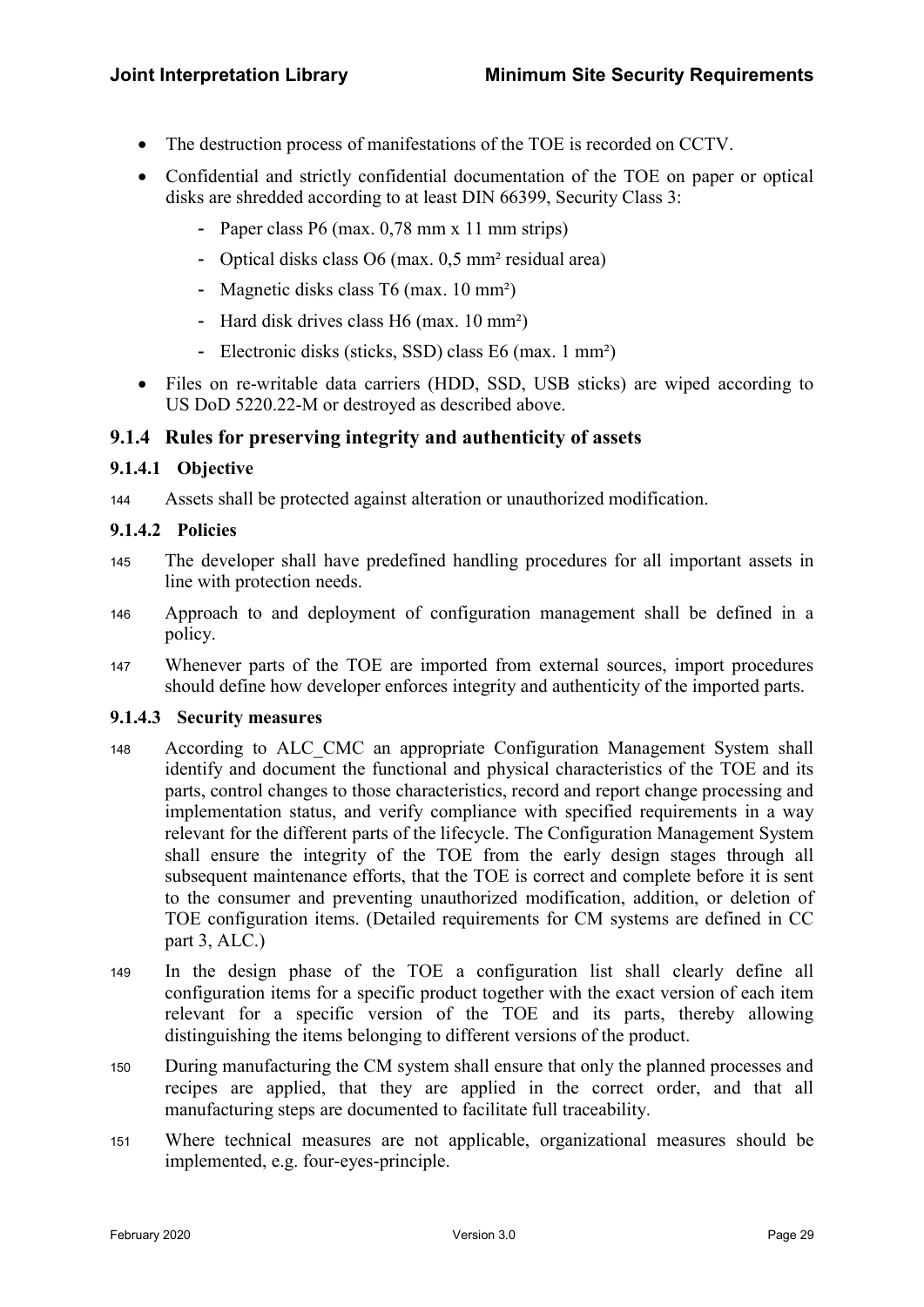- 152 For data in transit, detection measures should be implemented, e.g. check sum, hash value, signature.
- <sup>153</sup>If imported parts stem from other secure development environments, integrity, authenticity, and – where required – confidentiality shall be protected during transfer. The import from untrusted sources should involve inspection of the imported parts if modification of these parts has the potential to compromise integrity of the TOE. This applies in particular to the transfer of ROM code, EEPROM content, or software related to the TOE.

#### 9.1.4.4 Examples

- 154 Smart Cards: In case of Smart Cards and Similar Devices Technical Domain transfer security measures apply in particular to the transfer of ROM code,or software related to EEPROM content or software related to the TOE.
- <sup>155</sup>HWSB: In case of the Technical Domain "Hardware Devices with Security Boxes" physical and logical security measures are defined. The transfer of logical security measures in particular applies to the transfer of initial firmware and software, loading of cryptographic keys, personalization and complementary software related to the TOE. The transfer of physical security measures in particular applies to initialization or Installation of the HW security features and maintain external enclosure out of visible damage until delivery (Example: manipulation traces).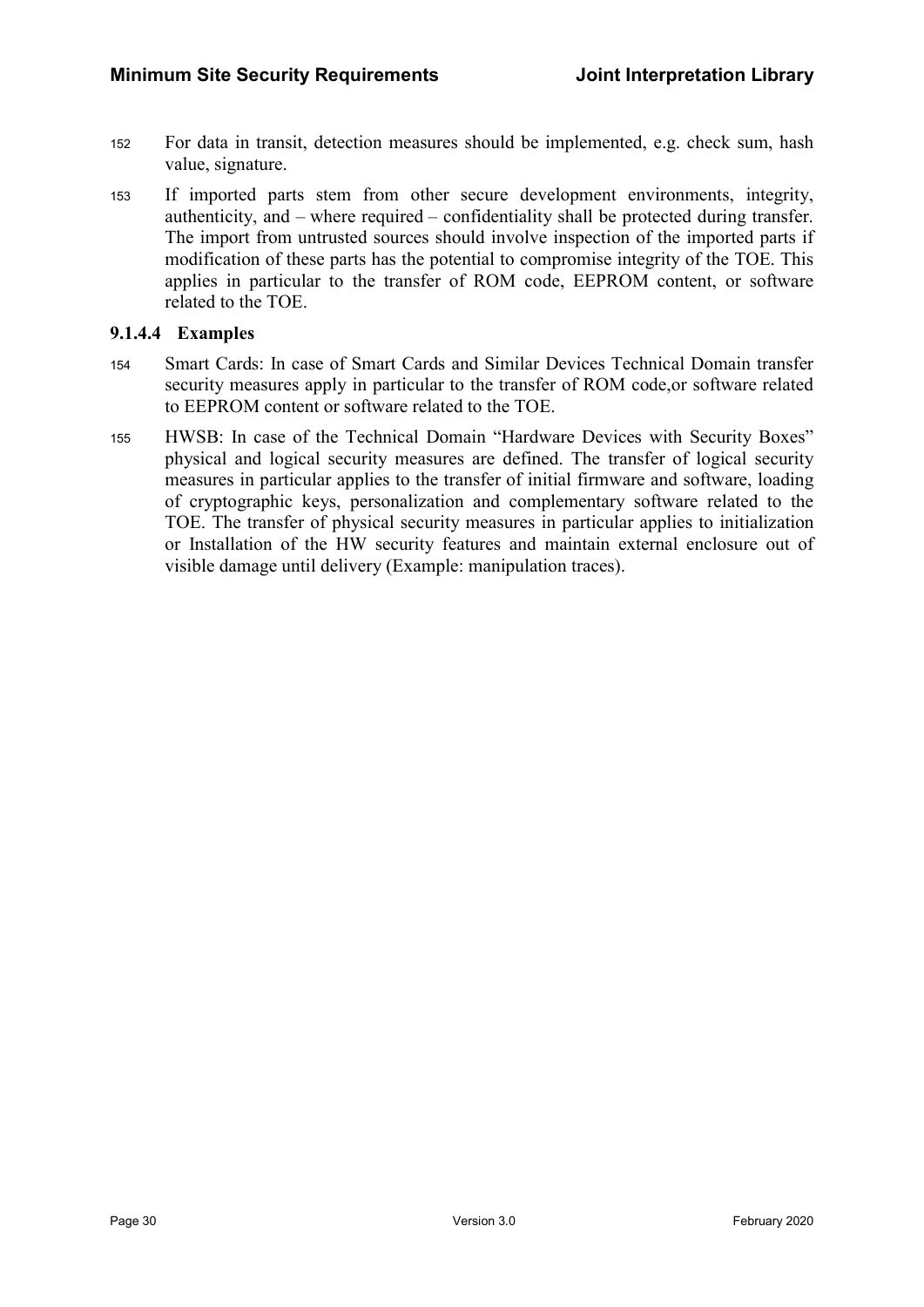### 9.2 Human resources security

#### 9.2.1 Overall objective

156 The overall objective is to reduce the risk of theft, fraud or misuse of facilities by ensuring that employees, contractors, consultants, students, and third party users understand their responsibilities, and are suitable for the roles they are considered for.

#### 9.2.2 Prior to employment

#### 9.2.2.1 Objective

- 157 The developer shall grant access to assets only to trustworthy people.
- 158 The hiring and contracting process, respectively, shall ensure proper selection of team members.

#### 9.2.2.2 Policies

<sup>159</sup>DSD shall include policies for hiring and onboarding which ensure careful selection of trustworthy staff.

#### 9.2.2.3 Security Measures

- <sup>160</sup>Background verification checks on all candidates for employment, contractors, and third party users should be carried out in accordance with relevant local laws, regulations and ethics, and proportional to the business requirements, the classification of the information and material to be accessed, and the perceived risks.
- <sup>161</sup>As part of their contractual obligation, the team members shall agree and sign the terms and conditions of their employment contract, which shall state their and the organization's responsibilities for security.
- 162 Contracts with all employees (permanent, temporarily, subcontractors, students etc.) shall contain a confidentiality clause which remains valid after expiration/termination of the contract; third party users respectively shall sign a non disclosure agreement (NDA).
- <sup>163</sup>The same security requirements shall apply to employees moving from other areas within developers organization.

#### 9.2.2.4 Examples

- <sup>164</sup>Respecting privacy regulations, developer make reasonable effort to gain confidence in the integrity of the staff through
	- careful check of applications regarding completeness, conclusiveness, and authenticity,
	- check of indicated references, and
	- criminal record check ("Clearance Certificate", "Criminal Records Bureau check", "Casier judiciaire", "Polizeiliches Führungszeugnis" etc.).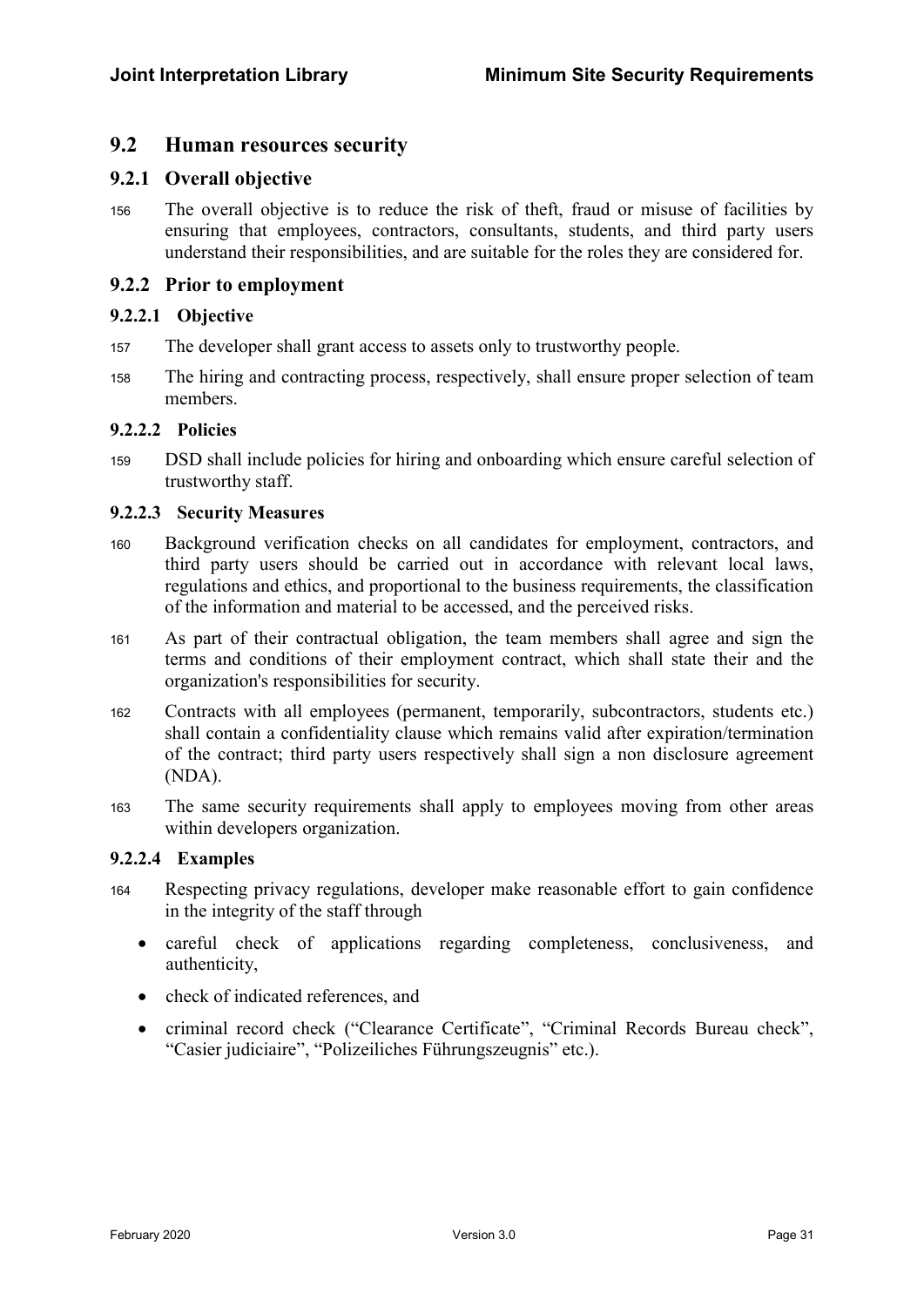### 9.2.3 During employment

#### 9.2.3.1 Objective

<sup>165</sup>All team members shall be aware of information security threats and concerns and know their responsibilities and liabilities. They shall observe the rules and shall be equipped in order to support organizational security policies in the course of their normal work, and to reduce the risk of human error.

#### 9.2.3.2 Policies

- 166 The developer shall have documents defining security roles and responsibilities of employees, contractors and third party users, in accordance with the organization's security policy (e.g. in job descriptions, project plans, contracts etc).
- <sup>167</sup>The approach to regular awareness training should be defined in a policy.
- <sup>168</sup>A policy should define monitoring measures implemented in order to detect irregular behaviour in line with local legislation.

#### 9.2.3.3 Security Measures

- <sup>169</sup>Management shall require team members to apply security in accordance with established policies and procedures of the organization.
- <sup>170</sup>All employees of the organization and, where relevant, contractors and third party users should receive appropriate awareness training and regular updates in organizational policies and procedures, as relevant for their job function. That can be face to face or online training. Records of the trainings should be kept, including date, attendances and content.
- 171 In order to identify security breaches monitoring records of security areas and secure networks, e.g. log files, should be analyzed in line with local legislation. There should be a formal disciplinary process for employees who have committed a security breach. Violations of security rules may be punished by disciplinary measures depending on the nature and gravity of the breach and its impact on confidentiality and integrity of the TOE, whether or not this is a first or repeat offence, whether or not the violator was properly trained, relevant legislation, business contracts and other factors as required.
- <sup>172</sup>An initial and regular (annual) security training program should make the development team members aware of their responsibilities, e.g. handling of documents and information, behaviour in public, and encourage them to act pro-actively when problems occur. Process changes, learnings from security incidents and audits, and answers to frequently asked questions should be addressed in awareness trainings.

#### 9.2.3.4 Examples

- <sup>173</sup>Developer's management ensures that team members
	- are properly briefed on their security roles and responsibilities prior to being granted access to sensitive areas, information, or information systems;
	- are provided with guidelines to state security expectations of their role within the organization;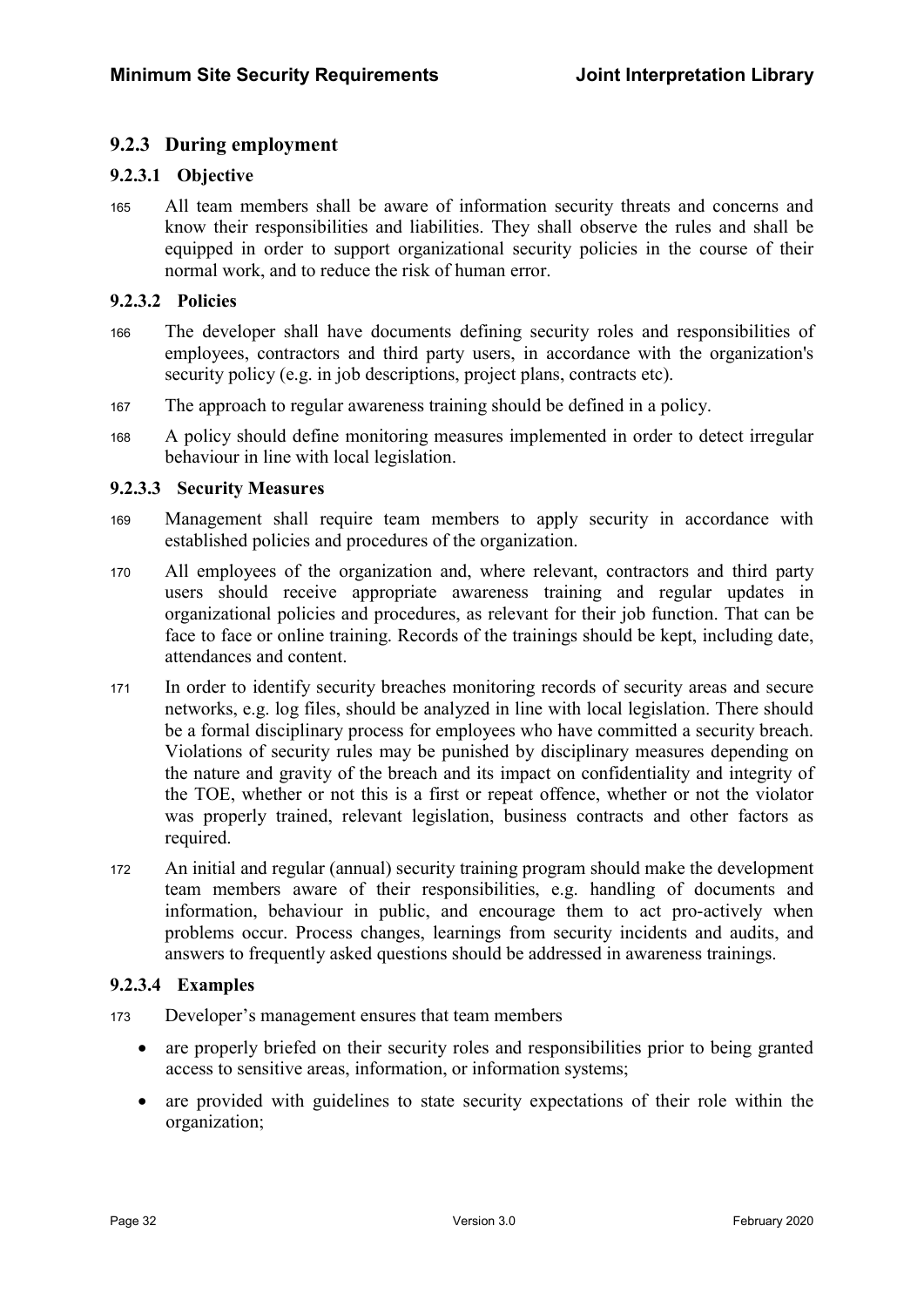- achieve a level of awareness on security relevant to their roles and responsibilities within the organization:
- conform to the terms and conditions of employment, which includes the organization's information security policy and appropriate working methods;
- continue to have the appropriate skills and qualifications;
- observe the rules; and
- lead by example.
- <sup>174</sup>The disciplinary process is used as a deterrent to prevent team members violating organizational security policies and procedures, and any other security breaches.

### 9.2.4 Termination or change of employment

#### 9.2.4.1 Objective

175 Team members leave developer (termination of contract or change of employment) in an orderly and controlled manner in order to maintain integrity and/or confidentiality of assets and/or information.

#### 9.2.4.2 Policies

176 The developer shall have appropriate procedures for employment termination and change of job, including revocation of access rights.

#### 9.2.4.3 Security Measures

- <sup>177</sup>Responsibilities for performing employment termination or change of employment shall be clearly defined and assigned. This shall also apply to contracts with third party users.
- <sup>178</sup>All team members shall return all of the developer's assets in their possession upon termination of their employment contract or agreement. The same shall apply when they leave the developer's organization due to a change of job assignment.
- <sup>179</sup>Access rights (physical and logical) of all team members to developer's facilities shall be revoked without delay when no longer needed, particularly upon termination of their employment, contract or agreement, or adjusted upon change.
- <sup>180</sup>The employment change/termination process should be supported by a checklist for employees leaving employment in order to make sure that all relevant tasks, e.g. return of company properties, deletion of access rights are completed.
- <sup>181</sup>In case of suspension or dismissal due to disciplinary reasons, access rights shall be revoked immediately. The Security Manager shall be notified.
- <sup>182</sup>Where appropriate, team members should be notified about changed access rights.

#### 9.2.4.4 Examples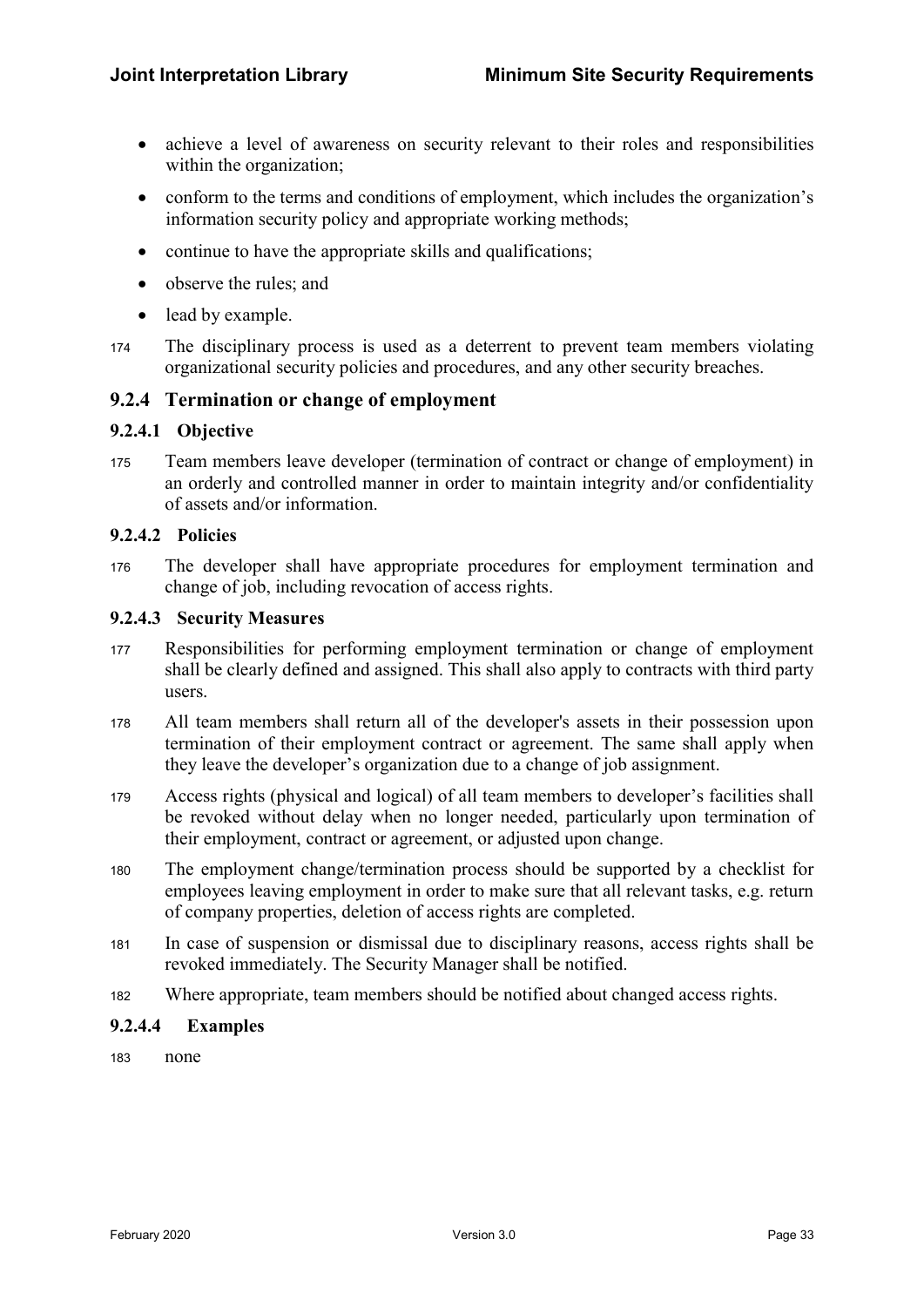### 9.3 Physical and environmental security

### 9.3.1 Overall Objective

- <sup>184</sup>Physical security shall prevent unauthorized physical access to the organization's premises, secure areas, delivery and loading areas, assets, and information which may impair integrity or - where required - confidentiality of TOE.
- <sup>185</sup>Integrity and for security systems availability (see also 9.8) of security relevant equipment shall be ensured to prevent loss, damage, theft, compromise, or loss of integrity of assets and security controls.

### 9.3.2 Physical security perimeter

#### 9.3.2.1 Objective

- 186 Development areas where integrity and/or confidentiality of the TOE or its parts could be impaired shall be properly secured.
- <sup>187</sup>Protection of the premises shall have at least two lines of defense, a detection layer and a stop layer. These layers shall separate authorized from unauthorized people, including employees.

#### 9.3.2.2 Policies

<sup>188</sup>A security policies shall define the two layer security concept and detail the concerted function of the two layers.

#### 9.3.2.3 Security Measures

- 189 Stop Layer and Detection Layer shall be implemented in a concerted and meaningful way. Evidence should be provided that the resistance time value of the stop layer exceed the reaction time of supporting forces.
- <sup>190</sup>All openings towards the secured development area (e.g. air condition, cable ducts) shall be protected in order to effectively prevent intrusion.
- <sup>191</sup>Where buildings are not solely used for developers' activities, e.g. shared with other users from the same organization (support functions, manufacturing, R&D), the layers shall separate the different activities.
- <sup>192</sup>In case that no physical manifestation of the TOE or its parts is handled and solely logical access to electronic data is present a stop layer may also be a logical one.
- <sup>193</sup>In case that a physical manifestation of the TOE or its parts has a "self protection" mechanism this can contribute to or be considered as a stop layer. Details are laid out in the respective Exhibit.

#### 9.3.2.4 Examples

- <sup>194</sup>In a typical setup, the premises are located within a fenced site. The fence is protected with sensors (vibration, e.g. Perifone; motion, e.g. digital CCTV). Where the site may not be fenced an IR curtain can be deployed, or the outer skin of the building is monitored by digital CCTV with motion detection ("Telemat").
- <sup>195</sup>A Detection Layer consists of at least one of the following:
	- Fence with sensor (vibration, ultrasonic, motion, etc.)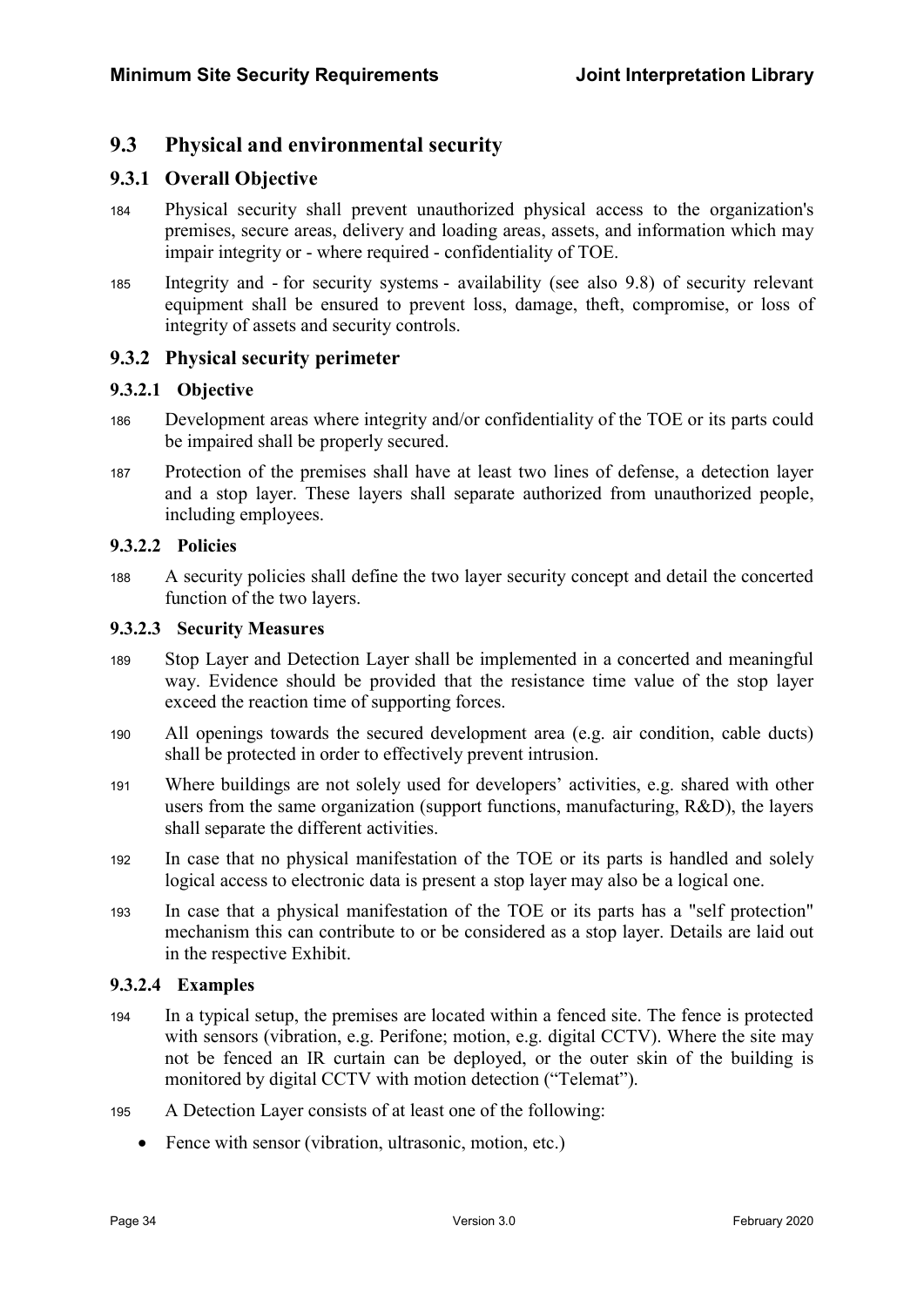- IR curtain
- Digital CCTV with motion detection
- Wall with alarm tapestry or vibration sensor
- 24/7 guard post

<sup>196</sup>A Stop Layer is a constructive measure which needs time to overcome:

- Concrete or brick stone wall, ceiling and floor;
- dry walling construction enforced with inside metal grid ( $> 8$ mm diameter,  $< 100$  mm grid distance), with steel plate (> 3mm thickness), or alarm tapestry;
- windows in a stop layer are either protected with metal bars  $($  > 8 mm diameter) or made with anti-burglary glass;
- door hardware must be properly installed, locked door blades fixed at floor and ceiling.
- <sup>197</sup>Development networks secured with strong access credentials and without TOE related data on local data carriers is considered a logical Stop Layer.
- <sup>198</sup>Controlled doors are strong (including frames), close automatically, and are monitored with magnetic contacts and CCTV.
- 199 Windows are secured with irremovable metal grid or with magnetic contacts and glass breakage sensors.
- <sup>200</sup>Air condition, cable ducts, etc. are protected with a welded metal grid.

#### 9.3.3 Physical entry controls

### 9.3.3.1 Objective

<sup>201</sup>Secure areas shall be protected by appropriate entry controls to ensure that only authorized personnel are allowed access.

#### 9.3.3.2 Policies

- <sup>202</sup>An access control policy shall be in place, including regulations for visitors and contractors. Access shall only be granted on a need-to-know basis.
- <sup>203</sup>A policy shall define access regulations for service functions, e.g. housekeeping, facility management, cleaning staff.
- <sup>204</sup>Where applicable, policies shall detail access rights for officials and supporting forces, e.g. fire fighters.

#### 9.3.3.3 Security Measures

- <sup>205</sup>Access requests shall be submitted in written or via an electronic work flow system.
- <sup>206</sup>A process shall be in place to ensure that access rights can only be granted after approval of responsible people, e.g. the manager of the applicant, the owner of the area, and the Security Manager.
- <sup>207</sup>Segregation of duty should ensure that setting access rights in the access control system is separated from producing and issuing badges.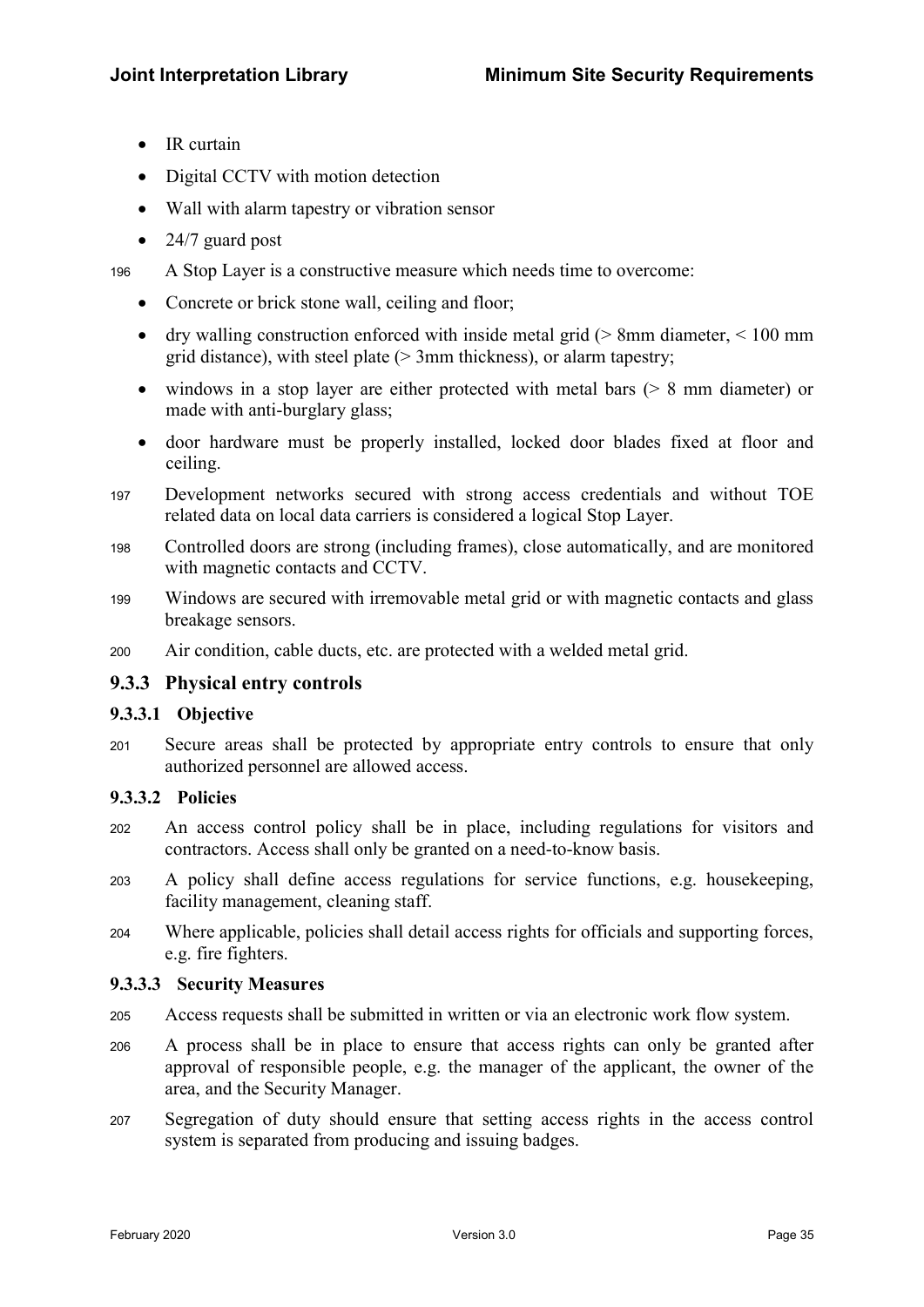- 208 The access control system should be tamper proof.
- <sup>209</sup>Tailgating should be prevented by technical or organizational measures, depending on size and nature of the site, and the associated risks.
- 210 In high security areas strong authentication should be implemented.
- 211 The access control system shall provide traceability. All access attempts shall be logged, and unauthorized access attempts should be analyzed and associated action should be applied in case of incident.
- <sup>212</sup>Where full traceability is required (depending on the nature of activities) automated mantrap with strong authentication shall be implemented.
- 213 In case physical keys are used to access the development area (i.e. where the key is the only access control measure) this area shall have a locking system independent from other areas. Such keys shall be kept secured in a safe place (e.g. key boxes, safe), with access only to authorized persons. Any withdrawal of a key shall be logged.

#### 9.3.3.4 Examples

- <sup>214</sup>In a typical setup, access to the building is controlled by electronic badge access.
- 215 The entire access control system with badge (e.g. smart card), reader, and backbone system is tamper proof. It runs on a separated, secured network. Mutual authentication of badge and reader prevents unauthorized read of access credentials. Communication between the different components of the access control system are secured by an appropriate protocol (e.g. OSDP V2). Encryption and key management are secured by a Secure Access Module (SAM).
- <sup>216</sup>High security areas (e.g. laboratory, data center, Security Control rooms) have strong authentication, e.g. badge with PIN or biometrics.
- <sup>217</sup>Tailgating is prevented by turnstiles, either full height turnstiles or guard monitored standard turnstile.
- <sup>218</sup>Access to high security areas (e.g. design, security lab) is controlled by automated mantraps with strong authentication.

#### 9.3.4 Securing offices, rooms and facilities

#### 9.3.4.1 Objective

- <sup>219</sup>Physical security for offices, rooms, and facilities shall be protected against unauthorised access.
- <sup>220</sup>Any intrusion shall be detected immediately.

#### 9.3.4.2 Policies

<sup>221</sup>A Policy shall detail measures implemented to ensure detection and prevention of unauthorised access to offices, rooms, and facilities. This shall include clear security procedures and safety regulations as well as - where applicable - outsourcing.

#### 9.3.4.3 Security Measures

<sup>222</sup>Intrusion detection and alarm systems shall be designed and applied. The development area should be alarmed and locked when unattended.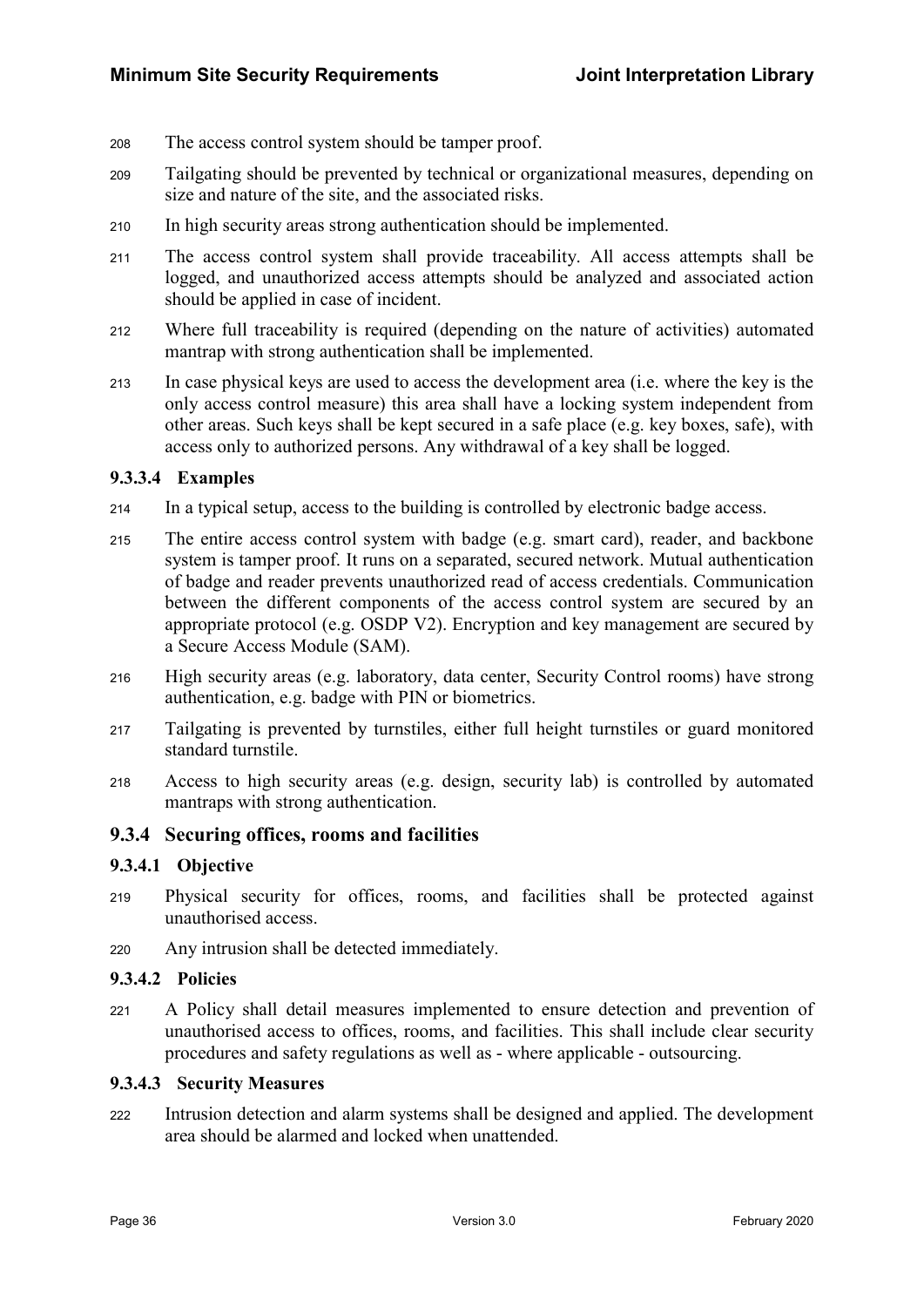- <sup>223</sup>Access controlled doors and emergency exits should be monitored with magnetic contacts and CCTV, and the restricted rooms should be monitored with motion detection.
- <sup>224</sup>Easily accessible windows should be protected against intrusion.
- 225 Detection and monitoring systems should be connected to a security center with 24/7 operation. The security center shall have an appropriate level of security. The connection of all security devices (e.g. intrusion detection, CCTV) to the security center shall be protected against tampering. All security relevant processes shall be audited.
- 226 Where the security centre is housing the primary systems for CCTV monitoring, intrusion, fire, alarm control and access control:
	- The following processes fall under relevant security processes
		- o Access Control Management (rights to change badge access or create badges)
		- o Activation and deactivation of security system
	- The following processes are not considered as relevant security processes
		- o View only access to CCTV
		- o React only to security alarms with escalation to the company

### 9.3.4.4 Examples

<sup>227</sup>Windows on ground floor or elsewhere reachable from a stand (roof, balcony, etc.) within 2.5 m are considered easily accessible.

#### 9.3.5 Protecting against external and environmental threats

#### 9.3.5.1 Objective

228 The security areas shall remain in a secure state and protect the TOE also in case of natural or man made disaster.

#### 9.3.5.2 Policies

<sup>229</sup>A disaster prevention and recovery policy is required, detailing the measures implemented to protect the TOE.

#### 9.3.5.3 Security Measures

<sup>230</sup>Appropriate physical protection against damage from fire, flood, and other forms of natural or man-made disaster should be designed and applied based on a risk assessment. Security systems like access control, CCTV etc. shall work even in case of natural or man-made disaster. This requirement also applies to logging and back-up systems.

#### 9.3.5.4 Examples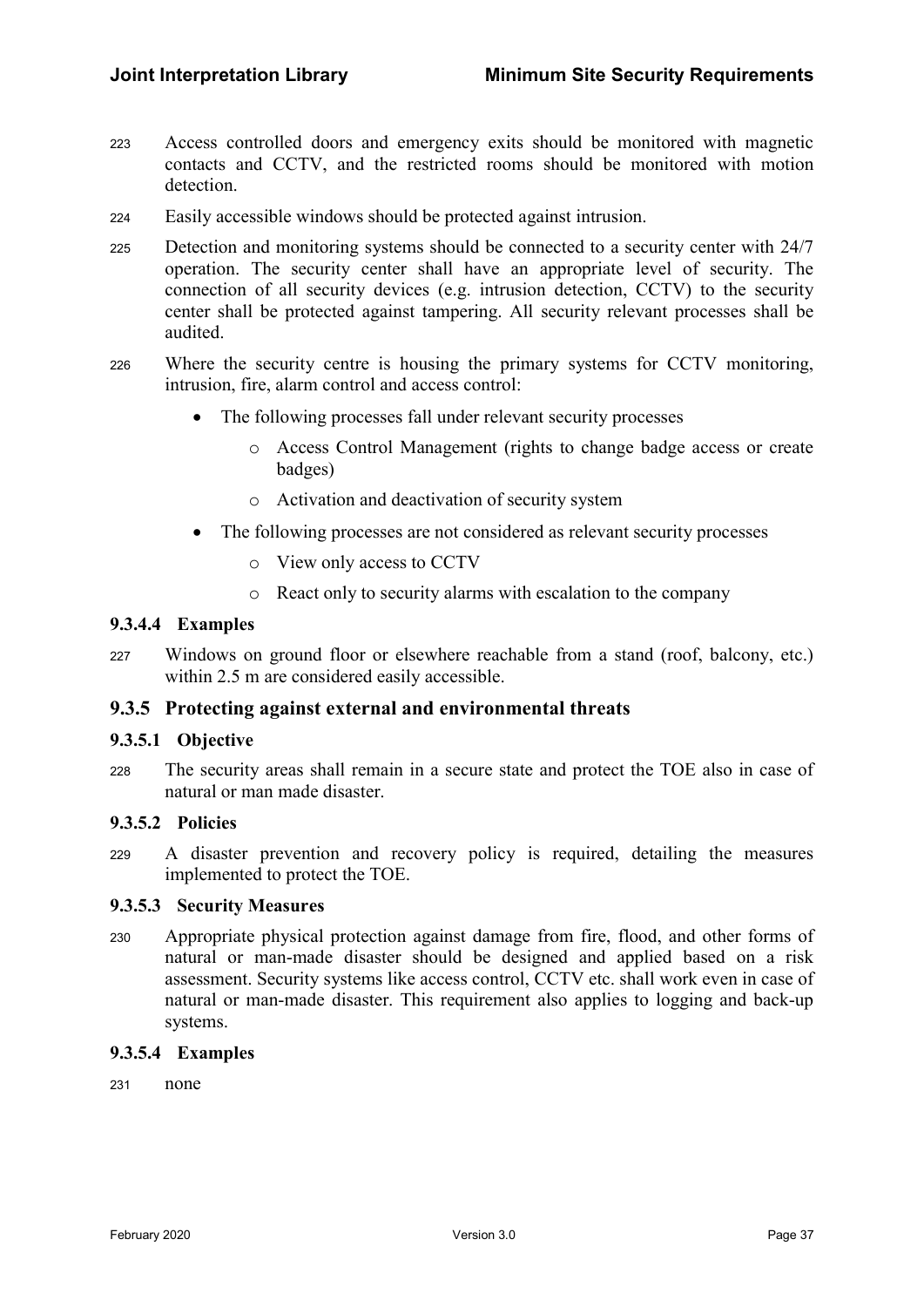### 9.3.6 Working in secure areas

#### 9.3.6.1 Objective

<sup>232</sup>Physical protection and guidelines for working in secure areas shall be designed and applied. Personnel shall be aware that information is only allowed to be shared on a need-to-know basis.

#### 9.3.6.2 Policies

<sup>233</sup>An access control policy based on need-to-know principle shall be developed, implemented, and maintained.

#### 9.3.6.3 Security Measures

- <sup>234</sup>Access control rules and rights for each employee or visitor shall be clearly stated in an access control policy. Access controls are both logical and physical. Users and service providers shall be given a clear statement of the business requirements to be met by access controls.
- 235 People from external parties (e.g. customers, development partners, production partners, housekeeping, vendors, suppliers, carriers) shall not work in security areas without supervision of approved internals (e.g. host, owner of area, guard). This rule does not apply to externals who work as team members and are subject to the same security regulations as internals (see 9.2).
- 236 Vacant security areas shall be physically protected, e.g. with intrusion detection and fire alarm systems, and periodically checked.
- <sup>237</sup>Unauthorized use of photo and video cameras or audio recording equipment shall be prohibited.

#### 9.3.6.4 Examples

238 none

#### 9.3.7 Public access, delivery and loading areas

#### 9.3.7.1 Objective

- 239 Access points such as delivery and loading areas, and other points where unauthorized persons may enter the premises shall be controlled and isolated from developer's processing facilities to avoid unauthorized access.
- <sup>240</sup>Visitors shall not get access to or insight into restricted areas or information unintentionally.
- <sup>241</sup>The TOE components shall be protected against tampering or theft during transit between physically separate secure areas.

#### 9.3.7.2 Policies

- <sup>242</sup>The security policy shall consider that the design and layout of sites and premises should avoid high security areas next to public areas.
- <sup>243</sup>The security policy shall include a visitor regulation which has to be established, documented, and reviewed based on security requirements for access.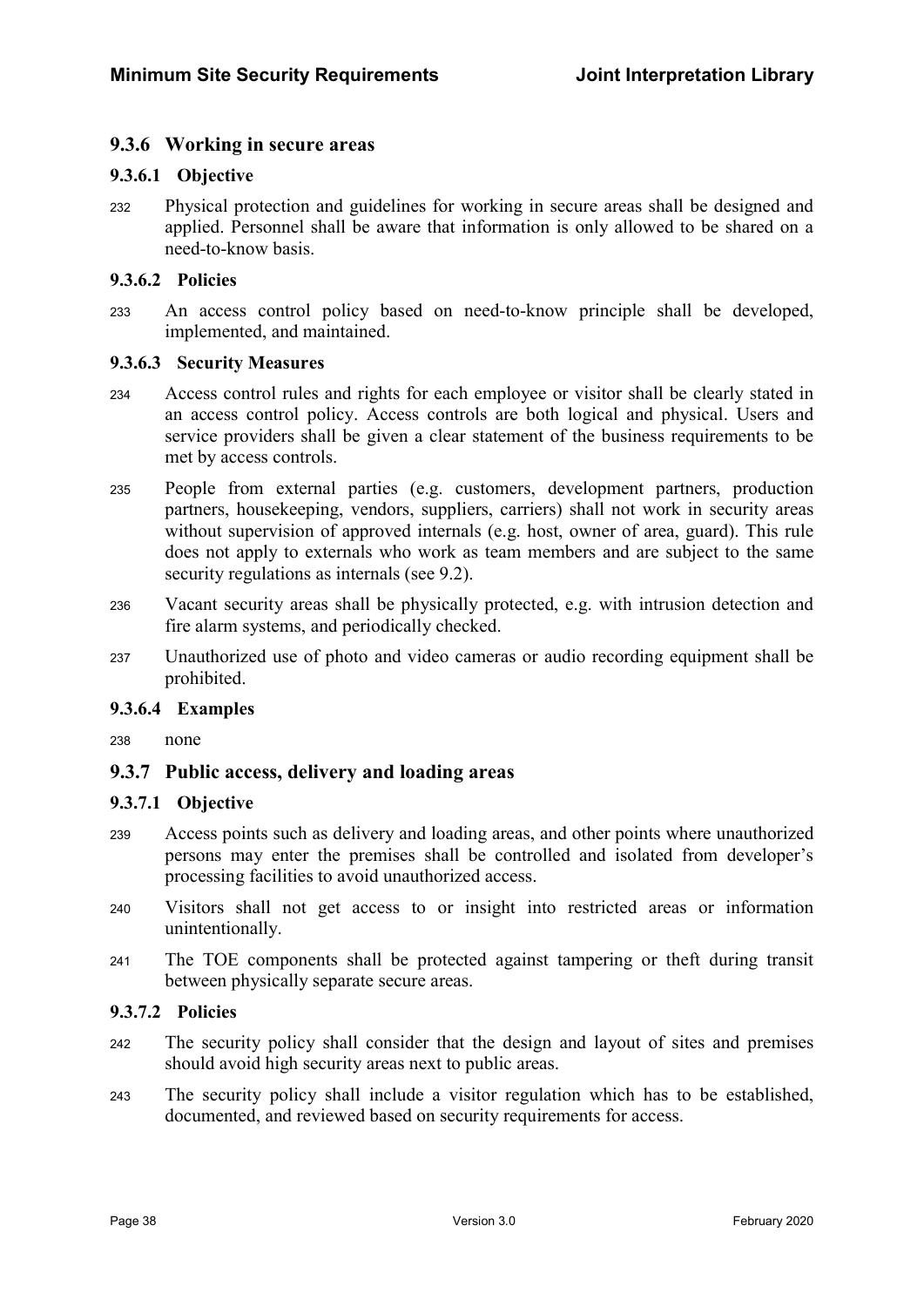<sup>244</sup>The security policy shall (if applicable) define measures to ensure that TOE components shall be protected against tampering or theft during transit between physically separate secure areas. Measures during transit shall correspond to the confidentiality and integrity classification.

### 9.3.7.3 Security Measures

#### 9.3.7.3.1 Visitors

- <sup>245</sup>Visitors shall have only predefined, controlled access to the development environment. The routes and walkways designated to visitors should be designed to ensure that visitors will not see restricted areas or information unintentionally. Procedures applying to visitors should include
	- A documented application process for visits defining who is authorized to receive visitors and who is entitled to approve.
	- A registration procedure ensuring that the visitor's identity is verified against an official government issued document (picture ID). Visitor information, the contact person in the development environment, time in and time out and the reason for the visit are recorded.
	- Visitors display their visitor badge during the entire visit.
	- Visitors are escorted at all times within the development environment either by a person from the development environment or by security personnel.

#### 9.3.7.3.2 Delivery and shipment

- <sup>246</sup>Areas for incoming deliveries and outgoing shipments should be separated; separation may be physically or temporarily.
- <sup>247</sup>Delivery and shipping areas shall be designed in a way that no carrier personnel could gain access to other parts of the premises. External doors of these areas should be secured when internal doors are opened (interlock).
- 248 Carriers' drivers and trucks should be listed with name, photo, signature, make, and license plate number. Only listed trucks and drivers may get access to the premises.
- <sup>249</sup>Deliveries to developer's premises should be announced. The carrier should not get access to developer's security areas, including shipping area and warehouse, but stay in delivery and loading area.
- 250 Delivery and loading area shall be monitored by CCTV. The recordings shall provide clear pictures enabling developer to identify any unintended unloading and loading.
- 251 Incoming material shall be registered on entry, and inspected for potential threats before delivery to the point of use.
- 9.3.7.3.3 Transportation
- <sup>252</sup>There are no particular requirements for physical transfer of materials within a physically secured area except that transfer shall be logged in order to provide full traceability.
- <sup>253</sup>The whole transport chain from initial development area to shipment of the TOE to the customer shall be controlled. Transport shall be monitored for security violations and any incidents shall be responded to and acted upon immediately.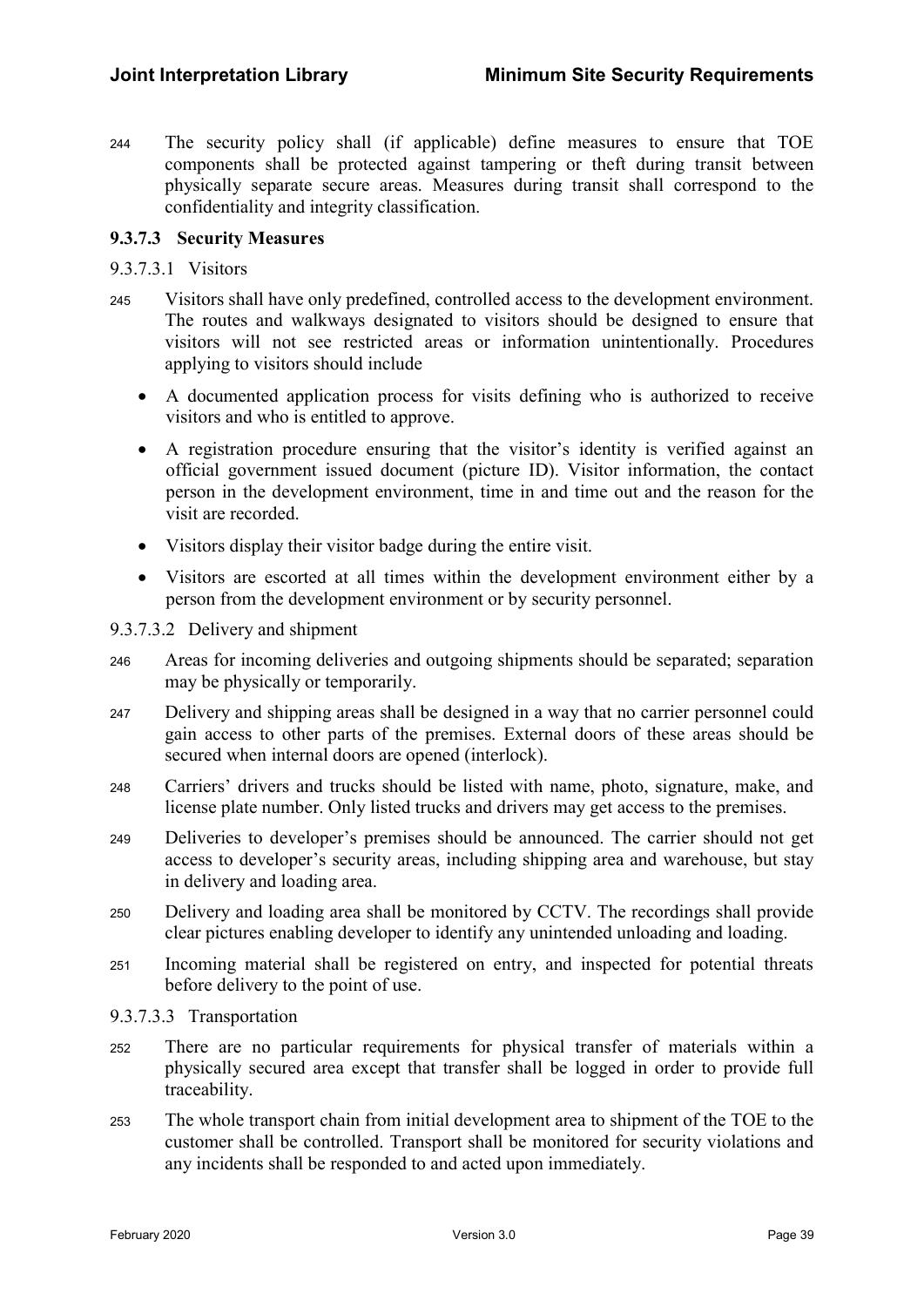- <sup>254</sup>At certain stages in the life cycle the TOE may be self-protecting according to CC part 1 line 136. In that case transportation security is not required if security measures are in place enabling recipient to undoubtedly identify origin of shipment.
- <sup>255</sup>The TOE components shall be protected against tampering or theft during transit between physically separate secure areas. The protective mechanism shall enable the recipient to detect if tampering or theft has taken place.
- <sup>256</sup>A recipient should be provided with all information necessary to verify the integrity and authenticity of the shipment. The following information should be included.
	- Number of boxes
	- Seal number(s) of transport box(es)
	- Number of pieces packed
	- Route and schedule
	- Drivers name, truck license plate number
- 257 In order to prevent attacks shipment information should be encrypted.
- <sup>258</sup>Upon receipt the recipient shall check the shipment without delay and acknowledge the integrity and authenticity status. In the event of a violation of shipment integrity or authenticity this acknowledgement shall be kept together with the original shipping notification.

#### 9.3.7.4 Examples

- <sup>259</sup>During transportation, the TOE is attended at any time except while locked in an airplane.
- 260 For ground transportation, the following rules are deployed:
	- TOE or parts of it are packed in sealed transport boxes with unpredictable seal number (seal, plumb, or security tape)
	- transport in a vehicle (commercial van, truck) with locked cargo area
	- point-to-point transport without additional payload or hub/relation
	- Two-man rule is applied during the entire transportation and the vehicle is not unattended at any time
	- the transport is equipped with mobile phone and GPS based surveillance

### 9.3.8 Equipment security

#### 9.3.8.1 Objective

261 Integrity and – for security systems - availability of security relevant equipment shall be ensured to prevent loss, damage, theft, compromise, or loss of integrity of assets and security controls.

### 9.3.8.2 Policies

<sup>262</sup>A policy shall define handling and placing of security relevant equipment in order to protect against failures which could affect availability of those equipment, and interception or damage.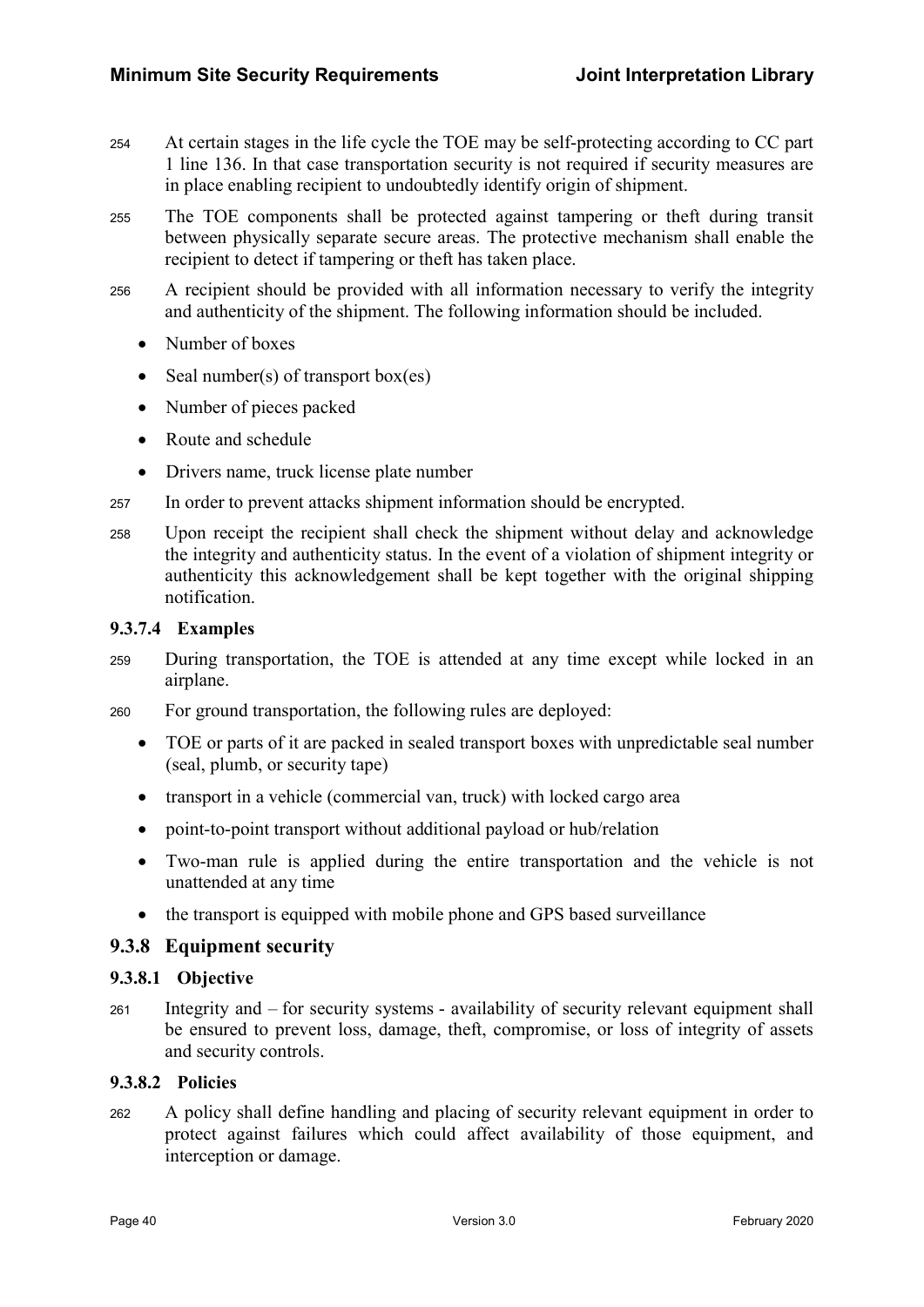#### 9.3.8.3 Security measures

- <sup>263</sup>Security relevant equipment should be sited or protected to reduce the risks from environmental threats and hazards, and opportunities for unauthorized access.
- <sup>264</sup>Security equipment shall be protected from power failures and other disruptions caused by failures in supporting utilities.
- <sup>265</sup>Power and telecommunications cabling carrying sensitive data or supporting security relevant information services shall be protected from interception or damage.
- $266$  Equipment should be correctly maintained to ensure its continued integrity and for security systems - availability.
- 267 Security measures should be applied to off-site equipment (Laptop, Mobile Phone, Handheld, Data carrier) taking into account the different risks of working outside the developer's premises. Utilization of such equipment shall be limited to activities not directly associated to the TOE and shall be authorized by management.
- <sup>268</sup>All items of equipment containing storage media shall be checked to ensure that any sensitive data has been securely removed prior to disposal or re-use outside the developer's premises.
- <sup>269</sup>Equipment, information or software shall not be taken off-site without prior authorization.

#### 9.3.8.4 Examples

- <sup>270</sup>Equipment is located in areas minimizing unnecessary access into security areas. It is positioned to prevent unauthorized viewing.
- 271 Network cabling is protected from unauthorized interception or damage by avoiding routes through public areas. Cable run in cable ducts.
- <sup>272</sup>Access to switches and patch panels is restricted.
- <sup>273</sup>Classified information, data, and material is removed before maintenance. All maintenance is logged with date, time, and personnel involved.
- <sup>274</sup>A procedure for the permission to take company properties off-site is defined and deployed. Spot checks to detect unauthorized removal are conducted in accordance with relevant legislations and regulations.

### 9.4 Communications and operations management

#### 9.4.1 Overall objective

275 Operations and communication related to TOE as well as to supporting infrastructures and resources shall be protected against internal and external threats.

#### 9.4.2 Operational procedures and responsibilities

#### 9.4.2.1 Objective

- <sup>276</sup>The TOE related operations shall be protected against unintentional or deliberate misuse of processing facilities or incorrect operations execution.
- <sup>277</sup>Infrastructure used to protect integrity and/or confidentiality of the TOE shall be secured.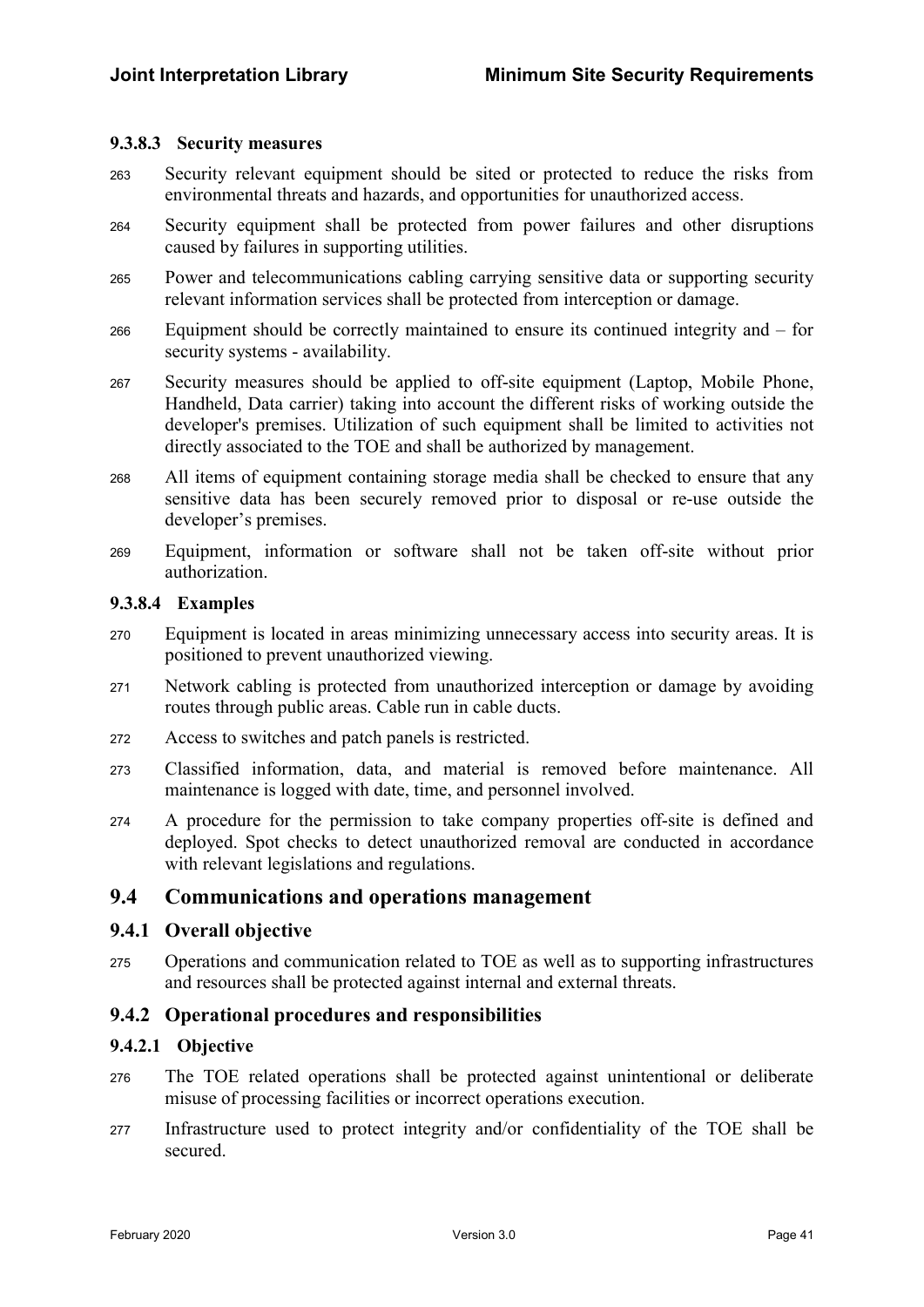### 9.4.2.2 Policies

- <sup>278</sup>Operating procedures shall be documented, maintained, and made available to all users who need them.
- <sup>279</sup>Formal management responsibilities and procedures should be in place to ensure satisfactory control of equipment, software, or procedures, and all related changes.
- <sup>280</sup>A procedure shall define the level of separation between development, test and operational environments, and describe the controls implemented.

#### 9.4.2.3 Security Measures

- <sup>281</sup>Developer should deploy an appropriate level of separation between development, test, and operational environment.
- <sup>282</sup>The correct usage of processing equipment and of operations execution should be facilitated by up-to-date operating procedure documentation.
- <sup>283</sup>Processing facilities should be subject to strict change management processes; changes should need authorization by management. When changes are made, an audit log containing all relevant information should be retained.
- <sup>284</sup>Utilizing or modifying assets without authorization or detection should be prevented by segregation of duties and areas of responsibilities. The following items should be considered:
	- The initiation of an event should be separated from its authorization.
	- The possibility of collusion should be considered in designing the controls.
	- Whenever it is difficult to segregate, other controls such as monitoring of activities, audit trails and management supervision should be considered.

#### 9.4.2.4 Examples

- <sup>285</sup>Operating procedures and documented procedures for system activities are formal documents.
- <sup>286</sup>Documented procedures are available for system activities associated with information processing and communication facilities, such as computer start-up and shut-down procedures, back-up, equipment maintenance, media handling, computer room and mail handling management, and safety.
- 287 The operating procedures specify the instructions for the detailed execution of each job.
- <sup>288</sup>Change controls consider the following items:
	- Identification and recording of significant changes;
	- Planning and testing of changes;
	- Assessment of the potential impacts, including security impacts, of such changes;
	- Formal approval procedure for proposed changes;
	- Communication of change details to all relevant persons;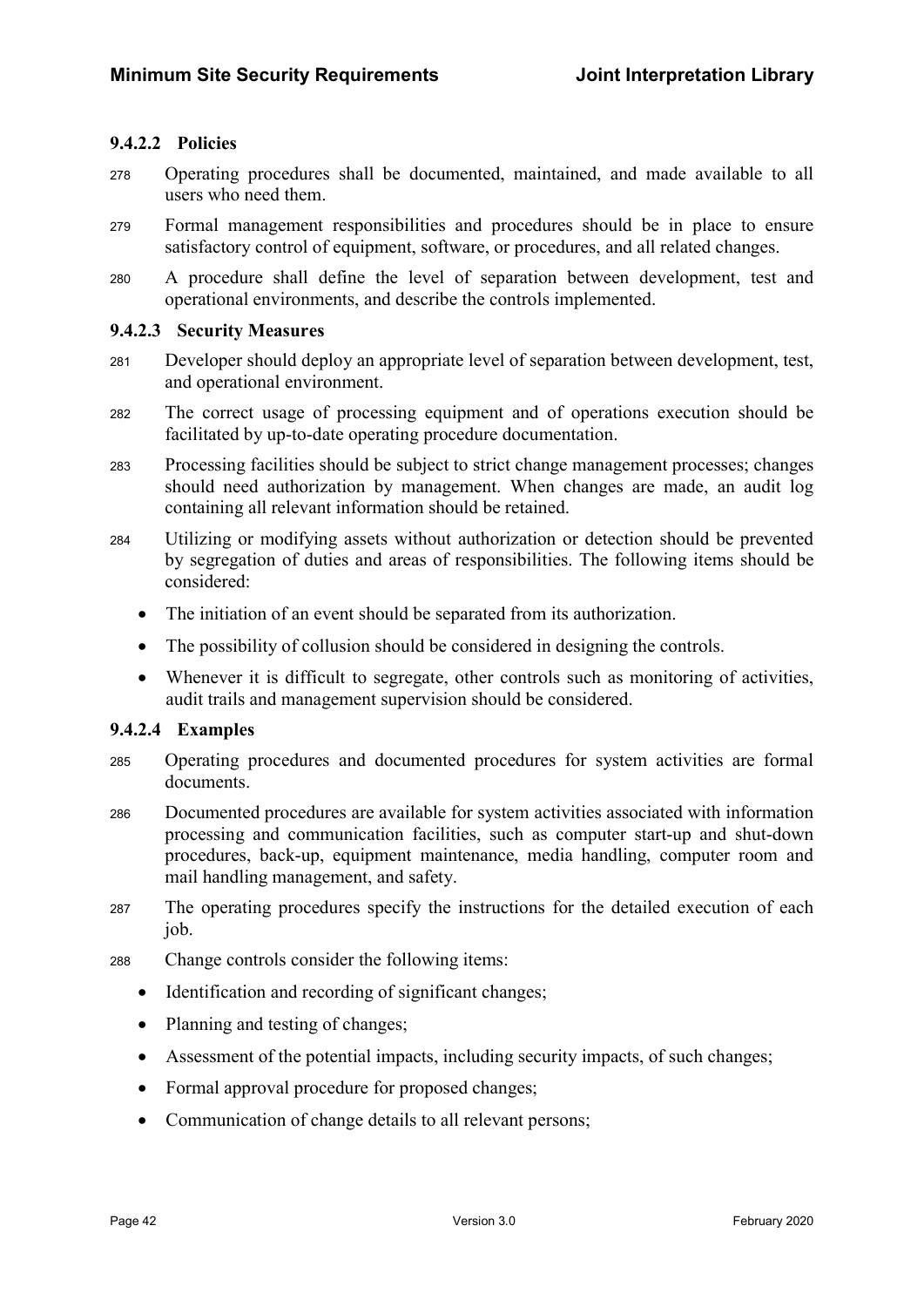- Fallback procedures, including procedures and responsibilities for aborting and recovering from unsuccessful changes and unforeseen events.
- 289 Access to the access control system is segregated from handling of physical badges, e.g. assigned to HR and security guards, respectively.

### 9.4.3 Third party service delivery management

#### 9.4.3.1 Objective

<sup>290</sup>When third party services are used confidentiality and/or integrity of the TOE and its part shall be preserved.

#### 9.4.3.2 Policies

<sup>291</sup>Contract and vendor management policies shall define roles and responsibilities for managing the relationship with third parties.

#### 9.4.3.3 Security measures

- <sup>292</sup>The responsibility for managing the relationship with a third party should be assigned to a designated individual or a service management team.
- 293 Service Contracts and Statements of Work should pass the developer's internal approval process. The Security Manager shall be involved and any feedback considered.
- <sup>294</sup>Third party services should be monitored and reviewed in order to check that security terms and conditions of the agreements are being adhered to, and that security incidents and problems are managed properly. A report should be kept as evidence.

#### 9.4.3.4 Examples

295 none

#### 9.4.4 System planning and acceptance

#### 9.4.4.1 Objective

<sup>296</sup>Systems planning shall minimize the risks of system failures for all systems supporting confidentiality and/or integrity of the TOE and its part.

#### 9.4.4.2 Policies

- <sup>297</sup>A planning process for communication and operation systems shall be defined and documented.
- <sup>298</sup>Test procedures and acceptance criteria for new processing systems, upgrades, and new versions shall be established.

#### 9.4.4.3 Security measures

- <sup>299</sup>The use of resources should be monitored and tuned to ensure the required system availability and performance.
- <sup>300</sup>New processing systems, upgrades, and new versions should be tested prior to acceptance ensuring that all acceptance criteria have been satisfied. Migration into production should require formal acceptance. The Security Manager shall be involved and heard.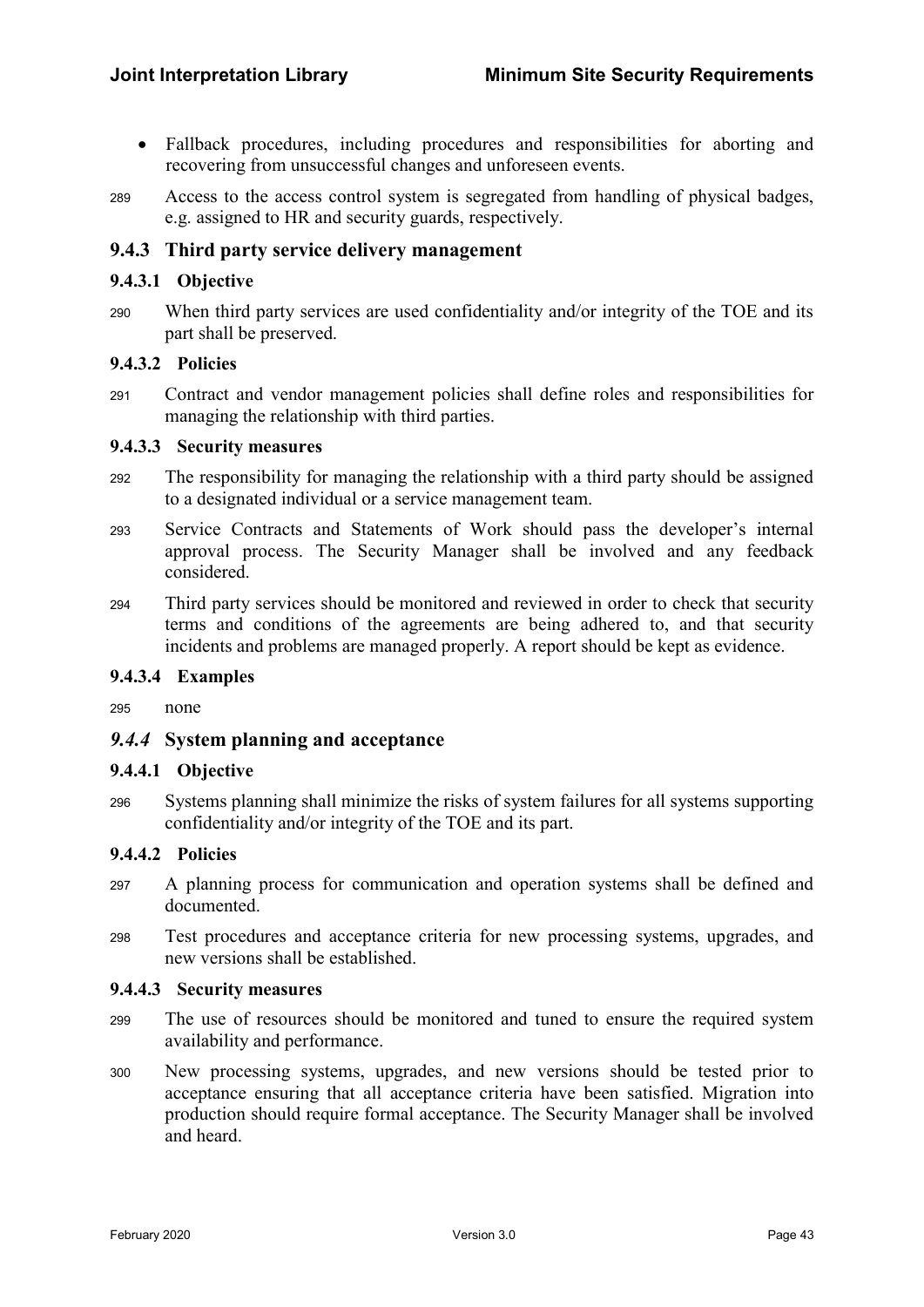<sup>301</sup>Acceptance may include a formal certification and accreditation process to verify that the security requirements have been properly addressed.

#### 9.4.4.4 Examples

302 none

#### 9.4.5 Protection against malicious and mobile code

#### 9.4.5.1 Objective

<sup>303</sup>The integrity of systems and software supporting TOE related information shall be protected against malicious code where applicable.

#### 9.4.5.2 Policies

- <sup>304</sup>A policy shall prohibit the use of unauthorized software.
- <sup>305</sup>A policy shall define compulsory protective measures to protect against risks associated with obtaining files and software either from or via external networks, or on any other medium.
- <sup>306</sup>Management procedures and responsibilities shall be defined for malicious code protection on systems, including training in their use, alerting, reporting, and recovering from malicious code attacks.
- <sup>307</sup>A security policy shall define authorized mobile code operations.

#### 9.4.5.3 Security measures

- <sup>308</sup>Detection, prevention, and recovery controls to protect against malicious code and appropriate user awareness procedures shall be implemented.
- <sup>309</sup>Computers and all other equipment and materials provided by the developer shall be used for company purposes only; exceptions may be defined for smart phone use. Downloading or storing unapproved software or data shall not be allowed.
- <sup>310</sup>Regular reviews of the software and data content of connected systems supporting critical business processes shall be conducted; the presence of any unapproved files or unauthorized amendments should be formally investigated.
- <sup>311</sup>Malicious code detection and repair software should be installed and regularly updated in order to scan computers and media as a precautionary control, or on a routine basis.
- <sup>312</sup>Where the use of mobile code is authorized, the configuration shall ensure that the authorized mobile code operates according to a clearly defined security policy, and unauthorized mobile code shall be prevented from execution.
- <sup>313</sup>Access to mobile code on external web sites shall be restricted, e.g. on proxy servers. On the client, with the restricted/trusted sites mechanism of the browser, access to websites containing mobile code should only be granted after formal approval.

#### 9.4.5.4 Examples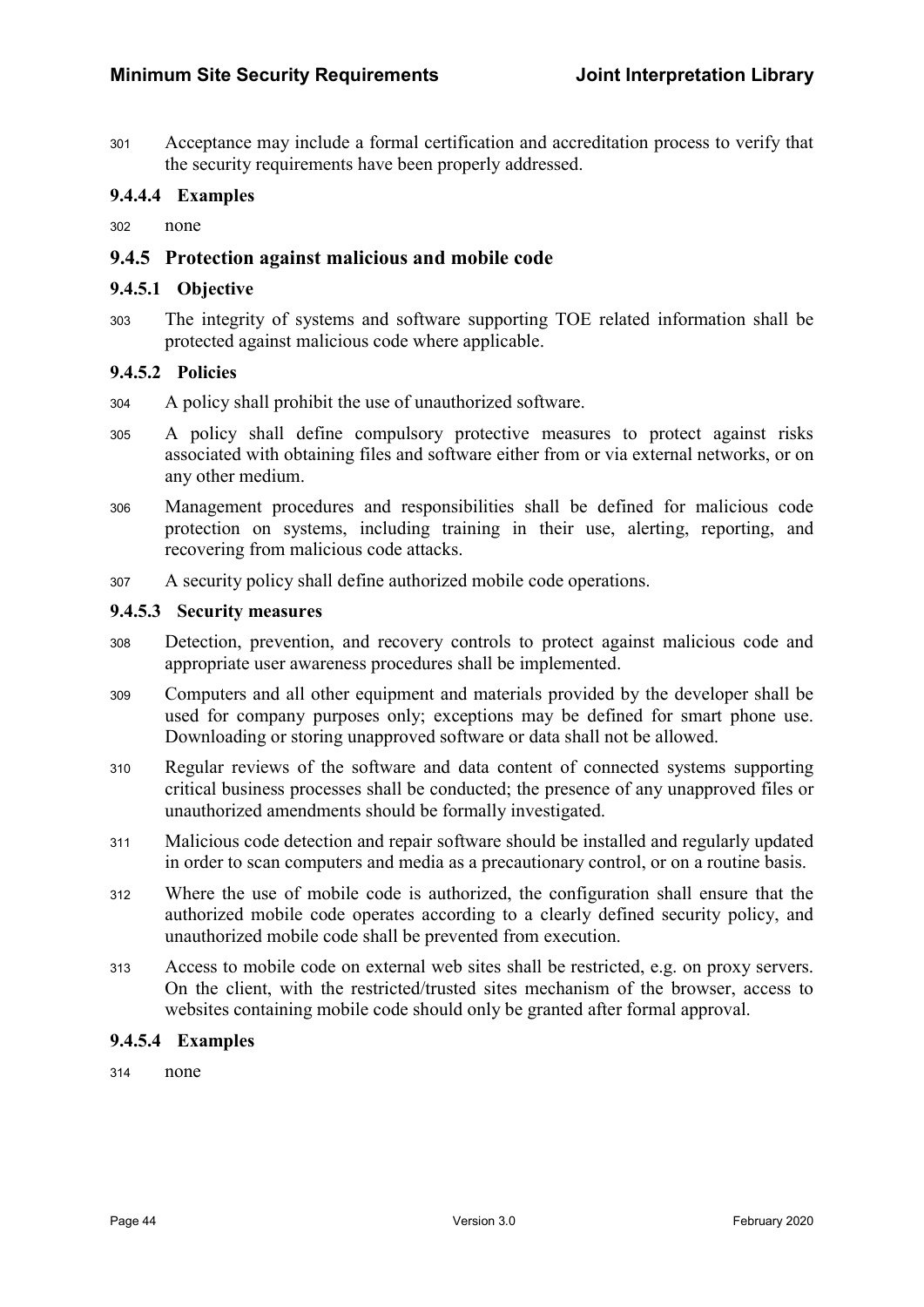### 9.4.6 Back-up

#### 9.4.6.1 Objective

 $315$  Integrity, availability, and – where required – confidentiality of TOE related information and security systems (at least TOE related data, access control and administrator log files) shall be ensured when a back-up system is used.

#### 9.4.6.2 Policies

316 A documented procedure approved by the Security Manager shall define secure backup creation, storage, and destruction operations, ensuring the same level of security as for the original data.

#### 9.4.6.3 Security measures

- <sup>317</sup>Adequate back-up facilities should be provided to ensure that all essential information and software can be recovered following a disaster or media failure while maintaining confidentiality and integrity of the TOE and its part.
- <sup>318</sup>Back-up arrangements should be regularly tested to ensure that they meet the requirements of the agreed back-up policy.
- <sup>319</sup>For critical systems, the back-up arrangements should cover all system information, applications, and data necessary to recover all TOE related and security systems in the event of a disaster.

#### 9.4.6.4 Examples

- <sup>320</sup>The retention period for essential information and any requirement for archiving information permanently are determined.
- <sup>321</sup>Regular daily, weekly, and monthly back-up on data carrier (HDD, DVD, tape) is used by small entities. Large entities usually back-up data via online systems to remote locations or mirror data on redundant hot systems.
- <sup>322</sup>The security environment hosting back-ups provides the same level of security as the operational environment.

#### 9.4.7 Network security management

#### 9.4.7.1 Objective

323 Network security shall ensure adequate protection of TOE related data and information, and security infrastructure.

#### 9.4.7.2 Policies

- <sup>324</sup>Developer shall specify network security in terms of network architecture and preventive and detective measures.
- <sup>325</sup>A policy shall restrict network traffic through the entry point into the development area's network to its minimum.

#### 9.4.7.3 Security measures

- 326 Network infrastructure security shall be based on implementation of the following security measures:
	- Access restriction to authorized people only.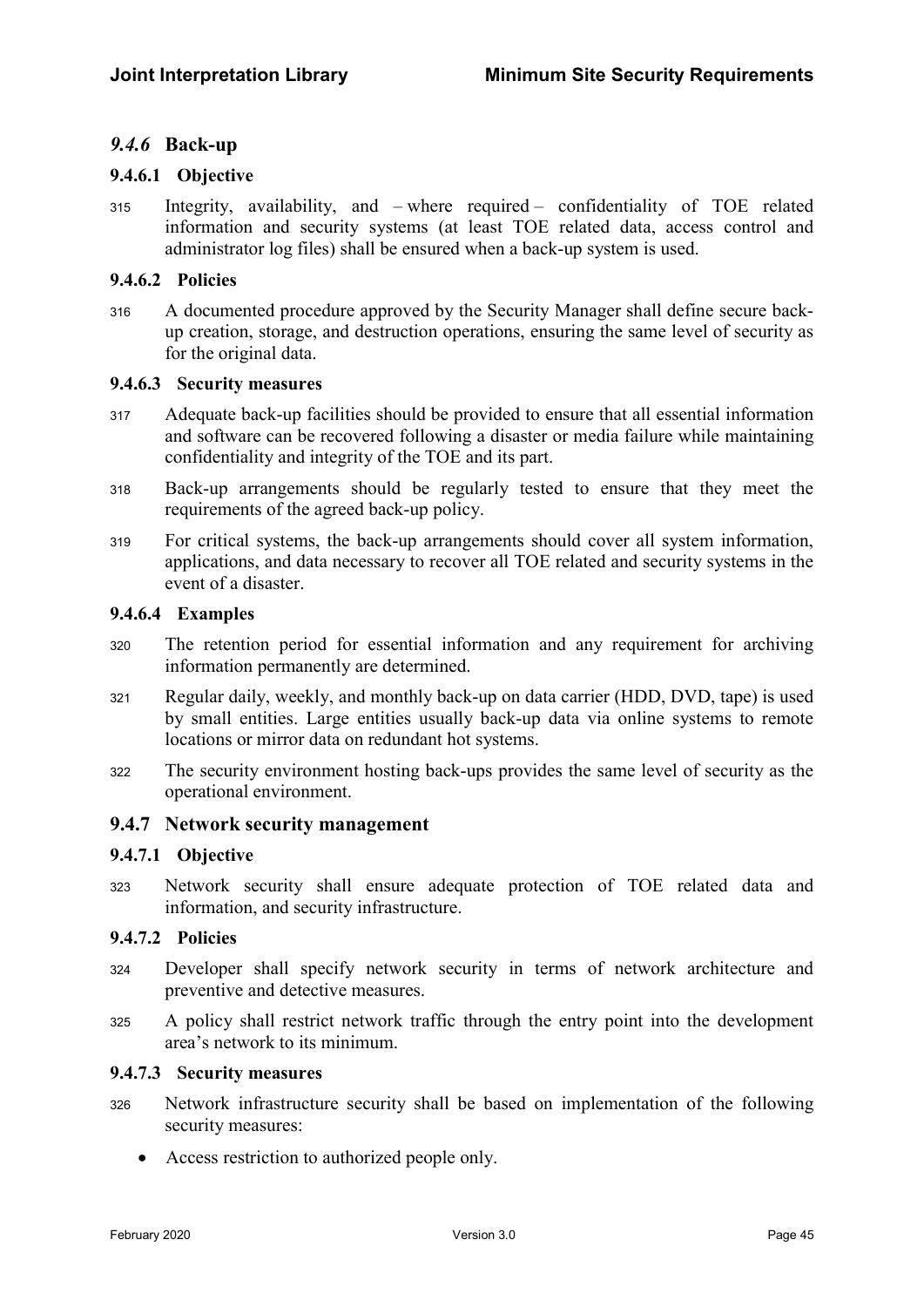- Entry point control, restricting the traffic to a minimum.
- Separation from other network either physically or by VLAN technologies, protected by access control measures and appropriate firewall rules.
- Physical separation of hardware (e.g. server, firewall, router, patch panel, etc.) and administration into properly secured premises consistent with the security level of the development area.
- Strong authentication scheme defined for network access.
- Secured configuration of development machines with a controlled, restrictive user security policy that prevents the installation of additional, unauthorized functionality.
- Use of a mechanism between the corporate/public network boundary and the development area IT systems that provides up-to-date commercial grade protection against logical attacks.
- No wireless connectivity for development networks.

327 Network controls implementation should also consider the following items:

- Operational responsibility for networks separated from computer operations, e.g. network operation centre for administration of network devices and local administration of servers;
- Special controls to safeguard the confidentiality and integrity of data passing over public networks or over wireless networks, and to protect the connected systems and applications; special controls to maintain the availability of the network services and computers connected as far as security systems are concerned
- Appropriate logging and monitoring to enable recording of security relevant actions;
- Management activities coordinate both, to optimize the service to the organization and to ensure that controls are consistently applied across the processing infrastructure.
- Members of the development environment should not have administrator rights on the IT systems which they work with.
- 328 It should not be possible to view and/or modify configuration items from outside the defined development area, even from within the corporate network.
- <sup>329</sup>Access to development networks should be limited to hardened client supplied by the developer. Development networks processing restricted information shall only permit remote access on hardened client specifically intended for this purpose via secure VPN. Development networks processing sensitive, critical, or very critical information shall not allow remote access from outside of the development network.
- <sup>330</sup>Security features, service levels, and management requirements of all network services should be identified and included in any network services agreement, whether these services are provided in-house or are outsourced.
- <sup>331</sup>The developer should segregate duties in IT administration (network, server, client, application administration). Administrator log files should be kept secured out of reach of the administrator.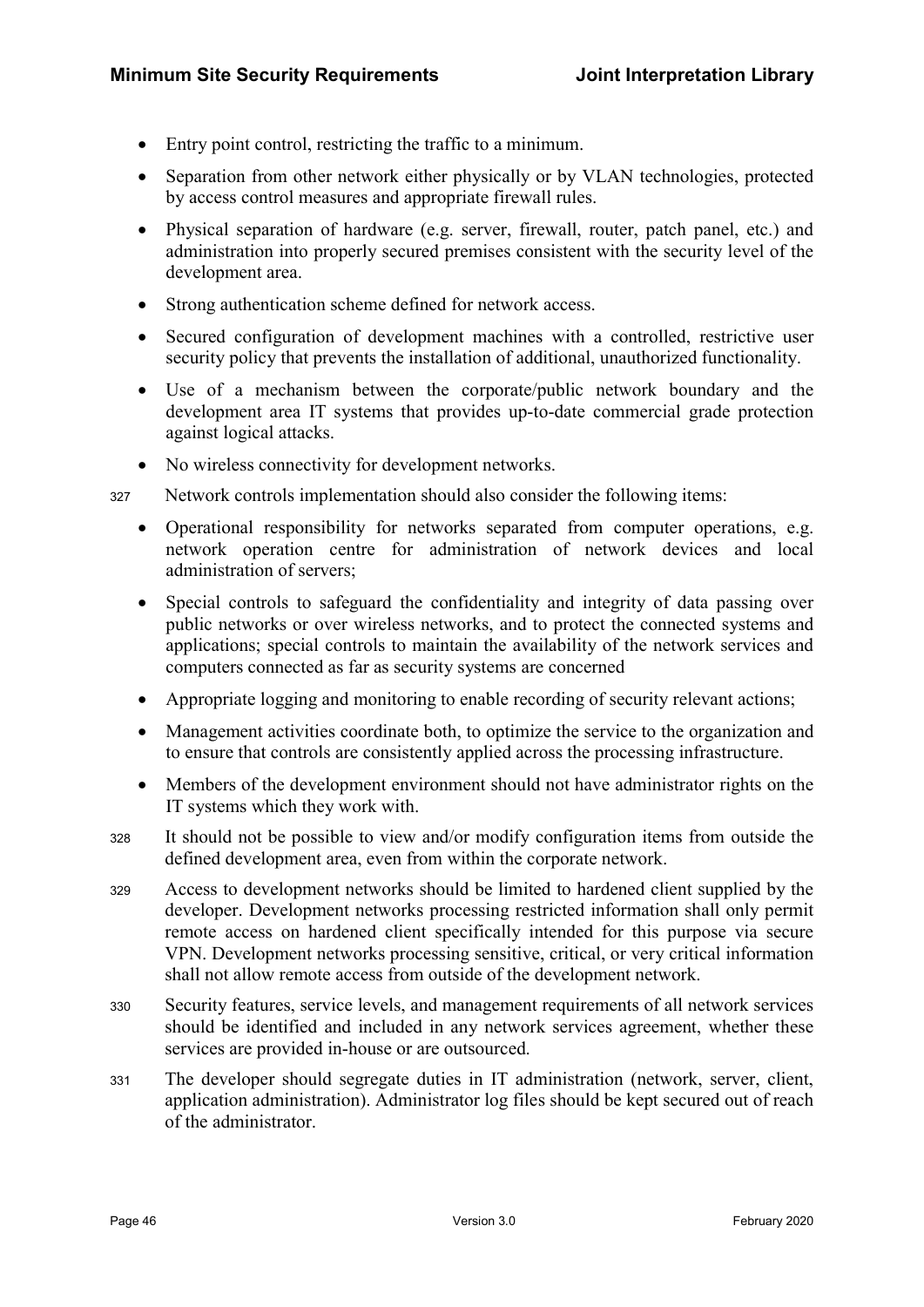#### 9.4.7.4 Examples

332 In a typical setup the network is protected with

- Application layer firewalls with restrictive rules
- Network admission control
- Intrusion detection/prevention systems
- Virus/malware protection
- <sup>333</sup>Common services (AD, DNS, license servers, etc.) are hosted in a DMZ. Network, server, and client administration is segregated.
- <sup>334</sup>Access to development networks is only possible with Thin Clients (terminals) or hardened clients which effectively prevent copying network content (e.g. no I/O except monitor, keyboard, and mouse).

#### 9.4.8 Media handling

<sup>335</sup>Storage media is used to both store data and to transport it from one location to another. Media may be tapes, HDD, USB Sticks, CD/DVD/BD, smartphones, smart cards, and any other data carrier.

#### 9.4.8.1 Objective

<sup>336</sup>In order to protect integrity and/or confidentiality of TOE related data and information, all media shall be protected against unauthorized disclosure, modification, removal, theft, destruction or damage.

#### 9.4.8.2 Policies

- <sup>337</sup>Appropriate operating procedures should be established to protect documents, computer media, mobile devices, input/output data and system documentation from unauthorized disclosure, modification, removal, and destruction.
- <sup>338</sup>Where confidentiality and/or integrity are required, procedures shall be in place for the management of removable media.
- <sup>339</sup>All procedures and authorization levels should be clearly documented.
- 340 Formal procedures for the secure disposal of media shall minimize the risk of sensitive information leakage to unauthorized persons. The procedures for secure disposal of media containing classified information should be commensurate with the classification of that information.

#### 9.4.8.3 Security measures

- <sup>341</sup>Media should be controlled and physically protected. Security measures should include appropriate media labelling, storage, safe transportation, disposal and handling that are necessary and vital to protect all forms of media used for the storage of data.
- <sup>342</sup>Classified data (restricted, sensitive, and critical) shall be encrypted while stored on movable data carrier and during transit.
- <sup>343</sup>Media shall be disposed of securely and safely when no longer required, using formal procedures.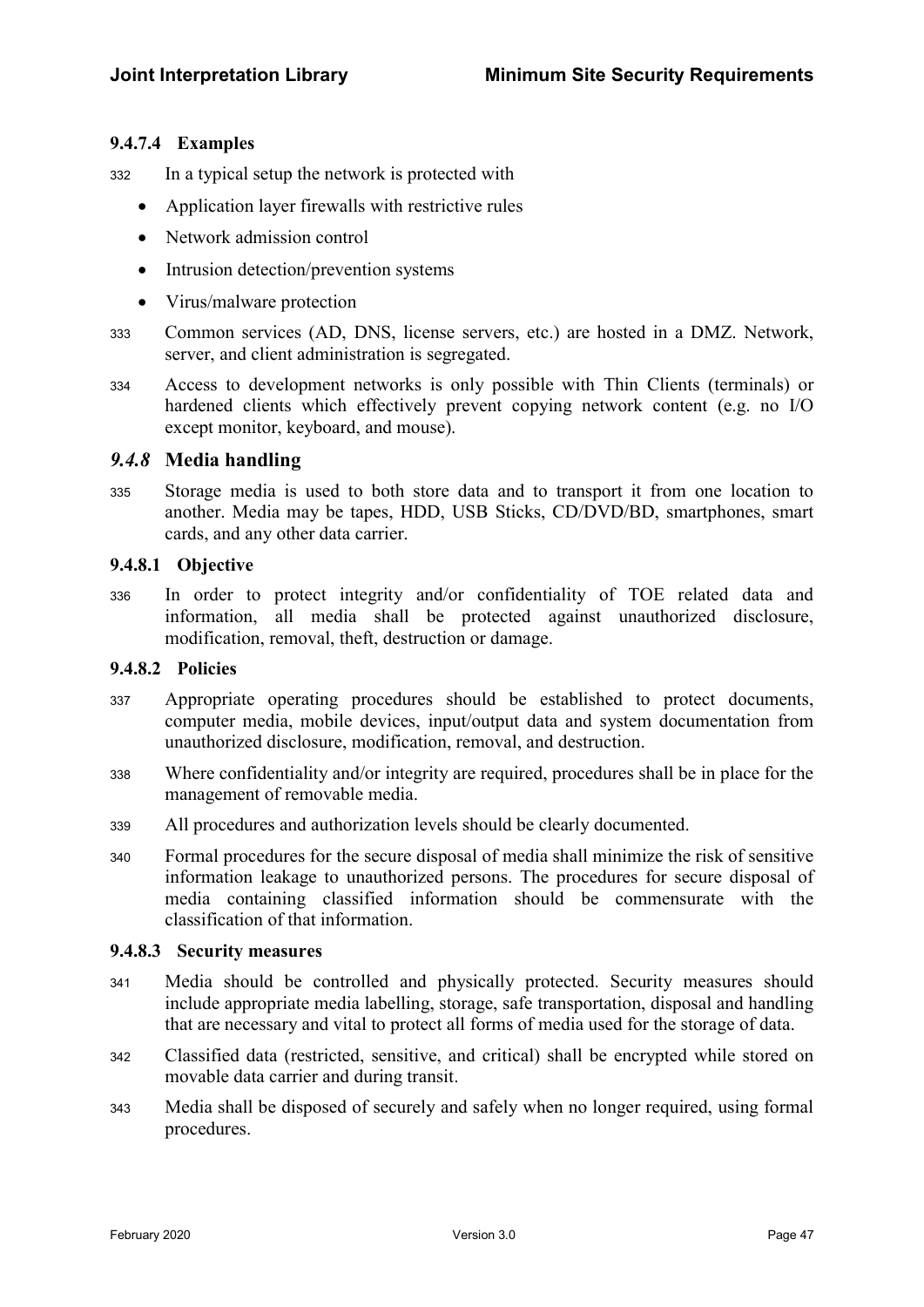- <sup>344</sup>Permission for removable media should be granted only if need is evident. Media should be stored in a safe, or a secure environment, in accordance with developer's specifications. Registration of removable media and a removal authorization process should be implemented in order to reduce opportunity for data loss and provide an audit trail.
- <sup>345</sup>Media containing non-public information should be stored and disposed of securely. Service providers for the collection and disposal services for papers, equipment and media should be selected carefully.
- <sup>346</sup>Disposal of sensitive items should be witnessed by developer's employees and logged as appropriate in order to maintain an audit trail.
- <sup>347</sup>When accumulating media for disposal, consideration should be given to the aggregation effect, which may turn a quantity of non-sensitive information into sensitive information.

#### 9.4.8.4 Examples

- <sup>348</sup>An inventory provides the current status of all data media used for TOE related activities.
- <sup>349</sup>An approval process for removable media drives ensures that permission is granted only if need is justified. Records of removals are kept and an audit trail is maintained.
- <sup>350</sup>All media are stored in a safe when not in use.
- 351 Discarded optical disks (CD, DVD, BD) are shredded.
- <sup>352</sup>HDD are sanitized according to DoD 5220.22-M (3 passes) for further use within the organization.
- 353 The destruction process is logged and recorded on CCTV. Disposal of sensitive items is witnessed by developer's trustworthy employees.

### 9.4.9 Exchange of information

#### 9.4.9.1 Objective

<sup>354</sup>Integrity and - where required - confidentiality of information and data shall be maintained while exchanged within an organization or with any external entity.

#### 9.4.9.2 Policies

<sup>355</sup>Formal exchange policies, procedures, and measures shall be defined and deployed in order to protect the exchange of information through the use of all types of communication facilities.

#### 9.4.9.3 Security measures

- 356 Data transfer to/from secured networks shall only be possible via secure mechanism with authorised access accounts. Appropriate measures shall be implemented to separate the external networks from the secured networks.
- <sup>357</sup>Where confidentiality and integrity of the TOE and its parts is required, transfer of related information and data shall be encrypted and signed. If only integrity of the TOE and its parts is required, transfer of related information and data shall be signed.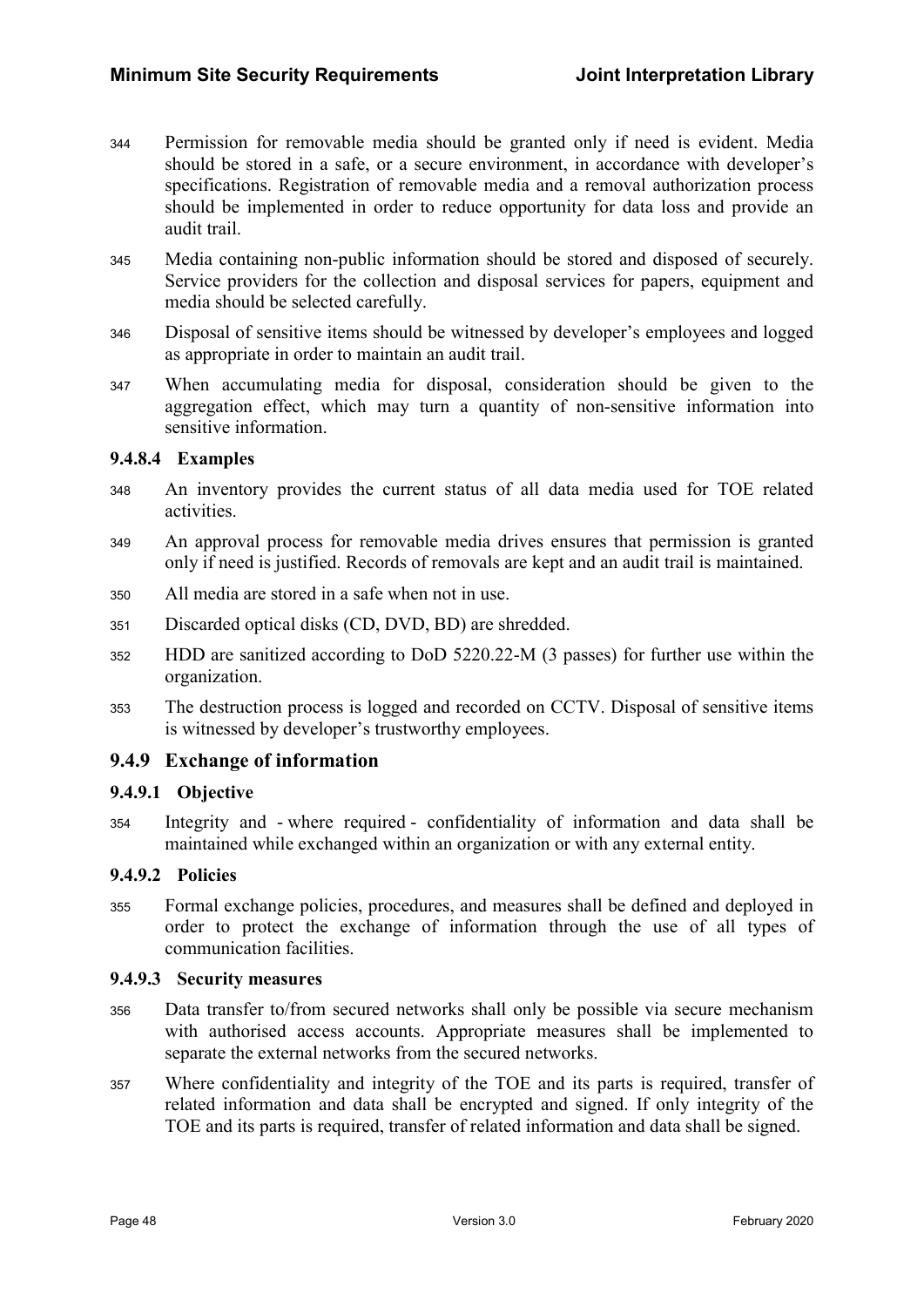- <sup>358</sup>Agreements should be established for the exchange of information and software between developer and external parties. Developer's policies, procedures, and standards should be referenced in such exchange agreements. The security content of any agreement should reflect the sensitivity of the business information involved.
- 359 Information involved in electronic messaging should be appropriately protected. Security considerations should include the following items:
	- Protecting messages from unauthorized access (password, encryption) or modification;
	- Ensuring correct addressing and transportation of the message;
	- Ensuring authenticity of the message, i.e. sender/author of the message should be unambiguous;
	- Strong authentication restricting access from publicly accessible networks, e.g. client certificate and VPN.
- <sup>360</sup>For shipment of data carrier and documents only company approved couriers should be used.

#### 9.4.9.4 Examples

- <sup>361</sup>Exchange of documents or hardcopies is protected by utilization of locked containers or delivery by hand.
- 362 Tamper-evident packaging reveals any attempt to gain access.
- <sup>363</sup>In case of high security requirements, splitting of the consignment into more than one delivery and shipping on different routes can protect effectively.

#### 9.4.10 Electronic commerce services

364 Not applicable

### 9.4.11 Monitoring

#### 9.4.11.1 Objective

<sup>365</sup>Unauthorized processing activities shall be detected.

#### 9.4.11.2 Policies

<sup>366</sup>A policy shall detail monitoring measures, particularly logging and assessment of log files.

#### 9.4.11.3 Security measures

- <sup>367</sup>To allow detection of unauthorized processing activities, and to assist investigations, the following log files shall be produced and kept for a defined period of time:
	- User activities, exceptions and information security events.
	- System administrator and system operator activities.
	- Denied login attempts or security breaches (by enabling the Security Event log function of all clients).
	- Network related system activities from domain controllers, firewalls, or proxy servers.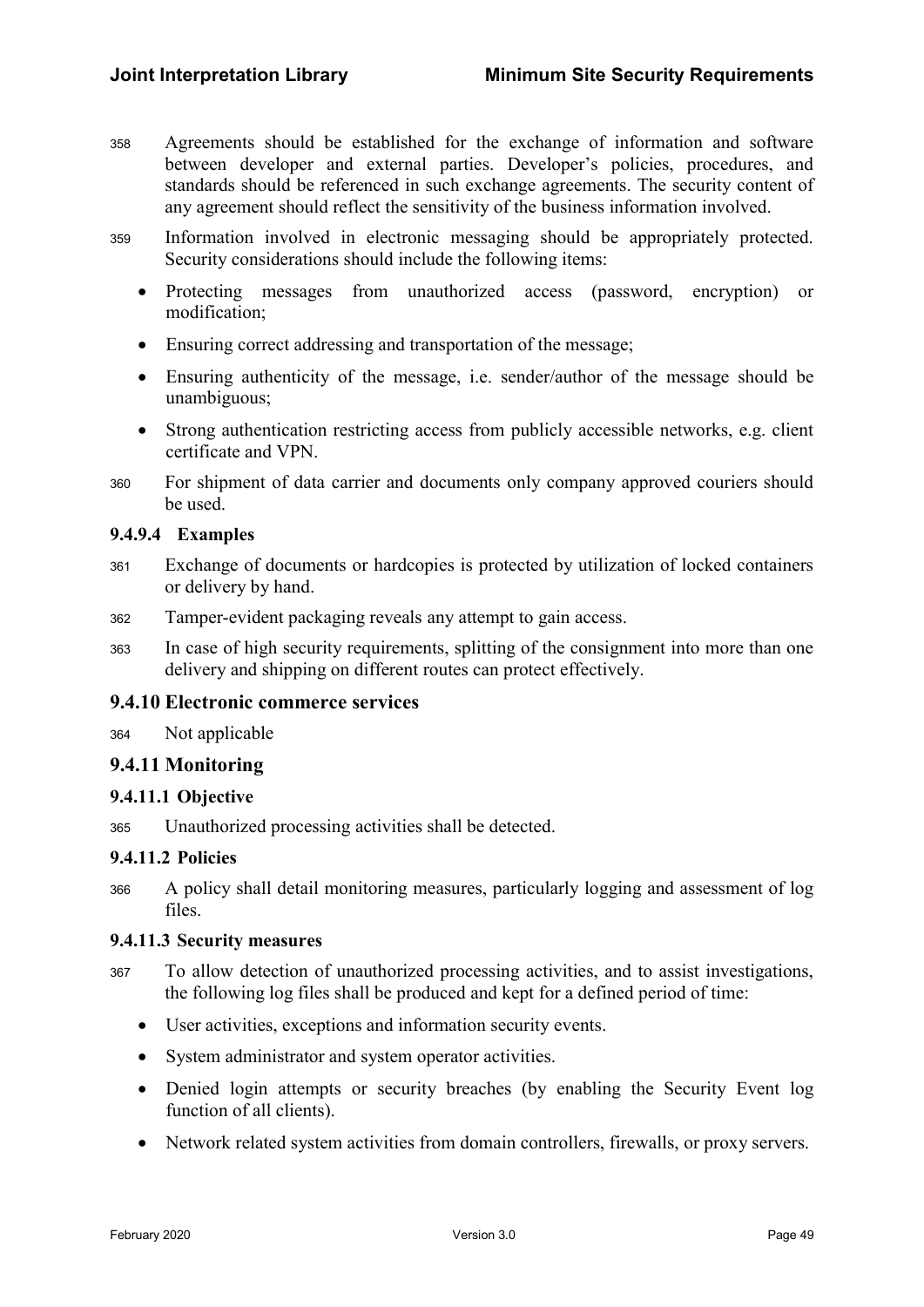<sup>368</sup>Logging facilities and log information shall be protected against tampering and unauthorized access. The system administrator log files should be kept out of reach of the respective administrator or system operator, respectively, and checked at least monthly for suspicious activities.

#### 9.4.11.4 Examples

<sup>369</sup>Payment schemes require three months online, one year offline retention period for audit log files.

### 9.5 Access control to information systems

### 9.5.1 Overall Objective

- <sup>370</sup>Access (logical and physical) to information systems including access to business processes, to networks, to operating systems, to applications, and to information shall be controlled and restricted on a need-to-know basis.
- <sup>371</sup>Users, user roles, and user responsibilities shall be managed and controlled.

#### 9.5.2 Business requirement for access control

#### 9.5.2.1 Objective

<sup>372</sup>Access to information, information processing facilities, and business processes shall be controlled on the basis of security requirements.

#### 9.5.2.2 Policies

<sup>373</sup>An access control policy shall be established, documented, and regularly reviewed based on business requirements (security needs to protect confidentiality and/or integrity of TOE) for access. This policy shall detail access control rules for every role (user or group of users).

#### 9.5.2.3 Security Measures

- 374 Access shall be granted only on a need-to-know basis.
- <sup>375</sup>Access control roles for both, access to premises and access to systems, should be segregated, e.g. access request, access authorization, and access administration.

#### 9.5.2.4 Examples

<sup>376</sup>An access control policy takes into account

- security requirements of developers business activities;
- policies for information dissemination and authorization, e.g. the need-to-know principle and security levels and classification of information;
- consistency between the access control and information classification policies of different systems and networks;
- relevant legislation and any contractual obligations regarding protection of access to data or services;
- management of access rights in a distributed and networked environment which recognizes all types of connections available;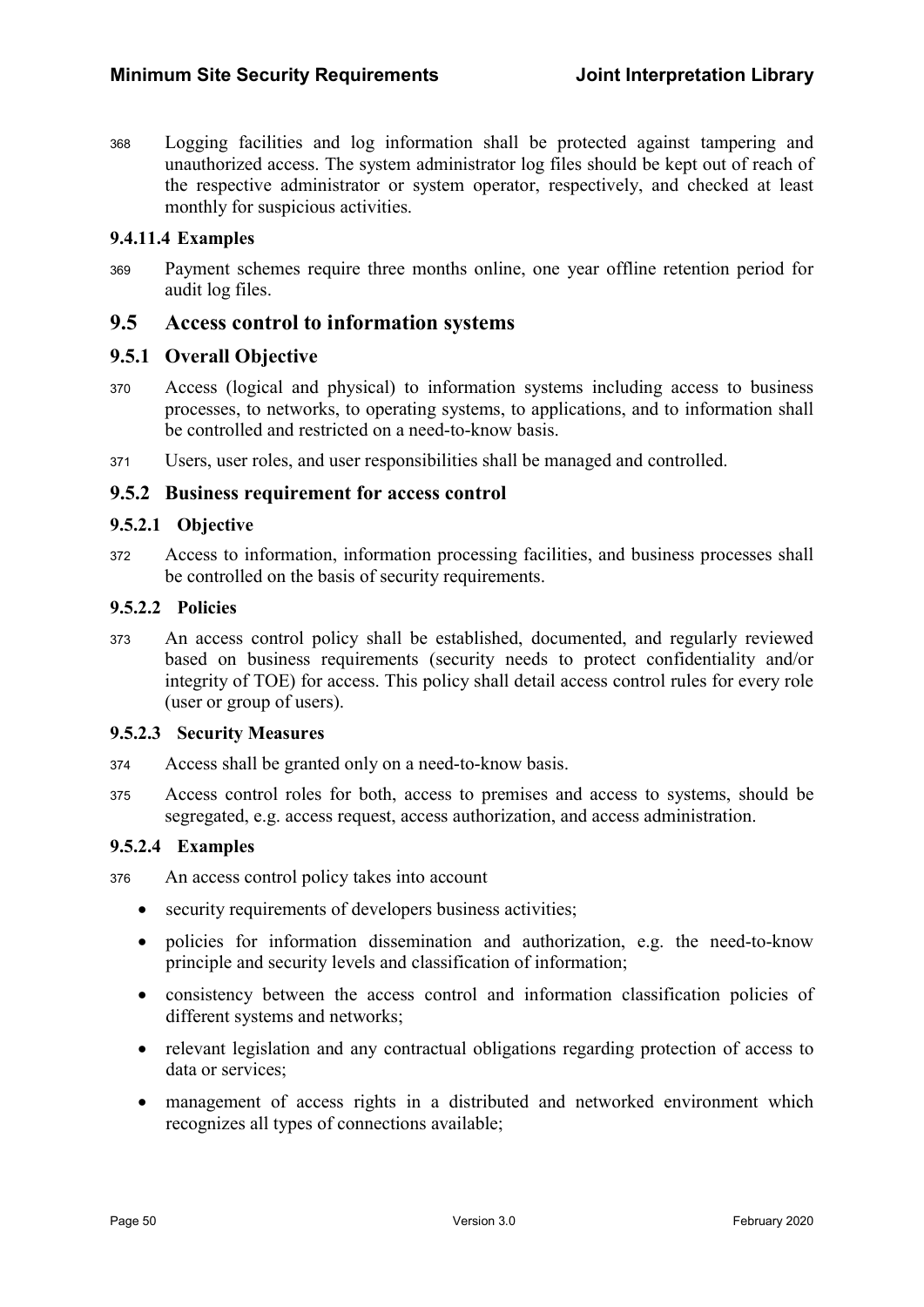<sup>377</sup>Roles in the access authorization process are segregated. Requests are approved by the applicant's manager and the system and/or data owner, authorization is implemented by a security manager (physical access) or an IT administrator (logical access), respectively. The access control system is managed by it's owner (security manager, application owner, system administrator).

#### 9.5.3 User access management

#### 9.5.3.1 Objective

378 Only authorized users shall be able to access information systems.

#### 9.5.3.2 Policies

- <sup>379</sup>A policy regarding user access management shall be established and documented. It details how access rights and privileges are granted and the roles used.
- <sup>380</sup>A policy regarding password quality shall be established and documented.

#### 9.5.3.3 Security Measures

- 381 The procedures shall cover all stages in the life-cycle of user access, from the initial registration of new users to the final de-registration of users who no longer need access to information systems and services. Special attention shall be given to the need to control the allocation of privileged access rights.
- <sup>382</sup>All users shall have a unique identifier for their personal use only, and a suitable authentication technique shall be chosen to substantiate the claimed identity of a user. This is mandatory for all types of users (including technical support personnel, operators, network administrators, system programmers, and database administrators).
- <sup>383</sup>There shall be a formal user registration and de-registration procedure in place for granting and revoking access to all information systems and services.
- <sup>384</sup>The access control procedure for user registration and de-registration should include:
	- using unique user IDs (e.g. user accounts) to enable users to be linked to and held responsible for their actions; the use of group IDs shall only be permitted where they are necessary for business or operational reasons, and shall be approved and documented; responsible persons for such group IDs shall be named.
	- checking that the user has authorization from the system owner for the use of the information system or service; separate approval for access rights from management may also be appropriate;
	- checking that the level of access granted is appropriate to the business purpose and is consistent with organizational security policy, e.g. it does not compromise segregation of duties;
	- giving users a written statement of their access rights;
	- requiring users to sign statements indicating that they understand the conditions of access;
	- ensuring service providers do not provide access until authorization procedures have been completed;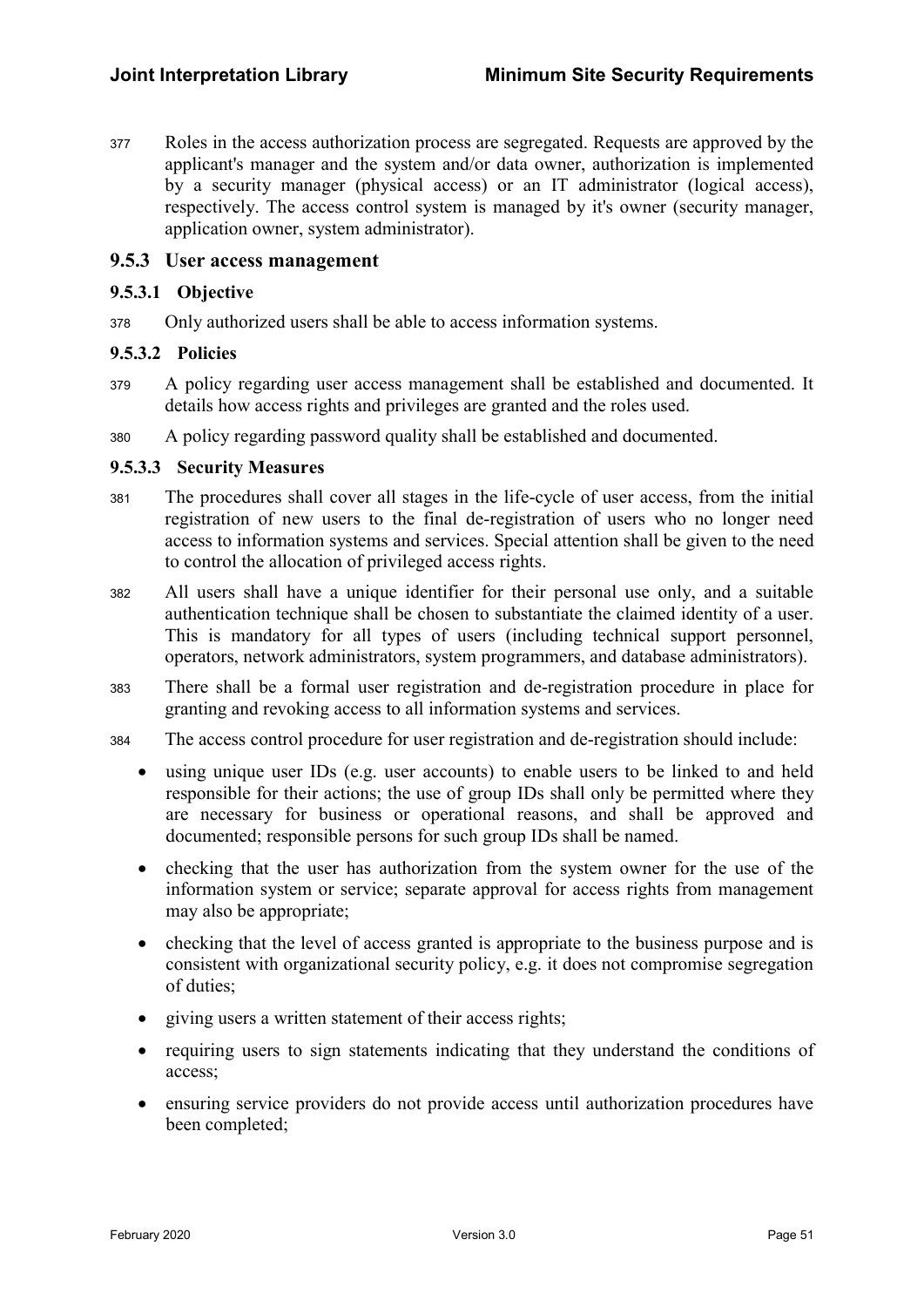- maintaining a formal record of all persons registered to use the service, e.g. Active Directory;
- immediately removing or blocking access rights of users who have changed roles or jobs, or left the organization;
- periodically checking for, and removing or blocking, redundant user IDs and accounts;
- ensuring that user IDs are not re-issued to other users.
- 385 The allocation and use of privileges shall be restricted and controlled.
- <sup>386</sup>Multi-user systems that require protection against unauthorized access shall have the allocation of privileges controlled through a formal authorization process.
- 387 The following steps shall be considered:
	- the access privileges associated with each system, e.g. operating system, database management system and each application, and the users to which they need to be allocated shall be identified;
	- privileges shall be allocated to users on a need-to-use basis
	- an authorization process and a record of all privileges allocated shall be maintained. Privileges shall not be granted until the authorization process is complete;
	- the development and use of system routines should be promoted to avoid the need to grant privileges to users;
	- the development and use of programs which avoid the need to run with privileges should be promoted.
- 388 The allocation of passwords shall be controlled through a formal management process. This process shall consider the following requirements:
	- when users are required to maintain their own passwords they should be provided initially with a secure temporary password, which they are forced to change immediately;
	- establish procedures to verify the identity of a user prior to providing a new, replacement or temporary password;
	- temporary passwords shall be given to users in a secure manner; the use of third parties or unprotected (clear text) electronic mail messages shall be avoided;
	- temporary passwords shall be unique to an individual and shall not be guessable;
	- passwords shall never be stored on computer systems in an unprotected form;
	- default vendor passwords shall be altered following installation of systems or software.
- <sup>389</sup>Where strong authentication and identity verification is required, authentication methods alternative to passwords, such as cryptographic means, smart cards, tokens or biometric means, should be used.
- 390 Systems for managing passwords should be interactive and ensure quality passwords.
- 391 The password management system should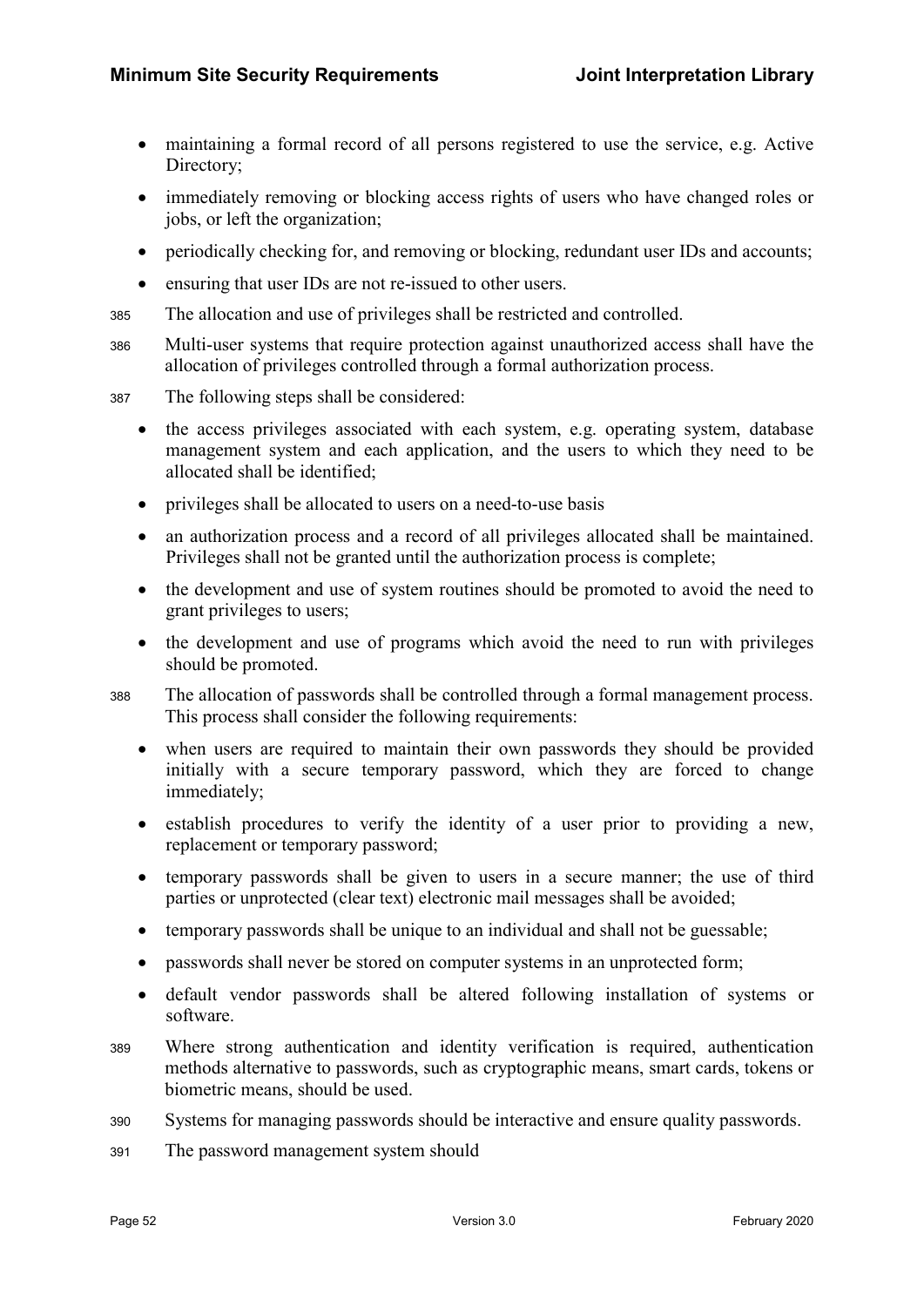- store password files separately from application system data;
- store and transmit passwords in protected (e.g. encrypted or hashed) form.
- <sup>392</sup>Management shall review users' access rights at regular intervals using a formal process. The review of access rights shall consider the following guidelines:
	- users' access rights should be reviewed at regular intervals, e.g. a period of 6 months
	- users' access rights should be reviewed after any changes, such as promotion, demotion, or termination of employment;
	- privilege allocations shall be checked at regular intervals to ensure that unauthorized privileges have not been obtained;
	- changes to privileged accounts shall be logged for periodic review.

#### 9.5.3.4 Examples

- <sup>393</sup>Inappropriate use of system administration privileges (any feature or facility of an information system that enables the user to override system or application controls) can be a major contributory factor to the failures or breaches of systems.
- <sup>394</sup>Passwords are a common means of verifying a user's identity before access is given to an information system or service according to the user's authorization. Other technologies for user identification and authentication, such as biometrics, e.g. fingerprint verification, signature verification, and use of hardware tokens, e.g. smart cards, are available, and are considered - where appropriate – to replace or complement passwords.
- <sup>395</sup>It is necessary to regularly review users' access rights to maintain effective control over access to data and information services.
- <sup>396</sup>Users are required to sign a statement to keep personal passwords confidential; this signed statement is included in the terms and conditions of employment.

### 9.5.4 User responsibilities

#### 9.5.4.1 Objective

<sup>397</sup>User responsibilities for maintaining effective access control shall be clearly defined and users shall be aware of their responsibilities.

#### 9.5.4.2 Policies

- <sup>398</sup>A policy shall detail users responsibilities for maintaining effective access controls, particularly regarding the use of passwords and the security of user equipment.
- <sup>399</sup>A password policy shall require users to follow good security practices in the selection and use of passwords.

#### 9.5.4.3 Security Measures

- 400 Developer shall follow good security practices in the selection and use of passwords.
- 401 In the Password Policy all users shall be required to:
	- keep passwords confidential;
	- avoid keeping a record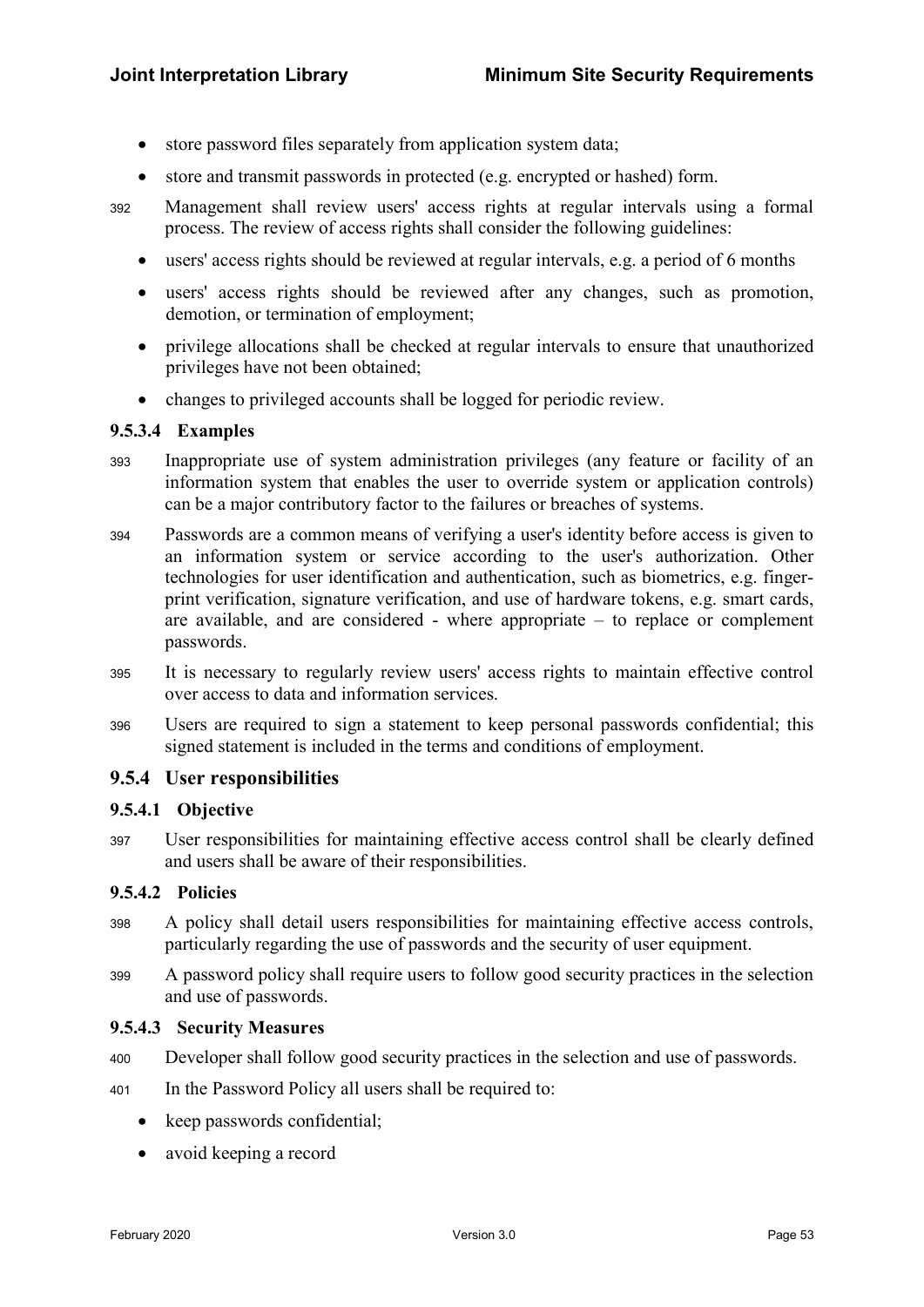- change passwords at regular intervals or whenever there is any indication of possible system or password compromise;
- select quality passwords
- change temporary passwords at the first log-on;
- do not include passwords in any automated log-on process, e.g. stored in a macro or function key;
- do not share individual user passwords;
- do not use the same password for business and non-business purposes.
- <sup>402</sup>Users shall ensure that unattended equipment has appropriate protection.
- <sup>403</sup>Where relevant, all users shall be made aware of the security requirements and procedures for protecting unattended equipment, as well as their responsibilities for implementing such protection.

<sup>404</sup>Users should be advised to:

- terminate active sessions when finished, unless they can be secured by an appropriate locking mechanism, e.g. a password protected screen saver;
- log-off mainframe computers, servers, and office PCs when the session is finished (i.e. not just switch off the PC screen or terminal);
- secure PCs or terminals from unauthorized use by a key lock or an equivalent control, e.g. password access (CTRL-ALT-DEL in Windows), when not in use;
- protect data stored on movable equipment by encryption of the persistent storage; where data is not encrypted movable equipment (notebook) should be secured by physical measures (e.g. with cable lock Kensington lock or kept in a locked cabinet) when not in use;
- keep data media locked unless encrypted.
- <sup>405</sup>A clear desk policy for papers and removable storage media and a clear screen policy for information processing facilities shall be adopted to reduce the risk of a security breach, fraud, and information theft facilitated by unattended documents or media.
- <sup>406</sup>The clear desk and clear screen policies should provide guidance to all users regarding handling of documents, data, and media according with respect to their classification (see 9.1.2).

#### 9.5.4.4 Examples

- <sup>407</sup>The Password Policy requires users to:
	- select quality passwords with sufficient minimum length (at least 8 characters), e.g. at least one character from 3 out of the following 4 categories:
		- Lower case characters (a...z)
		- Upper case characters (A...Z)
		- Numerical characters  $(0...9)$
		- Special characters  $(!"\$%\&\&\()=?^*....);$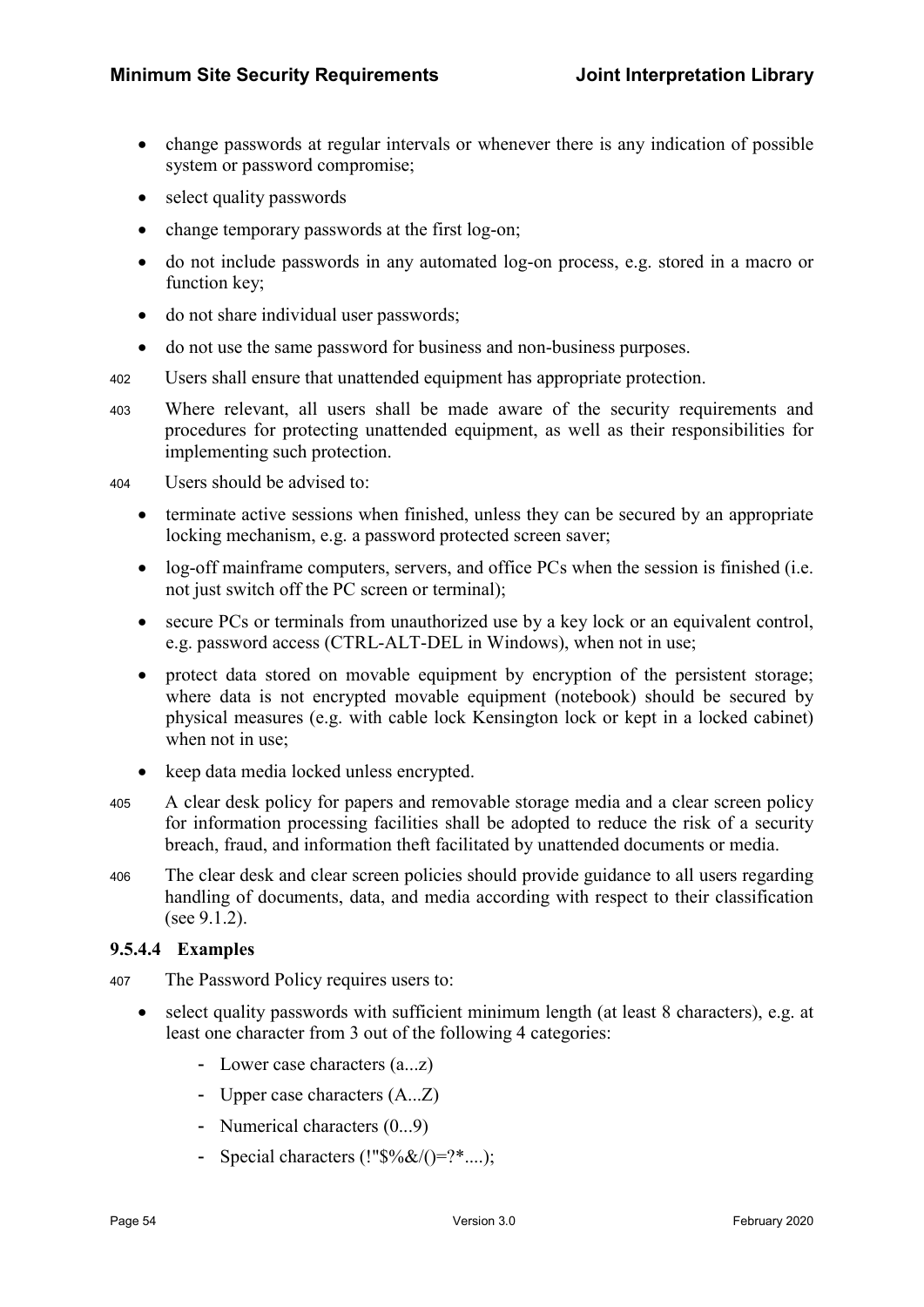- keep passwords confidential;
- store passwords securely utilizing an approved password safe;
- change passwords at regular intervals, e.g. every 90 days;
- change temporary passwords at the first log-on;
- do not include passwords in any automated log-on process, e.g. stored in a macro or function key;
- do not share individual user passwords;
- do not use the same password for business and non-business purposes.
- <sup>408</sup>Unattended clients or workstations are protected by an activated, locked screensaver.
- <sup>409</sup>Equipment installed in user areas, e.g. workstations or file servers, has specific protection from unauthorized access when left unattended for an extended period.

#### 9.5.5 Network access control

#### 9.5.5.1 Objective

410 Unauthorized access to networked services shall be prevented.

#### 9.5.5.2 Policies

- <sup>411</sup>A policy regarding network access management shall be established and documented. It details the network architecture, network connections, network access control and other security measures.
- 412 Dedicated processes and guidelines for business partner access and interconnections with/to business partners shall be defined and documented.

#### 9.5.5.3 Security Measures

- 413 Only devices controlled by developer shall be able to connect to the network.
- <sup>414</sup>It shall be ensured that user access to networks and network services can not compromise the security of the network services by:
	- appropriate interfaces between the organization's network and networks owned by other organizations, and public networks;
	- appropriate authentication mechanisms for users and equipment;
	- control of user access to information services.
- <sup>415</sup>Firewall Syslog messages should be analyzed regularly and actions are taken when necessary.
- 416 Where remote access to developers' networks is permitted appropriate authentication methods shall be used to control access by remote users. Where confidentiality of sensitive, critical or very critical information is required, remote access to security networks, particularly networks where TOE or its parts or related design information is handled, shall not be possible.
- 417 Where confidentiality of restricted information or only integrity is required remote access may be allowed with suitable security measures ensuring integrity and if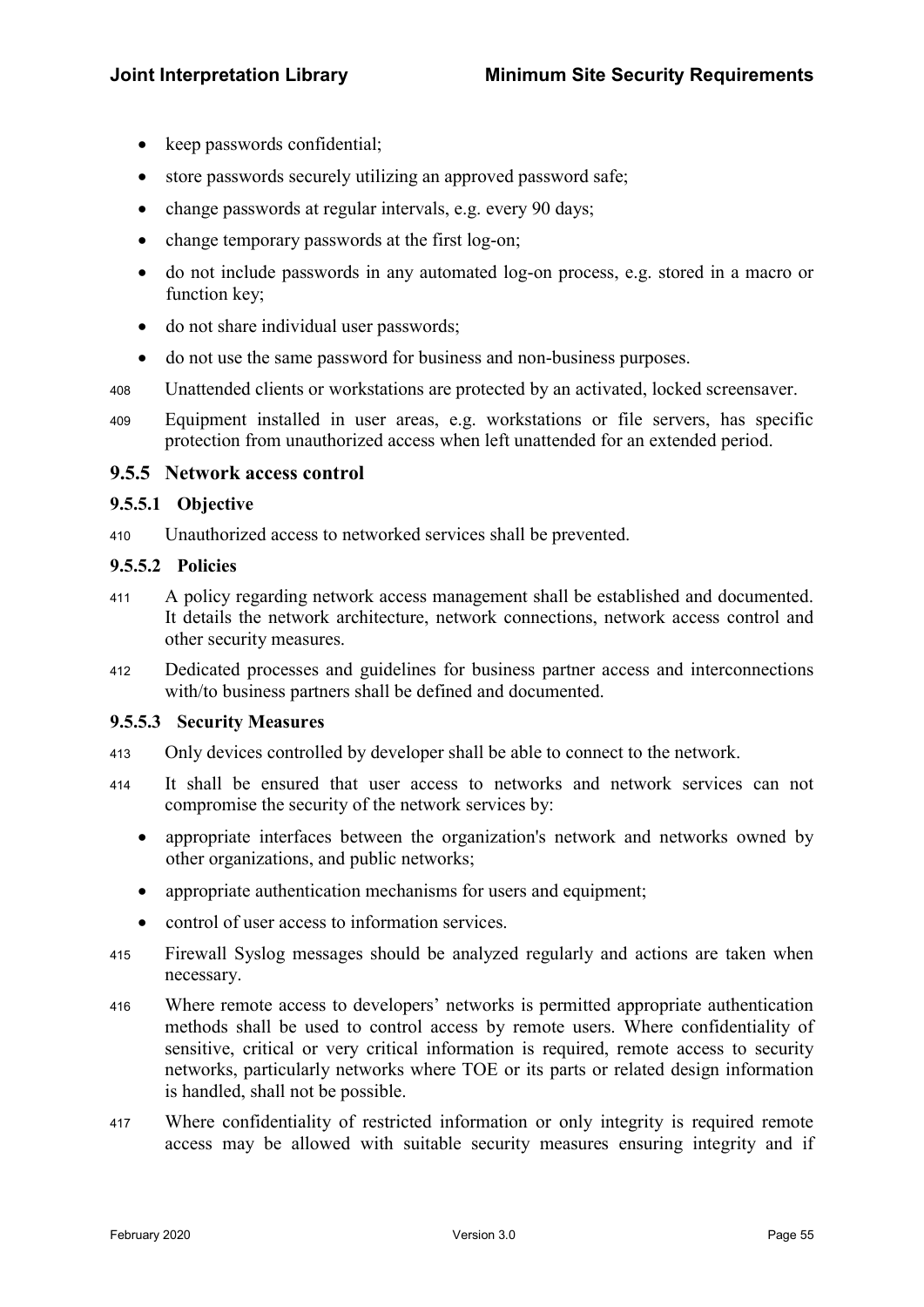applicable confidentiality on the same level of network security as in the developer's premises.

- <sup>418</sup>Automatic equipment identification should be used as a means to authenticate connections from specific locations and equipment. This control should be complemented with other techniques to authenticate the equipment's user. Equipment identification shall only be applied in addition to user authentication, not as replacement.
- 419 Physical and logical access to diagnostic and configuration ports shall be controlled. Ports, services, and similar facilities installed on a computer or network facility which is not specifically required for business functionality should be disabled or removed.
- 420 Groups of information systems, information services, or users should be segregated on networks, e.g. in different security zones or network branches.
- <sup>421</sup>Where confidentiality and/or integrity are requirements, the following high-level requirements shall apply to all security zones or network branches of all levels.
	- All interconnections between security zones and network branches shall be planned and controlled by a central authority, involving the Security Manager;
	- The interconnection of distributed parts of a security zone or network branch shall be encapsulated/protected by the use of secure network techniques, e.g. secure VPN;
	- Responsibility for the interconnections and for the data processed within the security zones themselves should be segregated to deploy four-eye principle (This means that it shall not be possible for a single person to establish a data channel outbound or inbound).
- <sup>422</sup>For shared networks, especially those extending across the organization's boundaries, the capability of users to connect to the network should be restricted, in line with the access control regulations and requirements of the business applications.
- <sup>423</sup>The network access rights of users shall be maintained and updated as required by access control regulations.
- <sup>424</sup>The connection capability of users can be restricted through network gateways that filter traffic, e.g. by means of pre-defined tables or rules (application layer firewall).
- 425 Routing controls shall be implemented for networks to ensure that computer connections and information flows do not breach the access control policy of the business applications. Routing controls shall be based on positive source and destination address checking mechanisms. Security gateways should utilize at least either
	- firewalls to validate source and destination addresses on the network layer;
	- proxy server to validate source and destination addresses on application layer;
	- SOCKS proxy server for user authentication.
- 426 Shared networks, especially those extending across organizational boundaries, may require additional routing controls. This particularly applies where networks are shared with third party (non-organization) users.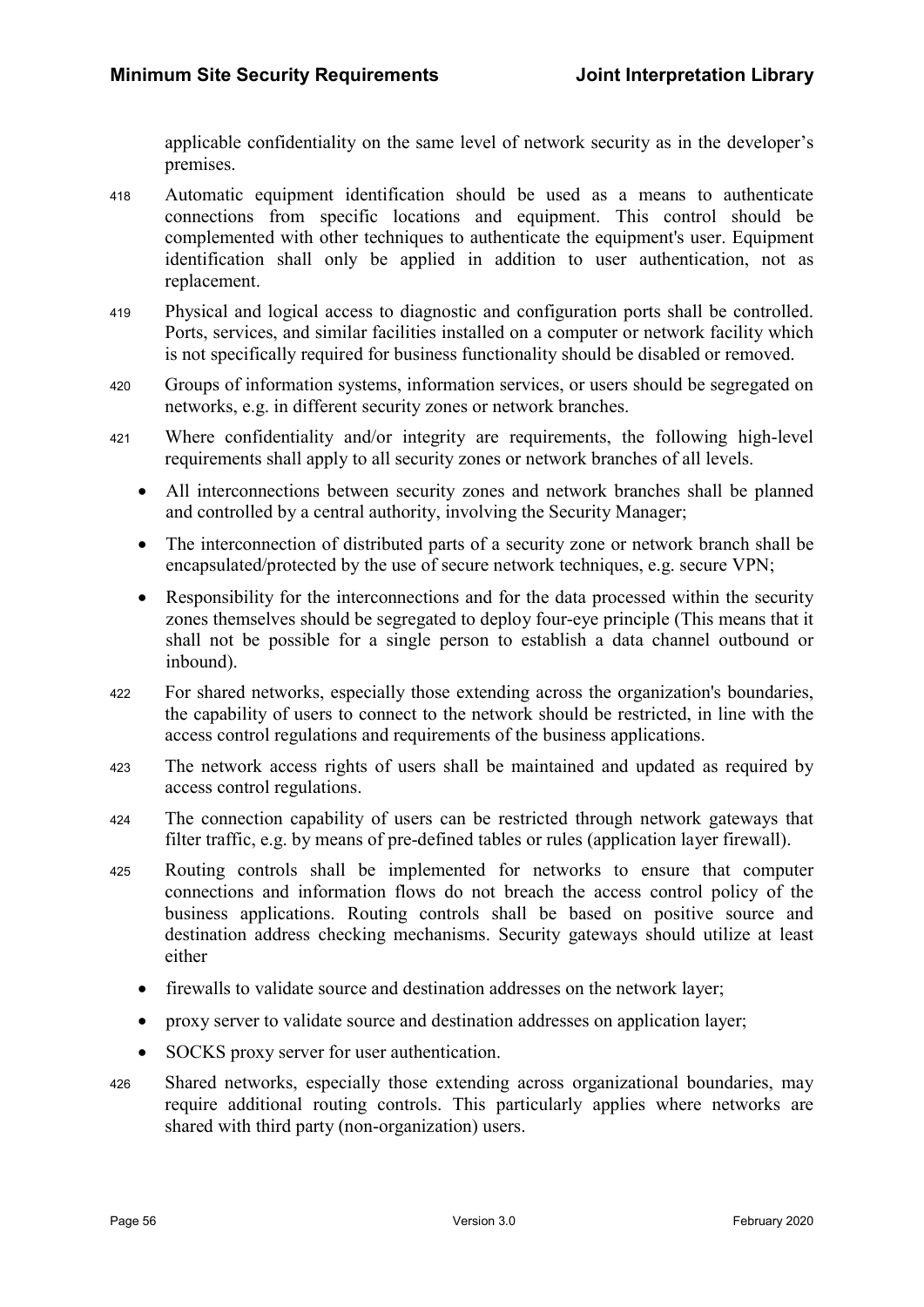#### 9.5.5.4 Examples

- 427 Network access is controlled by Network Access Control (NAC) systems, allowing access only for managed devices. NAC can be basic (using a local ID of the device, eg MAC address) or strong (using machine certificate and computer account in active directory).
- 428 Developer's network is separated from other networks by a DMZ with firewalls at either end.
- <sup>429</sup>Cascading networks ensures that access to a network is granted from an appropriate security level. Connected clients are member of the respective Windows Client Domain and can be identified via certificates.
- <sup>430</sup>Equipment identification is used if it is important that the communication can only be initiated from a specific location or equipment. The identifier indicates whether or not this equipment is permitted to connect to a certain network. It may be necessary to consider physical protection of the equipment to maintain the security of the equipment identifier.
- <sup>431</sup>Employees and business partners with notebooks installed and managed by developer's IT (machine certificates) are enabled to get full network access to developer's intranet, file server, and Exchange Server while business partners and contractors without developer's equipment get only restricted access to some applications hosted in the DMZ.
- <sup>432</sup>Potential controls for the access to diagnostic and configuration ports include the use of a key lock and supporting procedures to control physical access to the port. An example for such a supporting procedure is to ensure that diagnostic and configuration ports are only accessible by arrangement between the manager of the computer service and the hardware/software support personnel requiring access.

### 9.5.6 Operating system access control

#### 9.5.6.1 Objective

433 Unauthorized access to operating systems shall be prevented.

#### 9.5.6.2 Policies

<sup>434</sup>A policy shall be established and documented describing the measures taken to prevent unauthorized access to operating systems.

#### 9.5.6.3 Security Measures

- <sup>435</sup>Security facilities shall be used to restrict access to operating systems to authorized users. The facilities should be capable of the following:
	- authenticating authorized users, in accordance with a defined access control policy;
	- recording successful and failed system authentication attempts;
	- recording the use of special system privileges;
	- issuing alarms when system security policies are breached.

436 Access to operating systems shall be controlled by a secure log-on procedure.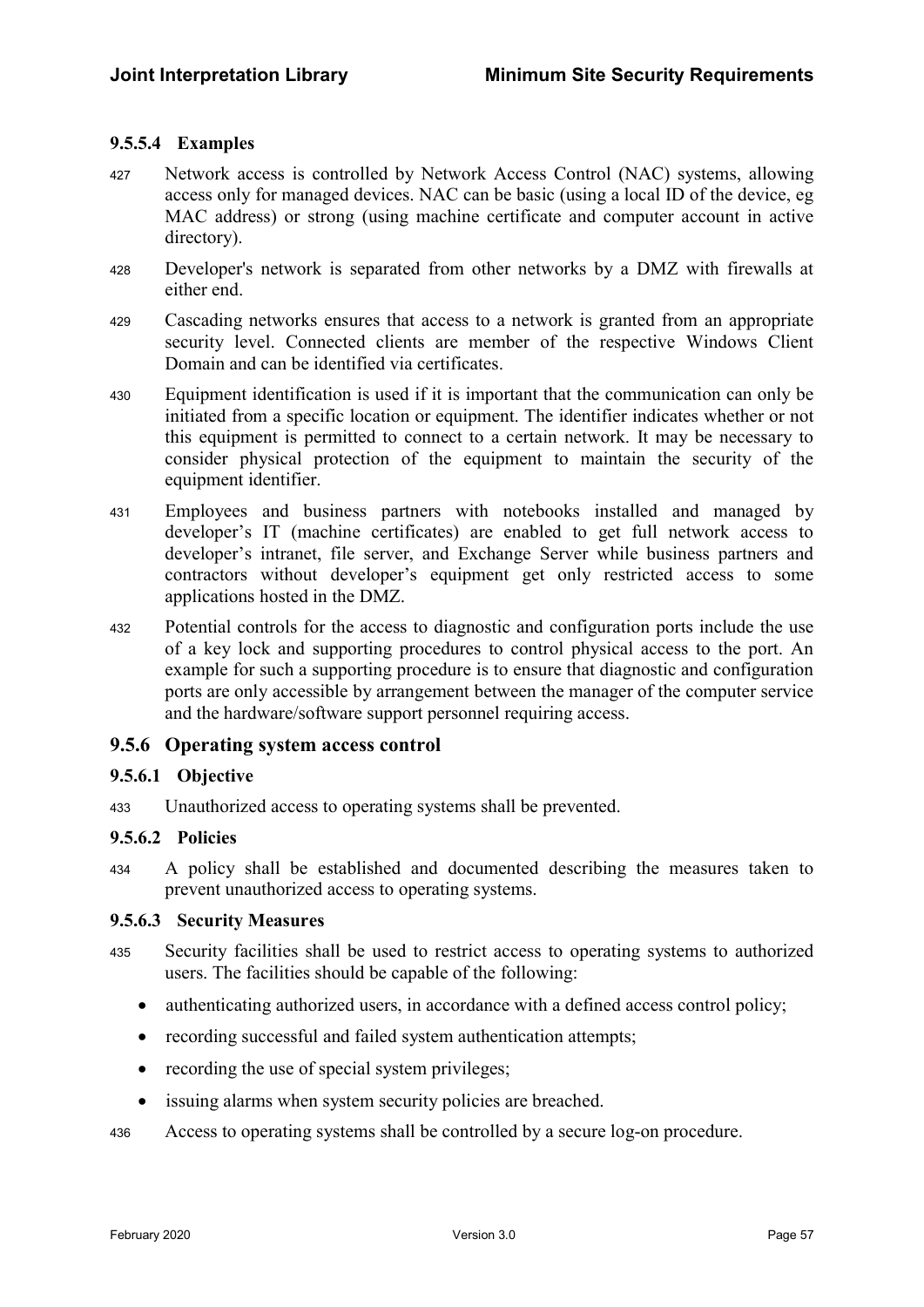- <sup>437</sup>The procedure for logging on to an operating system shall be designed to minimize the opportunity for unauthorized access. The log-on procedure should therefore disclose the minimum of information about the system, in order to avoid providing an unauthorized user with any unnecessary assistance.
- <sup>438</sup>The use of utility programs that might be capable of overriding system and application controls shall be restricted on a need-to basis and tightly controlled.
- 439 A time-out facility should clear the session screen and also, possibly later, close both application and network sessions after a defined period of inactivity. The time-out delay should reflect the security risks of the area, the classification of the information being handled and the applications being used, and the risks related to the users of the equipment.
- <sup>440</sup>Connection time controls should be considered for sensitive computer applications, e.g. those with access to the TOE and its parts in order to provide additional security for high-risk networks or applications.

#### 9.5.6.4 Examples

<sup>441</sup>A limited form of time-out facility is the password protected screensaver which is part of the Windows installation. It clears the screen and prevents unauthorized access but does not close down the application or network sessions.

### 9.5.7 Application and information access control

#### 9.5.7.1 Objective

<sup>442</sup>Integrity and - where required - confidentiality of TOE related data and information, and security systems shall be protected through effective access control to applications and information.

#### 9.5.7.2 Policies

<sup>443</sup>A policy shall detail the measures taken to restrict access to applications and information, and to isolate systems with sensitive, critical, or very critical content.

#### 9.5.7.3 Security Measures

- <sup>444</sup>Access to information and application system functions by users and support personnel shall be restricted in accordance with the defined access control policies.
- A 145 Need-to-know principle shall be implemented throughout the entire application landscape, e.g. project specific access rights, restricted access to work shares.
- 446 Systems with sensitive, critical, or very critical content shall have a dedicated (isolated) computing environment.
- Applications and systems with sensitive, critical, or very critical content (e.g. development networks, IT Administration Network) shall not run in shared environments. The necessary shared services (e.g. Active Directory, Netinstall, license server, drop box) shall be installed in a DMZ. Data should be transferred via drop box mechanisms.

#### 9.5.7.4 Examples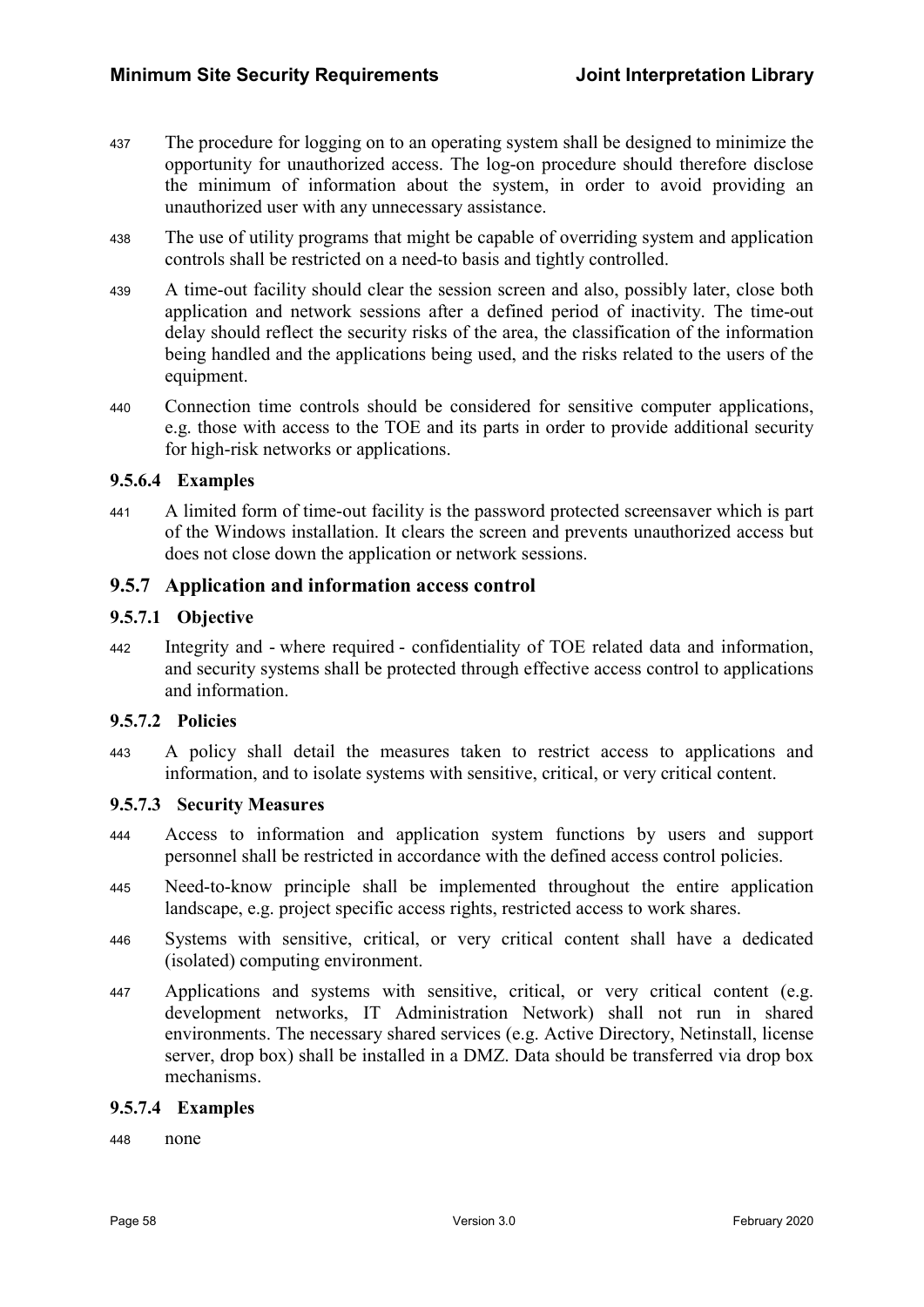### 9.5.8 Mobile computing and teleworking

#### 9.5.8.1 Objective

<sup>449</sup>TOE related data and information, and security systems shall be appropriately protected when using mobile computing and teleworking facilities.

#### 9.5.8.2 Policies

- <sup>450</sup>A policy should be in place, and appropriate security measures should be adopted to protect against the risks of using mobile computing (laptop, handheld devices) and communication facilities (smart phones etc.).
- <sup>451</sup>A policy, operational plans and procedures shall be developed and implemented for remote access and teleworking activities if applicable.

#### 9.5.8.3 Security Measures

- <sup>452</sup>Where confidentiality of sensitive, critical, or very critical information is required, mobile computing of the TOE or its parts or related design information shall not be possible.
- <sup>453</sup>Where confidentiality of restricted information or only integrity is required mobile computing may be allowed with suitable security measures ensuring integrity and if applicable confidentiality on the same level of network security as in the developer's premises.
- <sup>454</sup>Teleworking with access to the TOE or its parts, TOE related information, and related security systems shall only be allowed for environments with public or restricted content in absense of sensitive, critical, or very critical content. The teleworking environment (premises, IT etc.) shall meet all requirements related to integrity and where applicable - confidentiality set in this document. If teleworking is permitted processes shall be in place to ensure integrity during all teleworking activities.
- <sup>455</sup>Care should be taken when using mobile computing facilities in public places (even inside the premises), meeting rooms and other unprotected areas outside of the organization's premises. Protection should be in place to avoid unauthorized access to or disclosure of the information stored and processed by these facilities, e.g. using cryptographic techniques.
- 456 Teleworking uses communications technology to enable staff to work remotely from a location outside of the developers` environment. Mobile devices must be protected against logical attacks during access of external networks to the same extent as provided by the developers` network.

#### 9.5.8.4 Examples

<sup>457</sup>Remote access from the home office to developer's office environment is possible in order to check email and to use common office tools. Access to sensitive specifications, application notes etc. is not permitted.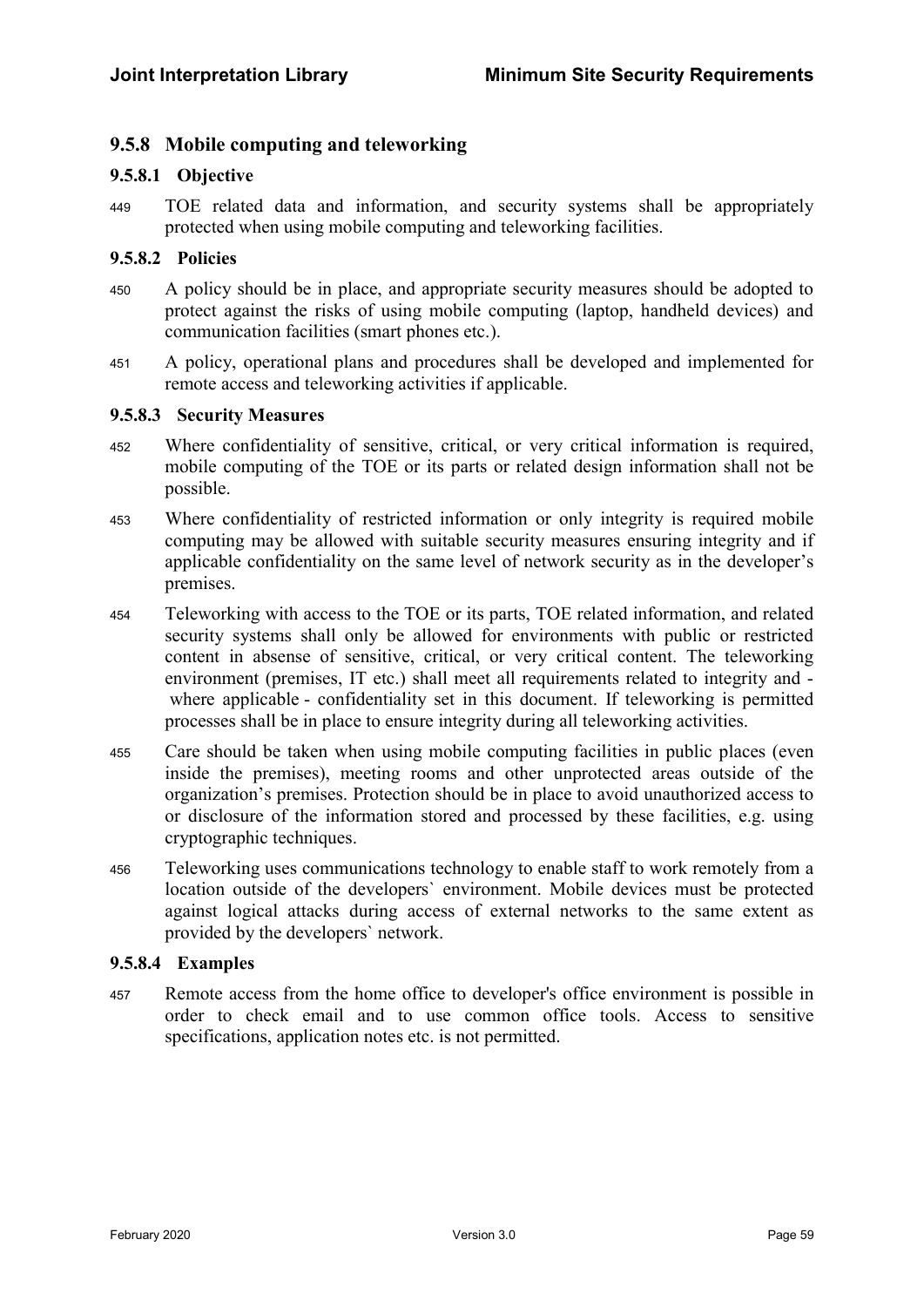### 9.6 Information systems acquisition, development and maintenance

### 9.6.1 Overall Objective

- 458 Security shall be an integral part of information systems. IT systems shall be secured to a level ensuring integrity and confidentiality of the TOE, and safeguarding availability and proper operation of security systems.
- <sup>459</sup>Information systems include operating systems, infrastructure, business applications (e.g. development environments, configuration management systems), and services, either off-the-shelf products or user-developed applications.

### 9.6.2 Security requirements for information systems (informative)

#### 9.6.2.1 Objective

460 Security requirements should be identified and agreed upon prior to procurement of IT systems. Security should be an integral part of procurement requirements for information systems.

#### 9.6.2.2 Policies

- <sup>461</sup>A procurement policy should define the steps necessary to mitigate risks from IT systems (HW and SW) in use.
- 462 Software development, implementation, and utilization of applications developed by or on behalf of developer should be detailed.
- <sup>463</sup>Installation and verification of off-the-shelf products should be defined.

#### 9.6.2.3 Security Measures

- <sup>464</sup>All security requirements should be identified at the requirements phase of a project and justified, agreed, and documented as part of the overall business case for an information system.
- 465 Statements of business requirements for new information systems, or enhancements to existing information systems should specify the requirements for security controls.
- <sup>466</sup>When products are purchased, a formal testing and acquisition process should be followed. Contracts with the supplier should address the identified security requirements. Where the security functionality in a proposed product does not satisfy the specified requirement the risk introduced and associated controls should be reconsidered prior to purchasing the product. Where additional functionality is supplied and causes a security risk, this functionality should be disabled or the proposed control structure should be reviewed.

### 9.6.3 Correct processing in applications

### 9.6.3.1 Objective

- <sup>467</sup>Errors, loss, unauthorized modification, or misuse of information in IT systems shall be prevented.
- 468 Integrity and/or confidentiality of the TOE and its parts shall be ensured.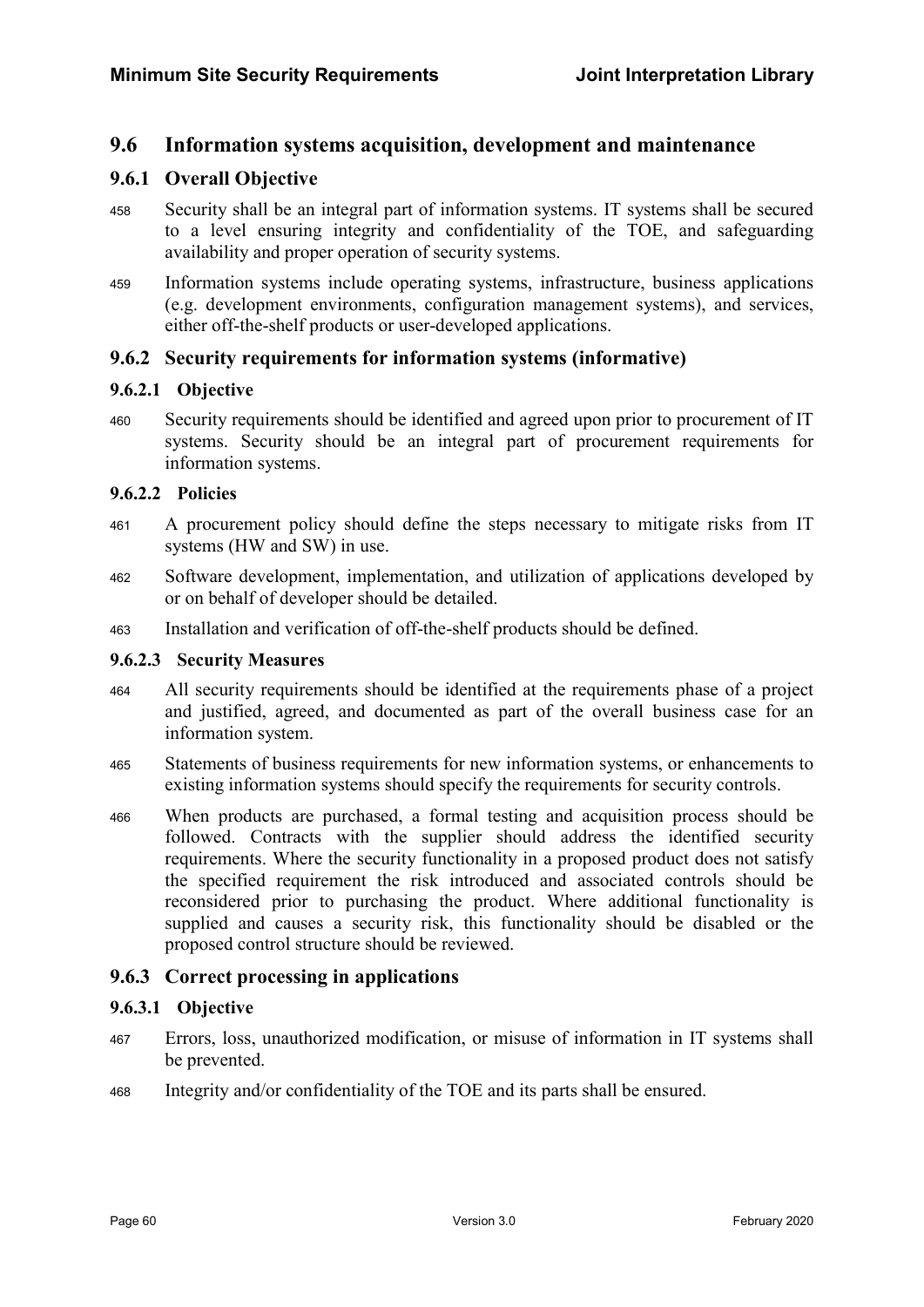#### 9.6.3.2 Policies

<sup>469</sup>A policy shall detail measures implemented to ensure integrity and authenticity of data related to the TOE or to proper operation of security systems.

#### 9.6.3.3 Security Measures

- <sup>470</sup>Appropriate controls should be designed into applications, including user developed applications, to ensure correct processing. These controls should be determined on the basis of security targets, other security requirements, and risk assessment. They should include the validation of input data, internal processing, and output data.
- <sup>471</sup>Typically, systems and applications are constructed on the assumption that having undertaken appropriate validation, verification, and testing, the output will always be correct. However, this assumption is not always valid; i.e. systems that have been tested may still produce incorrect output under some circumstances.

#### 9.6.3.3.1 Input data validation (informative)

- 472 Data input to applications with impact on security and/or integrity of the TOE and its parts should be validated to ensure that this data is correct and appropriate.
- 473 Automatic examination and validation of input data should be considered, where applicable, to reduce the risk of errors and to prevent attacks.
- 9.6.3.3.2 Control of internal processing (informative)
- <sup>474</sup>The design and implementation of applications should ensure that the risks of processing failures leading to a loss of integrity or confidentiality are mitigated. Validation checks should be incorporated into applications to detect any corruption of information through processing errors or deliberate.
- 9.6.3.3.3 Message integrity (informative)
- <sup>475</sup>The integrity of electronic mail communication should be ensured by using the encryption and signing functionality based on suitable cryptographic algorithms and appropriate protocols.
- 9.6.3.3.4 Output data validation (informative)
- 476 Data output from an application should be validated to ensure that processing of stored information is correct and appropriate to the circumstances.

#### 9.6.3.4 Examples

- 477 Checking input of data typically includes the following steps:
	- dual input or other input checks, such as boundary checking or limiting fields to specific ranges of input data, to detect errors;
	- periodic review of the content of key fields or data files to confirm their validity and integrity;
	- inspecting hard-copy input documents for any unauthorized changes (all changes to input documents should be authorized);
	- procedures for responding to validation errors;
	- procedures for testing the plausibility of the input data;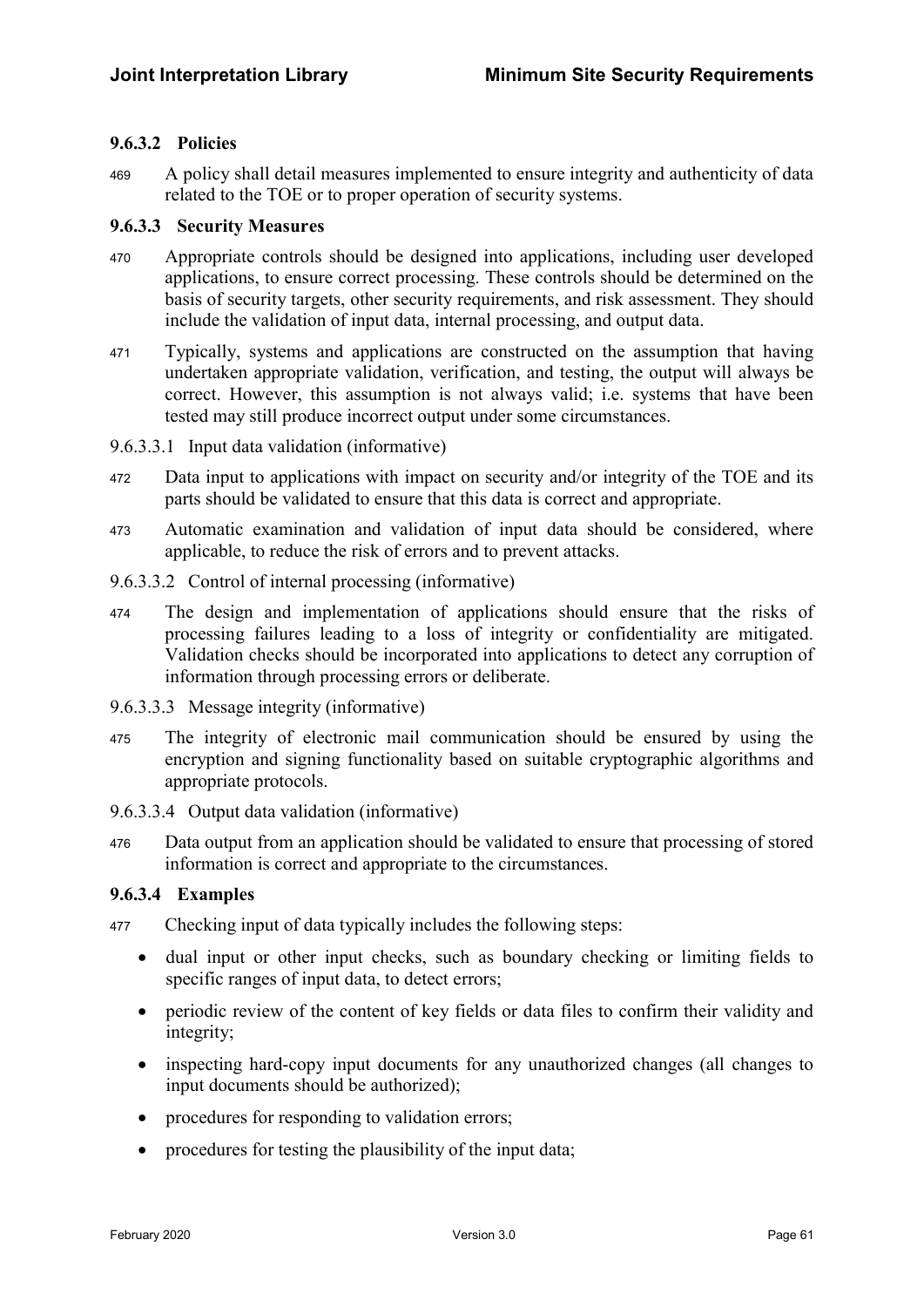- defining the responsibilities of all personnel involved in the data input process;
- creating a log of the activities involved in the data input process.

478 Control of internal processing may include:

- the use of add, modify, and delete functions to implement changes to data;
- the procedures to prevent programs running in the wrong order or running after failure of prior processing;
- the use of appropriate programs to recover from failures to ensure the correct processing of data;
- protection against attacks.
- 479 The integrity of electronic mail communication can be ensured by using the encryption and signing functionality based on PGP-Keys or S/MIME certificates.

480 Output validation may include:

- plausibility checks to test whether the output data is reasonable;
- reconciliation control counts to ensure processing of all data;
- providing sufficient information for a reader or subsequent processing system to determine the accuracy, completeness, precision, and classification of the information;
- procedures for responding to output validation tests;
- defining the responsibilities of all personnel involved in the data output process;
- creating a log of activities in the data output validation process.

#### 9.6.4 Cryptographic controls

#### 9.6.4.1 Objectives

<sup>481</sup>Confidentiality, authenticity, and integrity of information shall be protected by cryptographic means. Cryptographic keys shall be managed and protected against disclosure, modification, loss, and destruction.

#### 9.6.4.2 Policies

<sup>482</sup>A policy on the use of cryptographic controls for protecting information shall be developed, implemented and maintained.

#### 9.6.4.3 Security Measures

- <sup>483</sup>Cryptographic controls should be used to achieve different security objectives, including
	- confidentiality: using encryption of information to protect sensitive, critical, or very critical information, either stored or transmitted;
	- integrity/authenticity: using digital signatures or message authentication codes to protect the authenticity and integrity of stored or transmitted sensitive or critical information;
	- non-repudiation: using cryptographic techniques to obtain proof of the occurrence or non-occurrence of an event or action.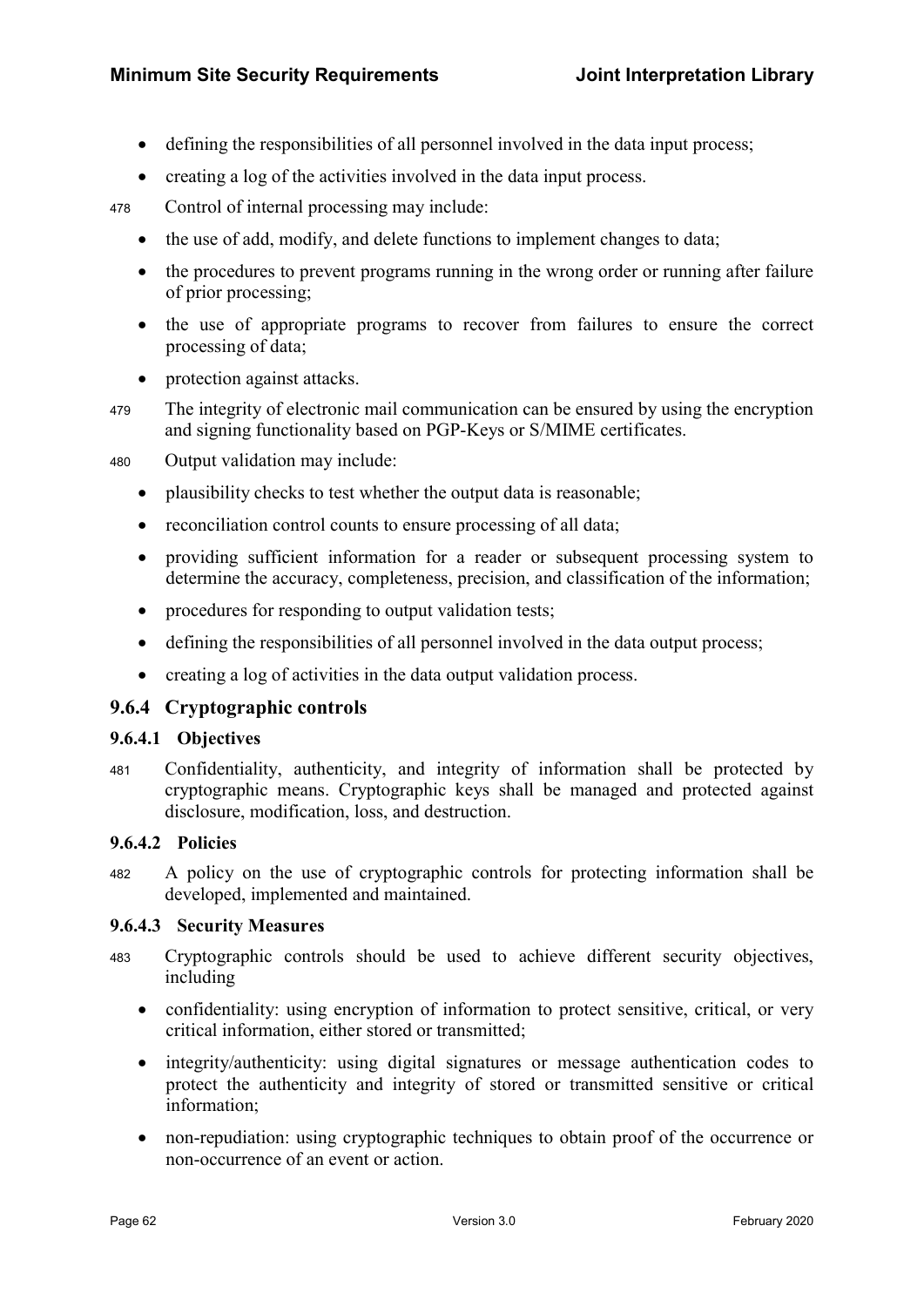- <sup>484</sup>Encryption keys shall be based on open algorithms and be derived from a random with sufficient entropy to prevent brute force attacks.
- <sup>485</sup>Key management shall be in place to support the developer's use of cryptographic techniques.
- <sup>486</sup>All cryptographic keys shall be protected against modification, loss, and destruction. In addition, secret and private keys need protection against unauthorized disclosure. Equipment used to generate, store and archive keys shall be physically protected.

#### 9.6.4.4 Examples

- <sup>487</sup>In 2012, German BSI requires at least 80 bits of entropy, i.e. 256 bit symmetric or 2048 bit asymmetric RSA key length.
- <sup>488</sup>A key management processes typically includes
	- generating keys
	- generating and obtaining public key certificates;
	- distributing keys to intended users, including how keys are activated when received;
	- storing keys, including how authorized users obtain access to keys;
	- changing or updating keys including rules on when keys should be changed and how this will be done;
	- dealing with compromised keys;
	- revoking keys;
	- recovering keys;
	- archiving keys, e.g. for information archived or backed up;
	- destroying keys;
	- logging and auditing of key management related activities.

#### 9.6.5 Security of system files

#### 9.6.5.1 Objectives

<sup>489</sup>Operating systems and applications shall be secured and protected against unintentional alteration. Access to program source code shall be restricted.

#### 9.6.5.2 Policies

- 490 Administrator rights shall be regulated in a policy describing how they are granted, monitored, and revoked.
- 491 Access for vendors and service partners shall be detailed in a policy.
- <sup>492</sup>A policy shall define installation of software on operational systems, including developers approach to updates and patches.
- 493 A policy shall describe generation and utilization of test data, where applicable.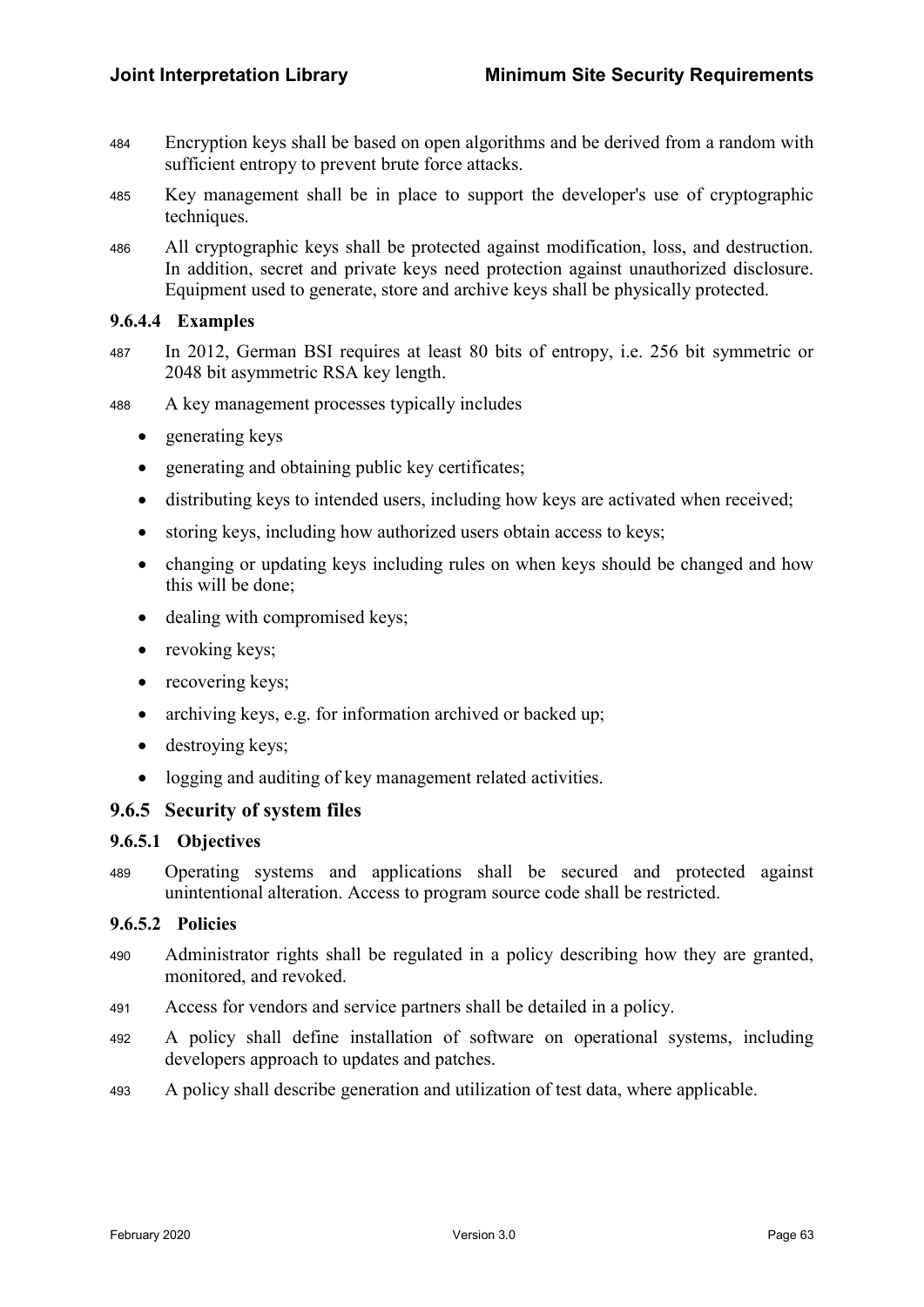#### 9.6.5.3 Security Measures

#### 9.6.5.3.1 Control of operational software

- <sup>494</sup>To minimize the risk of corruption to operational systems, the following topics should be considered to control changes:
	- updating of the operational software, applications, and program libraries is performed by IT administrators upon IT internal processes.
	- Users are not allowed to install software which is not approved by the developer.
	- The process to add new software should include defined testing and release scenarios.
	- Patches and updates should be provided in a timely manner. In production environments service windows should be defined to allow updates to highly available systems.
- <sup>495</sup>Any decision to upgrade to a new release should take into account the business requirements for the change, and the security of the release, i.e. the introduction of new security functionality or the number and severity of security problems affecting this version.
- <sup>496</sup>Physical or logical access for suppliers should only be granted for support purposes for the time necessary. The supplier's activities shall be monitored.
- <sup>497</sup>Computer software may rely on externally supplied software and modules, which should be monitored and controlled to avoid unauthorized changes which could introduce security weaknesses.
- 9.6.5.3.2 Protection of system test data
- 498 Test data shall be carefully selected, protected and controlled.
- <sup>499</sup>The use of operational databases containing sensitive information for testing purposes should be avoided. If sensitive information systems have to be used for testing purposes, all sensitive details and content should be removed or modified beyond recognition before use.
- 9.6.5.3.3 Access control to program source code
- <sup>500</sup>Access to program source code and associated items (such as development tools, test cases, etc.) should be strictly controlled in order to maintain integrity of the TOE.
- 501 The TOE and its parts shall be controlled by a CM system (see 9.1.1.3).

#### 9.6.5.4 Examples

502 none

#### 9.6.6 Security in development and support processes

#### 9.6.6.1 Objective

- 503 Security of applications, tools, and information shall be maintained.
- <sup>504</sup>Security applications and applications with impact on the TOE shall be controlled.
- <sup>505</sup>Applications developed by or on behalf of developer shall be fully compliant with specification and must not introduce any security weakness.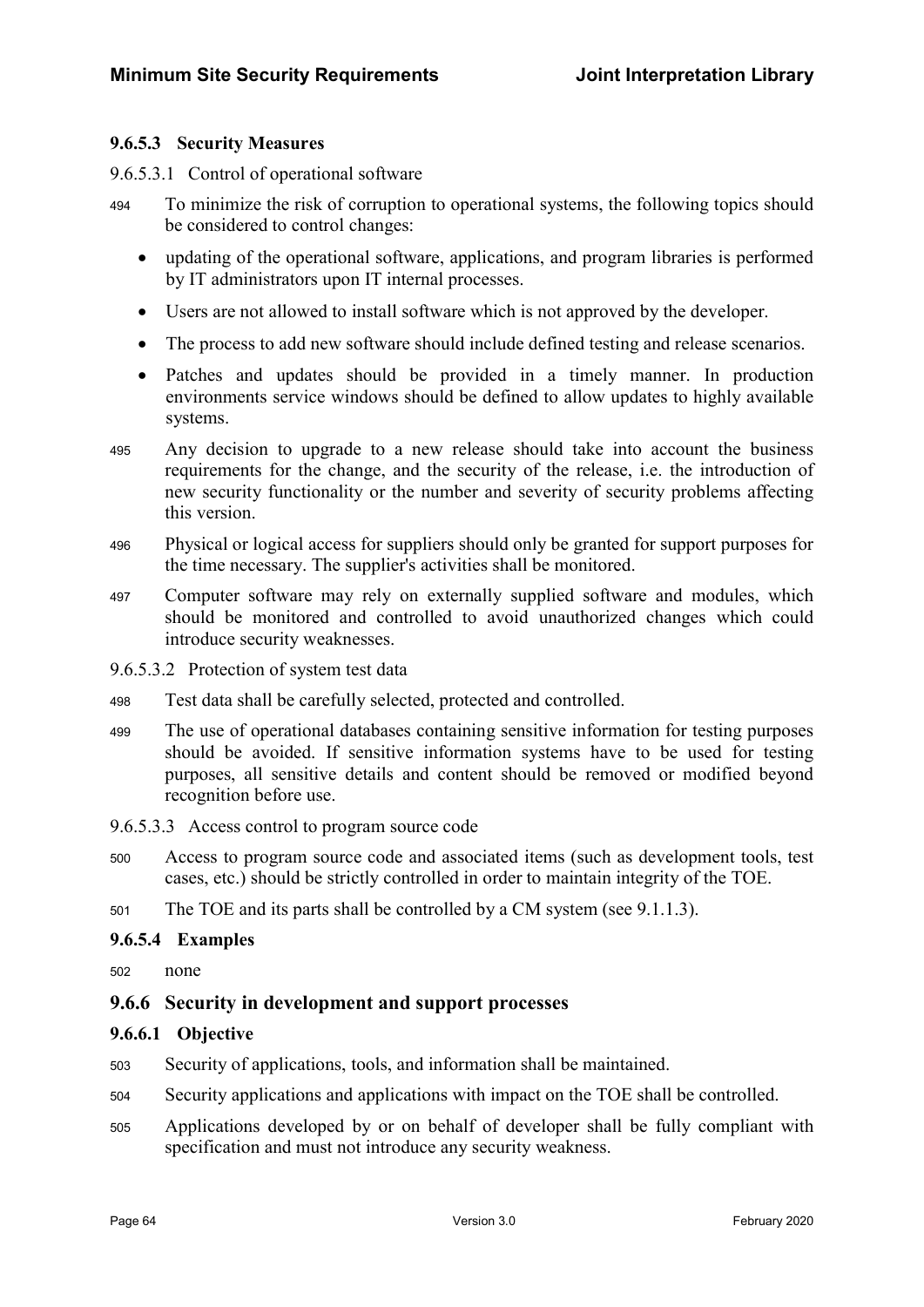#### 9.6.6.2 Policies

- 506 The release process for development applications and tools shall be documented.
- <sup>507</sup>A change management policy shall be defined and effective.
- <sup>508</sup>Perpetuation of confidentiality across applications, tools, and networks shall be documented.

#### 9.6.6.3 Security Measures

- 9.6.6.3.1 Change control procedures
- <sup>509</sup>Change control procedures shall be documented and enforced in order to minimize the corruption of information systems. Introduction of new systems and major changes to existing systems should follow a formal process of documentation, specification, testing, quality control, and managed implementation.
- 510 This process should include a risk assessment, analysis of the impact of changes, and specification of security controls needed. This process should also ensure that existing security and control procedures are not compromised, that support programmers are given access only to those parts of the system necessary for their work, and that formal agreement and approval for any change is obtained.
- 9.6.6.3.2 Technical review of applications after operating system changes
- <sup>511</sup>When operating systems or applications are changed, critical applications shall be monitored to ensure there is no adverse impact on security.
- <sup>512</sup>Responsibility for monitoring vulnerabilities and vendors releases of patches and fixes shall be assigned.
- 9.6.6.3.3 Restrictions on changes to software packages
- 513 Modifications to software packages with impact on the TOE and its parts (e.g. development tools, test cases) should be discouraged, limited to necessary changes, and all changes shall be strictly controlled.
- <sup>514</sup>As far as possible, and practicable, vendor-supplied software packages should be used without modification. If changes are necessary the original software should be retained and the changes applied to a clearly identified copy. A software update management process should be implemented to ensure the most up-to-date approved patches and application updates are installed for all authorized software. All changes should be fully tested and documented, so that they can be reapplied if necessary to future software upgrades.
- 9.6.6.3.4 Information leakage
- <sup>515</sup>Where confidentiality is required opportunities for information leakage shall be prevented.
- 9.6.6.3.5 Outsourced software development (informative)
- <sup>516</sup>Developer should monitor and control outsourced software development.
- <sup>517</sup>Where software development is outsourced, the following points should be considered:
	- licensing arrangements, code ownership, and intellectual property rights;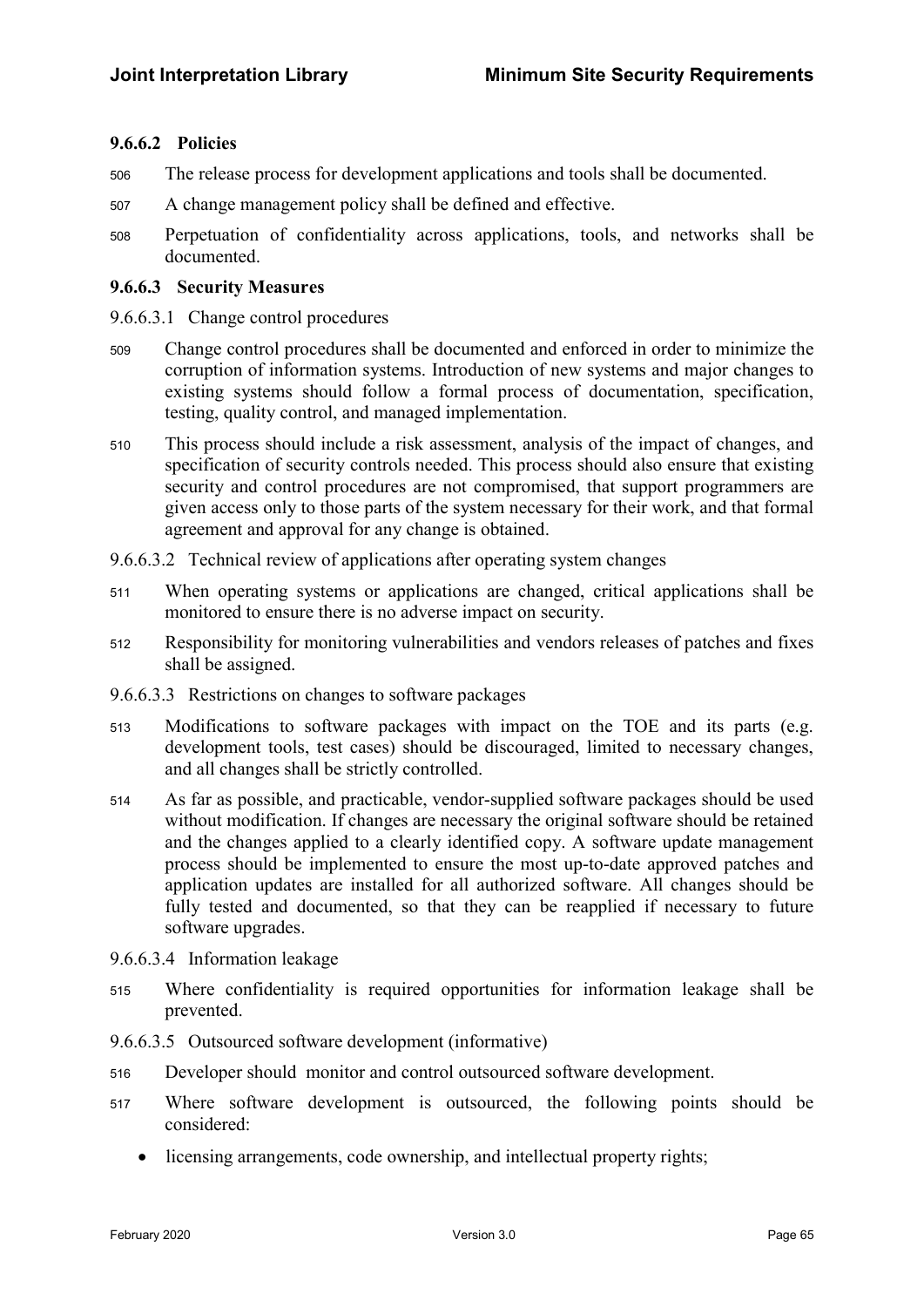- escrow arrangements in the event of failure of the third party;
- contractual requirements for quality and security functionality of code;
- testing before installation to detect malicious code.

#### 9.6.6.4 Examples

- <sup>518</sup>In a typical high security area the outbound data transmission is restricted to defined people, and logged. Where utilization of mobile data media, e.g. USB-Devices, is inevitable, it is restricted to persons with approved privileges, e.g. by means of port protector tools. Data is encrypted before leaving a secure network.
- 519 Secure development lifecycle procedures are widely used to control software development.

#### 9.6.7 Technical Vulnerability Management (informative)

#### 9.6.7.1 Objective

<sup>520</sup>Risks resulting from exploitation of published technical vulnerabilities should be mitigated.

#### 9.6.7.2 Policies

<sup>521</sup>A policy should detail developer's approach to updating and patching.

#### 9.6.7.3 Security Measures

- <sup>522</sup>There are two main different threads: published technical vulnerabilities of purchased software and systems, and self developed systems with improper implementation of security measures.
- <sup>523</sup>Timely information about technical vulnerabilities of information systems being used should be obtained, the developer's exposure to such vulnerabilities evaluated, and appropriate measures taken to address the associated risk.
- <sup>524</sup>Where confidentiality and/or integrity are requirements, security should be integral part of software and system development projects.

#### 9.6.7.4 Examples

 $525$  none

### 9.7 Information security incident management

#### 9.7.1 Overall Objective

<sup>526</sup>Effective management of information security incidents shall ensure an appropriate level of security.

#### 9.7.2 Reporting information security events and weaknesses

#### 9.7.2.1 Objective:

<sup>527</sup>All security related incidents and weaknesses shall be reported to the Security Manager in a manner allowing timely corrective action to be taken.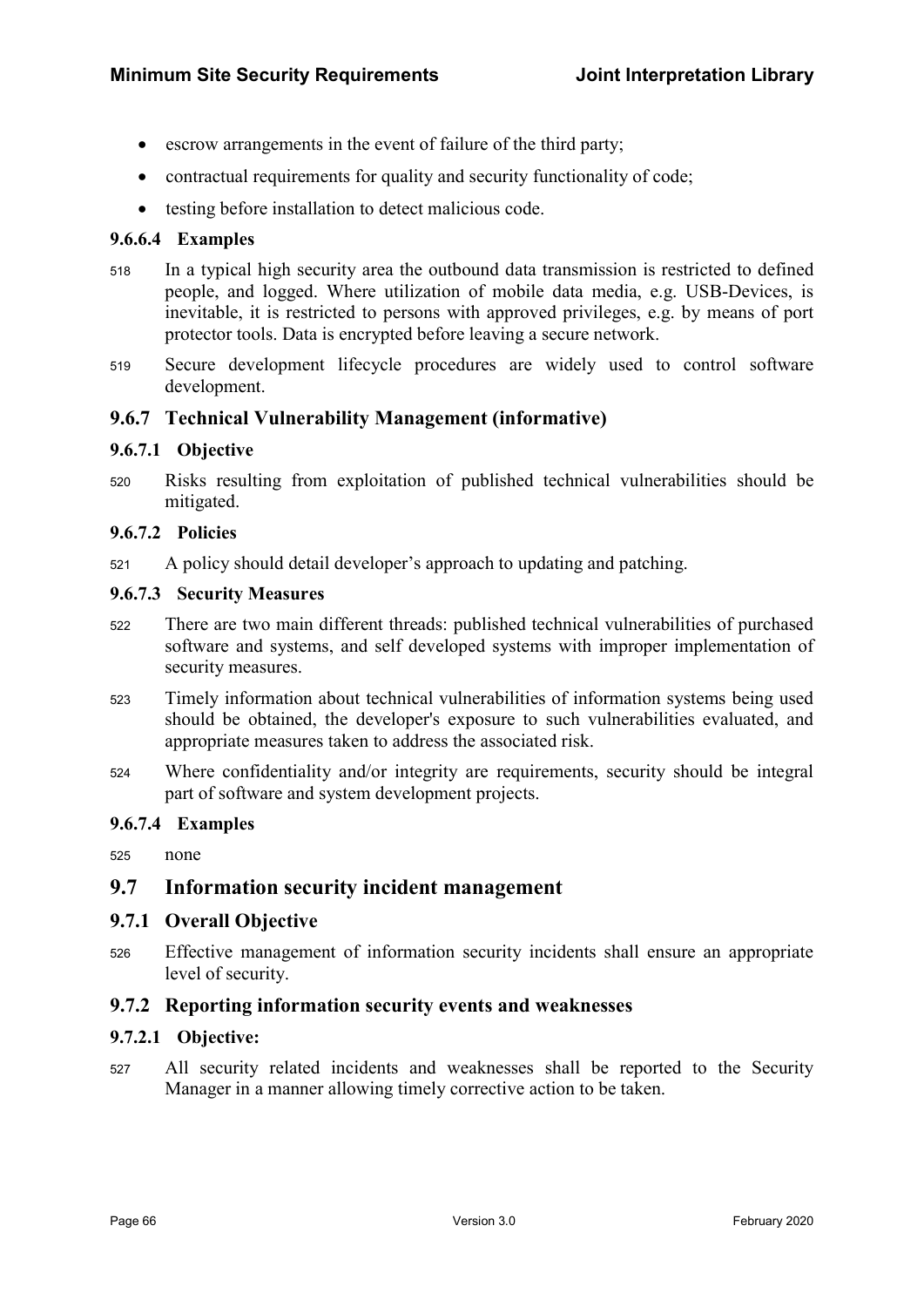#### 9.7.2.2 Policies:

528 The developer shall have a security incident management policy providing suitable feedback processes to ensure timely communication of security incidents. In particular, minimum criteria for reporting an event should be defined.

#### 9.7.2.3 Security Measure

- 529 Information security events shall be reported through appropriate management channels as quickly as possible
- <sup>530</sup>All employees, contractors and third party users of information systems and services shall be required to note and report any observed or suspected security weaknesses in systems or services.
- 531 The report shall be addressed to the Security Manager, where possible with evidence. Depending on the context it may be necessary to react immediately or wait Security Manager decision for action.

#### 9.7.2.4 Examples

532 none

### 9.7.3 Management of information security incidents and improvements

#### 9.7.3.1 Objective:

<sup>533</sup>Information security incidents shall effectively be resolved and improvements shall be implemented in a timely manner.

#### 9.7.3.2 Policies

<sup>534</sup>Management responsibilities and procedures shall be established to ensure a quick, effective, and orderly response to security incidents.

#### 9.7.3.3 Security Measures

- <sup>535</sup>All security incidents shall be reported immediately to the Security Manager. Beside immediate containment all responses to security incidents shall be agreed upon with the Security Manager.
- <sup>536</sup>Every security incident should be documented in an access controlled, secured environment. Records should be maintained.
- 537 Information security incidents should be analyzed, corrective and preventive actions derived and results reported in the regular security report.

#### 9.7.3.4 Examples

- <sup>538</sup>The respective policy describes the expected types of incidents, corresponding containment, and mitigation.
- <sup>539</sup>Types, volumes, and costs of information security incidents are quantified and monitored.
- <sup>540</sup>Where a follow-up action against a person or organization after an security incident involves legal action (either civil or criminal), evidence is collected, retained, and presented to conform to the rules for evidence laid down in the relevant jurisdictions (e.g. code of criminal procedure, privacy legislation, workers council involvement).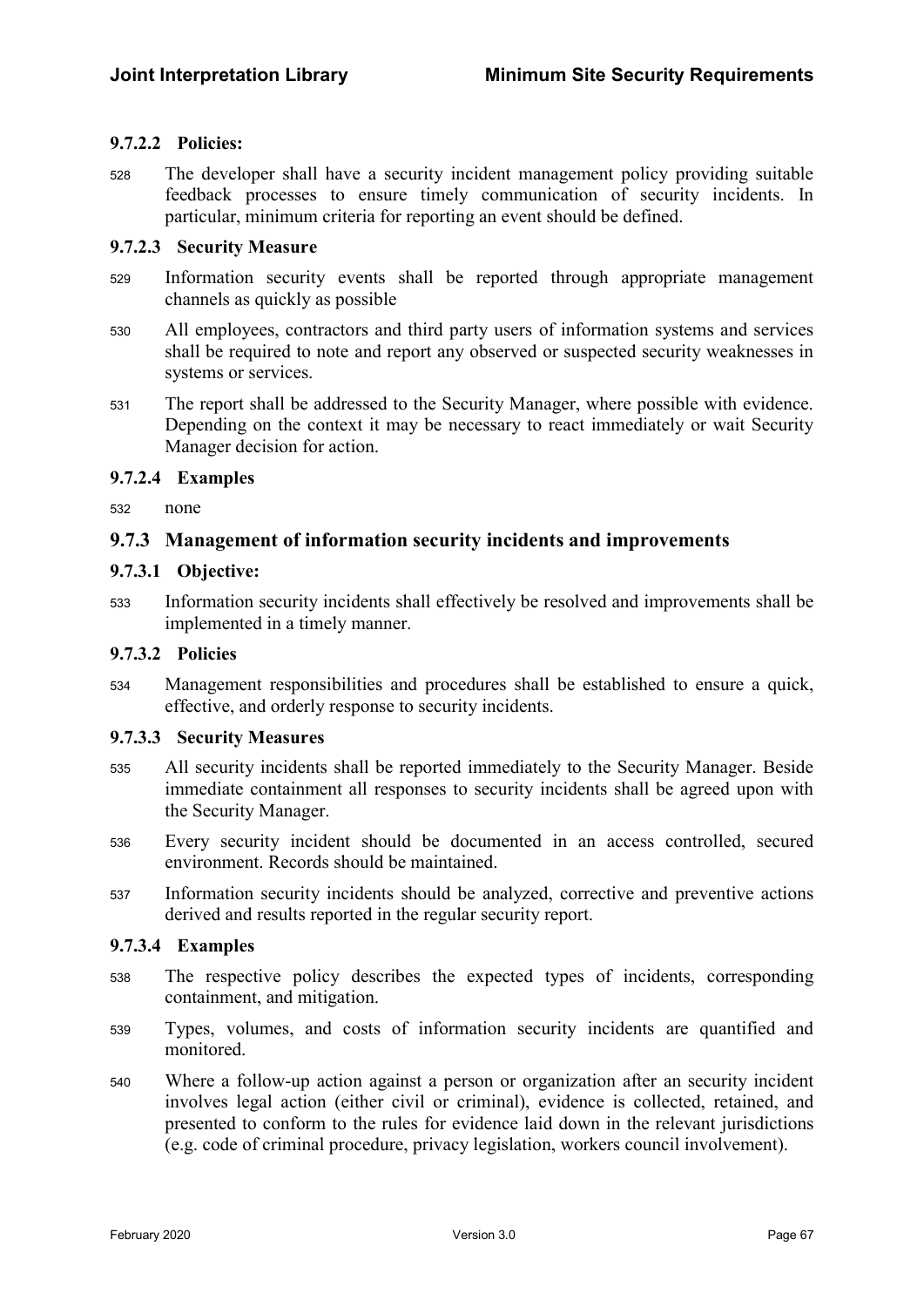### 9.8 Business continuity management

### 9.8.1 Overall objective

541 Business continuity management shall ensure uninterupted availability of processes, systems, and tools necessary to maintain the required level of security and/or integrity of the TOE and its part.

#### 9.8.2 Security aspects of business continuity management

#### 9.8.2.1 Objective

542 Integrity and - where required - confidentiality of the TOE and its parts shall be maintained in case of incidents, accidents, and crisis situations.

#### 9.8.2.2 Policies

- <sup>543</sup>A managed process shall be developed and maintained for business continuity throughout the organization that addresses the security requirements.
- <sup>544</sup>Business continuity plans shall be documented and deployed in order to maintain or restore operations and ensure availability of information at the required level and in the required time scales following interruption to, or failure of, security relevant processes..

#### 9.8.2.3 Security Measures

- <sup>545</sup>The developer is responsible for business continuity planning in his respective business within the framework of his entrepreneurial responsibility. All existing design, production, logistics and supply chain systems, structures and processes shall plan for sufficient contingency to appropriately mitigate the effects of disasters, business interruptions and/or risks as identified in accordance with risk assessment procedures.
- <sup>546</sup>Events that can cause interruptions to business processes shall be identified, along with the probability and impact of such interruptions and their consequences for the TOE or its parts.
- 547 In terms of IT and information security the process should address network protection, computer centers incl. hardware, access control systems, and monitoring and alarm systems.
- <sup>548</sup>Where confidentiality is required, attention shall be put on the protection of the TOE in case of an incident. This should include, but is not limited to
	- Automated shut down of IT systems;
	- Automatically closing emergency exits:
	- Deployment of additional security staff.
- <sup>549</sup>A single framework of business continuity plans should be maintained to ensure all plans are consistent, to consistently address security requirements, and to identify priorities for testing and maintenance.
- 550 Business continuity plans should be tested and updated regularly to ensure that they are up to date and effective.